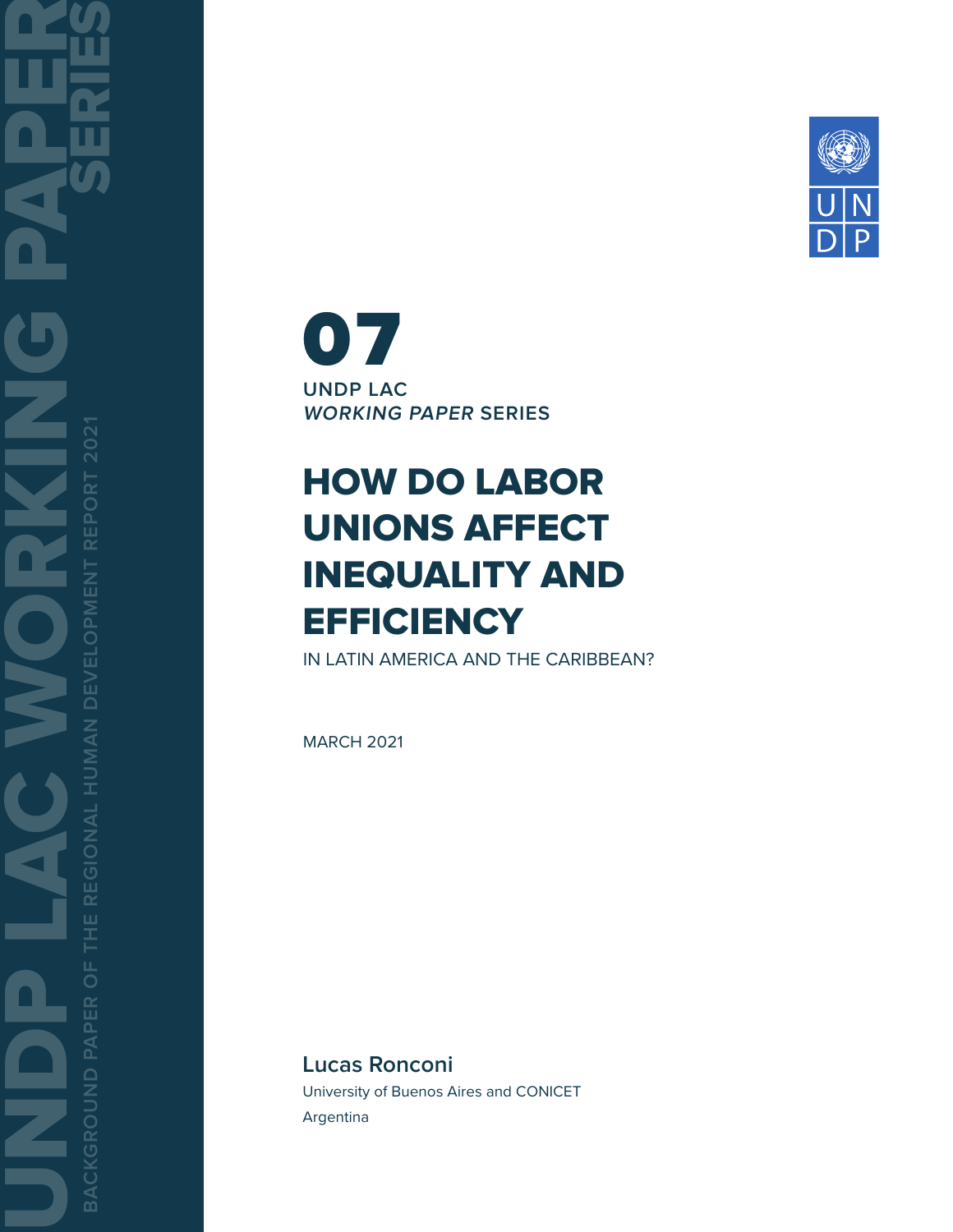### HOW DO LABOR UNIONS AFFECT INEQUALITY AND EFFICIENCY

**IN LATIN AMERICA AND THE CARIBBEAN?1**

Lucas Ronconi2

### Abstract

This paper posits that we have a limited understanding, both theoretically and empirically, of how labor unions affect welfare in the LAC region. Alternative approaches developed in other contexts, such as the neoclassical insider-outsider theory or a Marxist perspective, do not easily translate to the region. The private sector is more concentrated than on other continents, and most countries have a strong executive power at the expense of a politicized civil service and weak political parties. Furthermore, non-compliance with laws is pervasive. In such a context, both public and private sector labor unions have more room to improve welfare, but are also more likely to be co-opted by powerful political and economic elites. In addition, the available empirical evidence is relatively small and difficult to interpret due to endogeneity concerns. Given this situation, I attempt to contribute to the literature in three dimensions: First, I emphasize the importance of enforcement and compliance. Second, I devote substantial space to the political arena, mainly because this is where labor unions in the region tend to exert more influence over efficiency and equity. Finally, I provide a few novel metrics to a subject that is difficult to quantify.

JEL Code: I38, J51, J52, J58, O17, O54 Keywords: Trade unions, efficiency, inequality, Latin America

Background Paper for the UNDP LAC Regional Human Development Report 2021. The views and recommendations presented in this paper are from the authors and do not necessarily represent the official position of UNDP.

**<sup>1</sup>**The author would like to thank Candelaria Garay, Santiago Levy, William Maloney, Marcela Meléndez, and Ben Schneider for very useful comments.

**<sup>2</sup>**Professor of Economics, University of Buenos Aires and CONICET, Argentina, PEP Research Fellow. ronconilucas@gmail.com.

Recommended citation: Ronconi, L. (2021). How do Labor Unions affect Inequality and Efficiency in Latin America and the Caribbean?. UNDP LAC Working Paper No. 07. Background Paper for the UNDP LAC Regional Human Development Report 2021.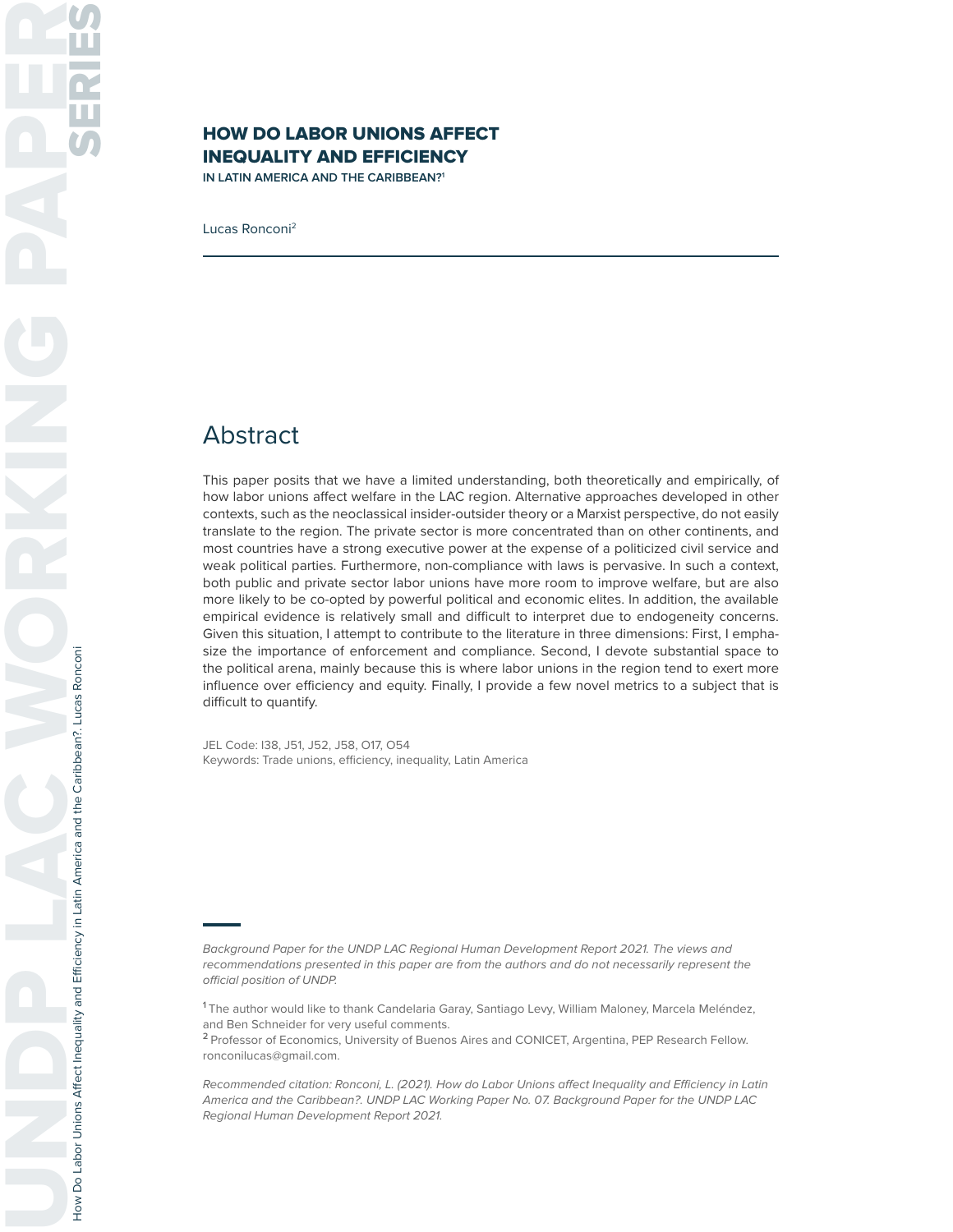## 1. Introduction

Latin America and the Caribbean (LAC) is characterized by relatively high levels of market concentration. A few local business groups, usually managed and owned by traditional families, along with multinational companies (MNCs), extract large rents thanks to their market power. Those economic rents usually allow them to buy substantial political power and the capacity to manipulate policies, taxes and regulations in a way that contributes to maintaining the status quo. The outcomes are unequal societies with quite inefficient economies (Schneider 2009).

The main objective of this report is to analyze whether workers, particularly organized labor, play any role in the vicious cycle of inefficiency and inequality. To do so, labor unions need a minimum amount of strength. Therefore, I first summarize the available metrics and present some new ones. Unions in the region are on average weak, but there is substantial heterogeneity across countries and sectors. Then, the paper presents potential channels of influence. They are many, and theoretically ambiguous. Do labor unions in LAC strive to represent and defend the most vulnerable workers in the economy, or do they exclusively focus on the big local and multinational businesses described above? How does the presence of labor unions affect the rents (either in the product market or in the labor market) obtained by corporations? Which are the mechanisms? Does collective bargaining and the presence of labor union delegates on the shop floor oblige big firms to share part of their rents with workers? How do they affect firm productivity? Does organized labor support policies that reduce internal and external competition perpetuating big business in power? How do labor unions relate with the large informal sector? Do unions segment the labor market? or do they transfer resources to informal workers and help them become organized?

Answering these questions helps assessing the effects of trade unions on efficiency and inequality in LAC. However, they provide a partial answer since they only cover situations where unions deal with private sector businesses. Which role do labor unions play in the policy arena? Does their influence—through their own congressional representatives and their political alignments—contribute towards the eradication of monopolies and other market failures? Do they promote progressive labor and social security regulations and their effective universal enforcement? Or do they narrowly defend the benefits of their members even at the cost of causing large pension deficits and macroeconomic instability? Which is the role of public sector unions? Do they promote the quality of public services such as education and health care? Finally, do trade unions have an indirect effect on growth and inequality through their impact on the political regime? Are unions consistent champions of democracy? Summing up, do labor unions in LAC reduce or increase efficiency and inequality?

The main objective, then, is to make an educated guess of the average impact of organized labor on efficiency and inequality in the region. But equally important, we want to know about variation across countries, sectors, and mechanisms. Workers in LAC have had different historical experiences and operate in diverse political and economic environments (Collier and Collier 2002), suggesting substantial variation in traditions, resources, partisan links, and objective functions across labor organizations.

Despite a valuable literature, we have quite incomplete answers to the above broad questions. This is in part because of conceptual complexity. Theoretically, we only have a partial understanding of how labor unions affect society in the LAC institutional setting. The alternative approaches developed in other contexts (such as the neoclassical insider-outsider theory, the organizational view, or the Marxist perspective) do not easily translate to the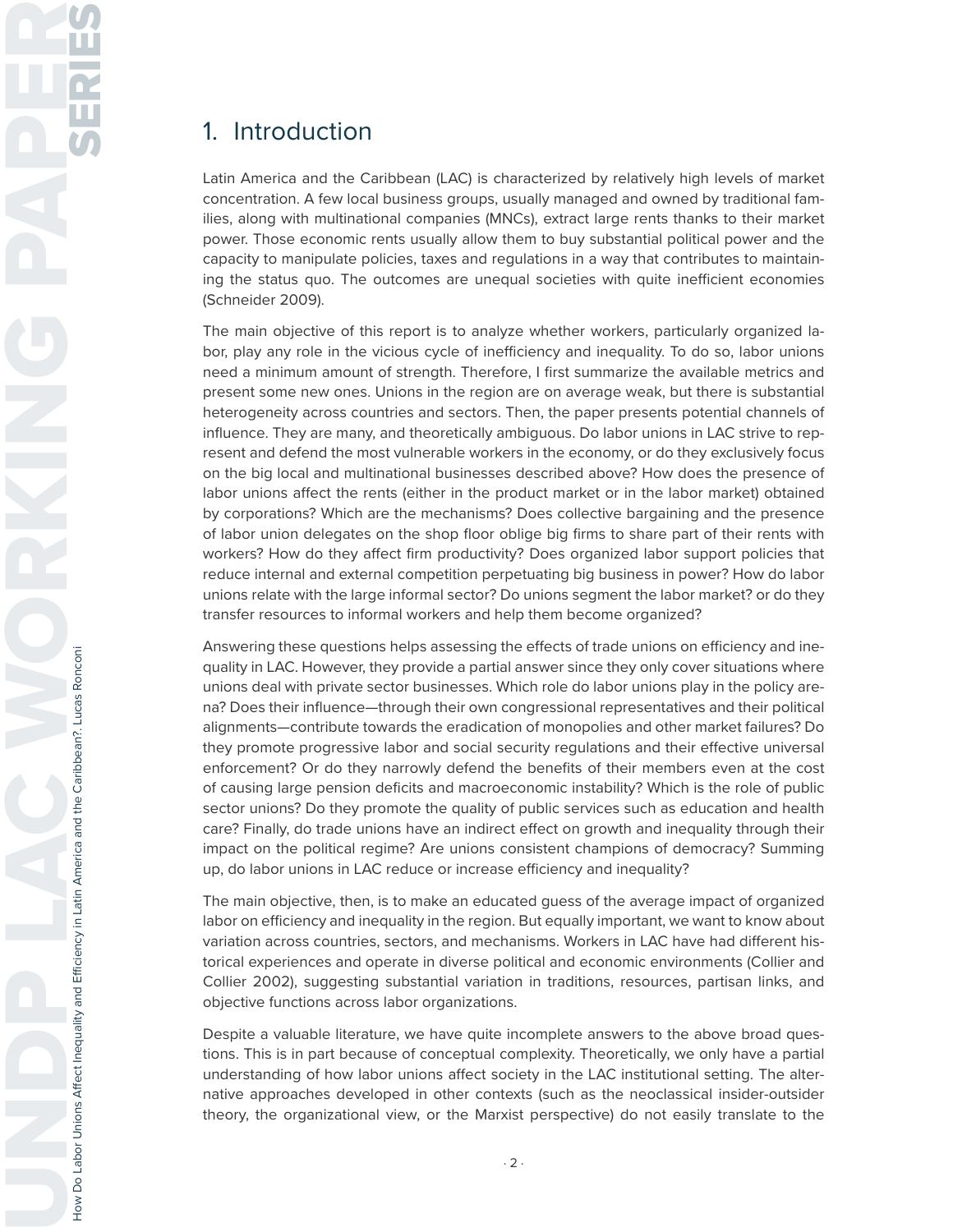region. The private sector is more concentrated than in other regions as described above, and some LAC countries are characterized by a strong executive power, at the expense of a politicized civil service and weak political parties. Moreover, the rule of law is easily breakable in the region. In this institutional context, can labor unions bring a longer-term perspective to otherwise short-term policymakers? Can organized labor increase compliance with legally mandated labor regulations enhancing the rule of law? Would stronger labor unions in the public sector promote a Weberian bureaucracy that implements efficiency enhancing antitrust regulations? Or are trade unions in this context more likely to become politicized, and their leaders corrupt, at the expense of the workers they supposedly represent? Some of these important questions have not even been formulated in the literature.

We also have incomplete answers because providing robust empirical evidence is extremely difficult. Data are usually limited and causal inference particularly challenging. For example, the empirical literature we review below is plagued by endogeneity concerns. Moreover, effects occur in different arenas and can go in opposite directions. There is evidence that suggests that stronger unions can promote both efficiency and equality in some cases. For example, the relative success of the Great Banana Strike organized by labor unions in 1934 against the abuses of power of the United Fruit Company was an important step that contributed to a more equal society in Costa Rica (Booth 2008). In other cases, however, stronger unions could imply less possibility to introduce policies that improve human capital accumulation among the most vulnerable members of society, such as in the public educational sector in Argentina or Mexico (Jaume and Willén 2019; Álvarez, Moreno, and Patrinos 2007).

Finally, we know little simply because relatively little research has been conducted analyzing unions as economic actors. When Peter Kuhn and Gustavo Márquez published, in 2005, What Difference Do Unions Make? Their Impact on Productivity and Wages in Latin America, empirical studies estimating the effects on economic outcomes in the region were pretty much absent. Fifteen years later, the situation has improved marginally.

This paper attempts to contribute to the difficult task set out above by reviewing the existing literature, theoretically discussing alternative mechanisms and channels of influence, and offering some novel illustrative evidence. Following Schneider and Karcher (2010), I try to integrate the labor politics and labor economics literatures. This paper also builds on Richard Freeman's (2010) comprehensive review of the literature published in the Handbook of Development Economics. I attempt to extend his work in three dimensions: First, I emphasize the importance of enforcement and compliance in understanding the effects of labor unions in the LAC institutional setting. Second, I devote more space to the political arena, mainly because this is where labor unions in the region tend to exert more influence over efficiency and equity. Finally, I provide a few novel metrics to a subject that is difficult to quantify.<sup>1</sup> Because the interest is on the actual effects of trade unions, the paper does not cover the rich history of organized labor in the region.<sup>2</sup>

The paper is organized as follows. The second section documents the existence, strength and sectoral distribution of labor unions in LAC. Using secondary sources as well as novel data,

**<sup>1</sup>**This paper is less ample compared with Freeman (2010) in other dimensions. I do not include other developing countries beyond LAC, and I do not cover other labor market institutions and social policies (unless they are influenced by trade unions).

**<sup>2</sup>**Classic work on the history of organized labor in LAC includes Bergquist (1986), Collier and Collier (2002), James (1988), and Spalding (1977).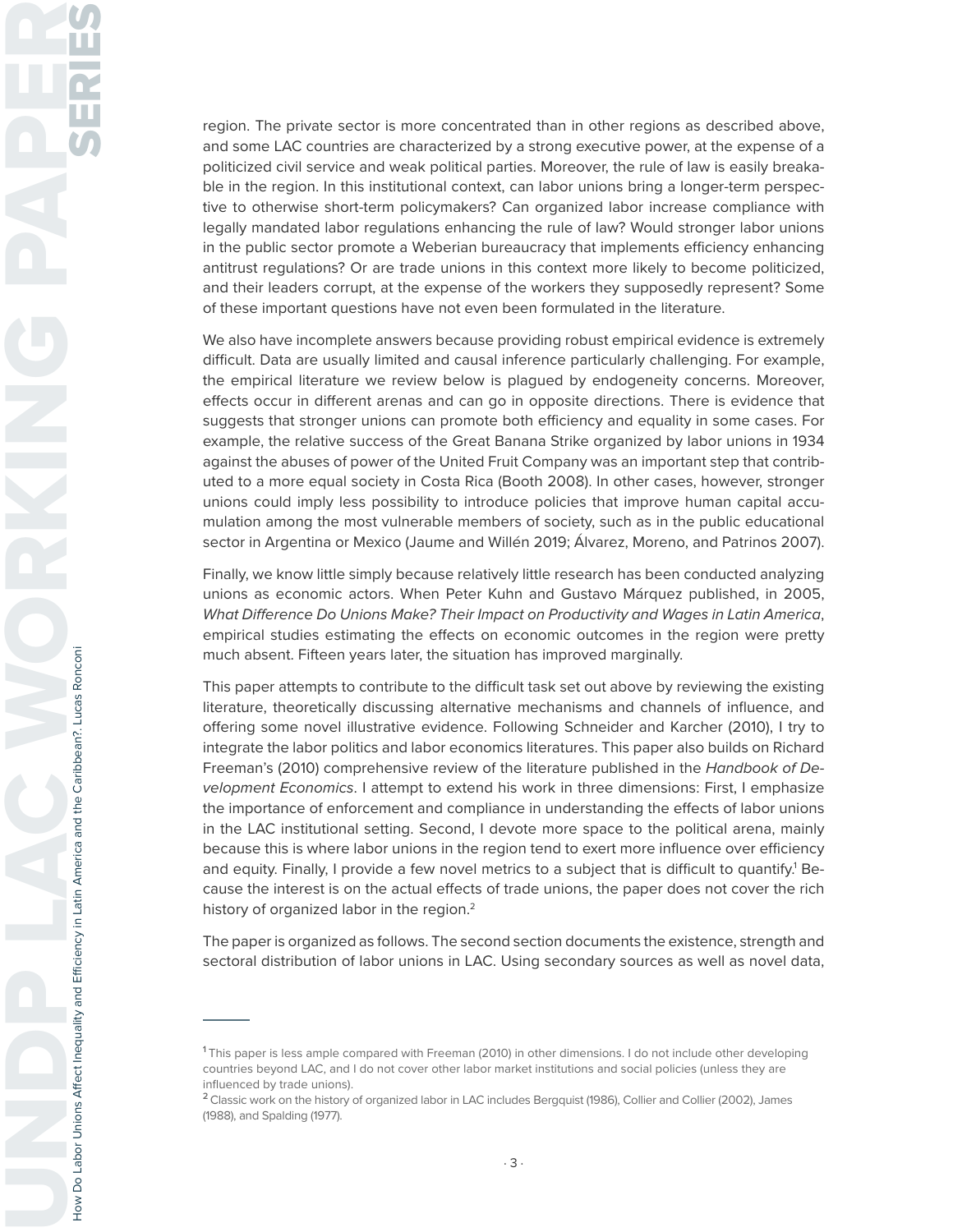I provide measures of labor union strength that vary by country and over time. I also explore, within countries, whether labor unions are more likely to be present in firms with or without market power and representing high- or low-skilled workers. The third section presents stylized facts that describe the main characteristics of labor markets and labor market institutions in the region. I pay particular attention to the enforcement of labor regulations because this is a key determinant of worker welfare and has usually been ignored. The fourth section conceptually explores the main channels and instruments through which labor unions affect the rents of big business as well as economy-wide efficiency and inequality. The effects of these channels act in opposite directions, and some operate at the firm level, such as labor union delegates enforcing labor benefits set in the collective agreement, while others operate in the political arena, such as unions lobbying regulatory and enforcement agencies. The section also illustrates which of these mechanisms are effectively more prevalent in the region, using qualitative data and describing salient case studies. Finally, a special section is devoted to analyzing labor unions in the public sector, particularly in public education. They also affect economy-wide inefficiency and inequality, but through other channels. The conclusion discusses potential avenues of future research.

# 2. Labor unions in Latin America and the Caribbean

This section provides basic descriptive statistics on organized labor across sectors and countries in the region. We are interested, first of all, in measuring labor union strength. This is important because, without a certain amount of power, labor unions would not have the capacity to affect inequality and efficiency. Table 1 presents alternative objective and subjective measures of labor union strength in the region, including labor union density, the coverage of collective agreements, the share of firms unionized, the number of strikes, and whether people consider trade unions to be powerful institutions. We include as many countries as possible and use various sources, including the Enterprise Surveys (ES), International Labour Organization (ILO) statistics, the International Social Survey Program (ISSP), and the Latinobarómetro (LB).<sup>3</sup> Despite the limitations of each proxy (which are discussed in Appendix I), several stylized facts emerge:

Labor unions in LAC are on average weak, compared both with other institutions in the region (e.g., government and businesses) and with their counterparts in the developed world.4 There is, however, heterogeneity across countries and sectors.

**<sup>3</sup>**See Enterprise Surveys (dashboard), International Finance Corporation and World Bank, Washington, DC, https://www. enterprisesurveys.org/; ILOSTAT (dashboard), International Labour Organization, Geneva, https://ilostat.ilo.org/; ISSP (International Social Survey Program) (dashboard), Leibniz Institute for the Social Sciences, Mannheim, Germany, http:// issp.org/data-download/by-year/; Latinobarómetro (dashboard), Corporación Latinobarómetro, Santiago, Chile, http:// www.latinobarometro.org/lat.jsp.

**<sup>4</sup>**This has been recognized by social scientists from different intellectual traditions, such as Anner (2008); Freeman (2010); Heckman and Pagés (2004); Schneider and Karcher (2010).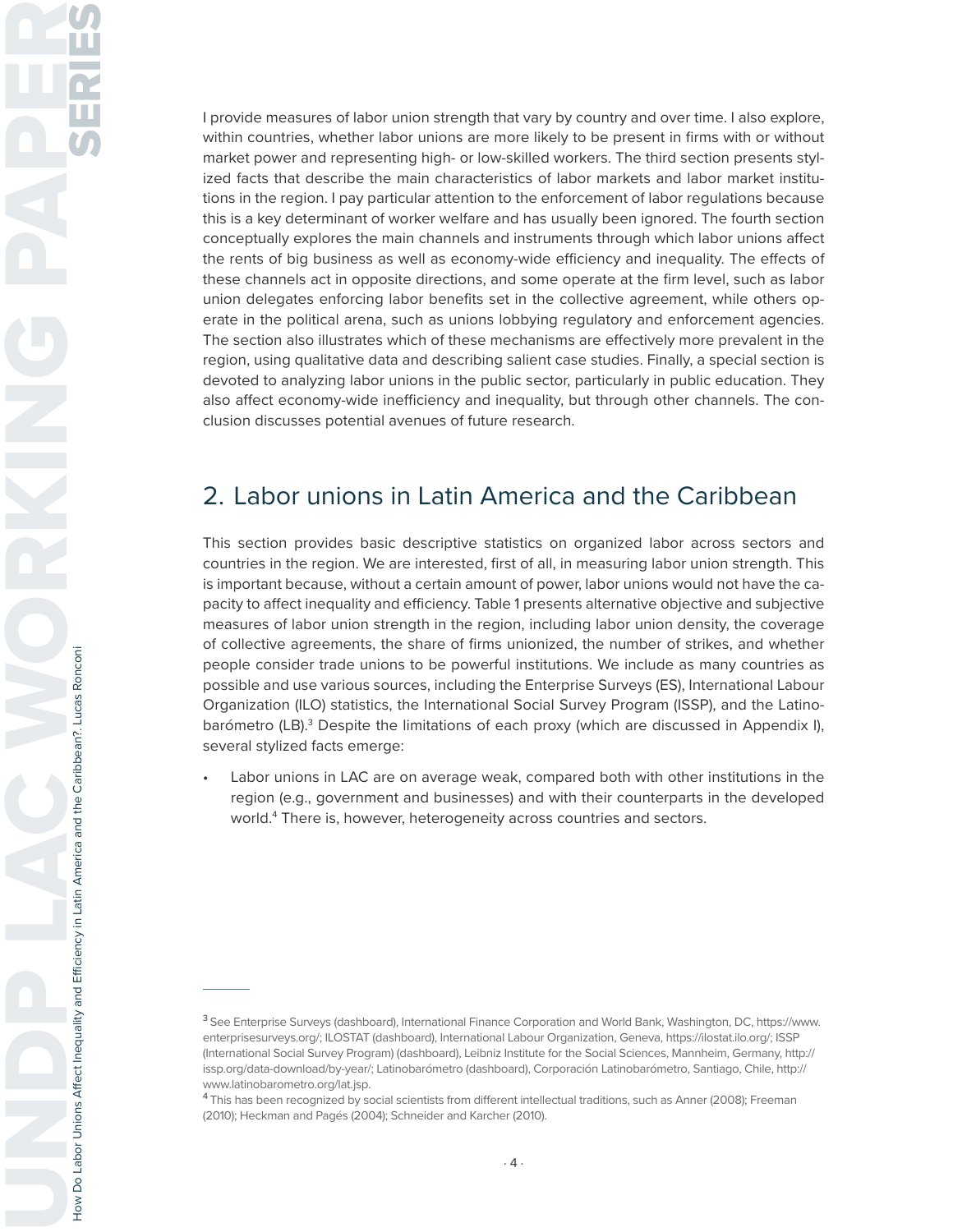In a few countries, trade unions are relatively strong, mainly in Argentina, and, to a lower extent, in Bolivia, Brazil, Costa Rica, Mexico and Uruguay.<sup>5</sup> In these countries, labor union density is usually above 20%, and, because of erga omnes (i.e., rights and obligations apply to all), more than half the workforce is covered by collective agreements.<sup>6</sup> This is similar to developed countries, which have an average density of 30% and extensive agreement coverage, and higher compared with other developing countries in Africa and Asia where union density is below 20%, and coverage is quite limited (Freeman 2010; Blanchflower 2006). Furthermore, in these LAC countries, labor union leaders tend to occupy important positions in the executive or the legislative power, have influence over key policy areas. such as labor regulation and industrial policies, and, in some cases, control substantial funds, such as compulsory health insurance in Argentina. But, even in this group of countries, labor union leaders are—compared with other actors and institutions, such as politicians and businessmen—substantially less powerful.

In most countries in LAC, labor unions are relatively weak, with density rates around 10%, low collective bargaining coverage, and little capacity and resources for collective action, except in some particular sector of activity (usually, the public sector). Finally, in a few LAC countries, there are no effective labor unions or those that do exist are economically and politically irrelevant, such as in Guatemala and Haiti (Terrell 1993).<sup>7</sup>

The last two columns in Table 1 present the opinions of Latin Americans regarding the relative power of institutions in their countries. People were asked to select the three most powerful institutions out of a list of eight (i.e., big business, labor unions, banks, government, political parties, congress, media, and the military). One column shows the share of the population that selected labor unions as one of the three most powerful institutions, and the other column shows how labor unions rank out of the eight institutions. Labor unions are more likely to be considered powerful in Argentina, with almost 30% of the population selecting them. But, even in that country, labor unions rank in the fourth position behind big business, the government and political parties. In most countries in the region, people placed labor unions as the least powerful institution. Furthermore, if we take the regional average, labor unions appear as the least powerful institution among the eight options. Only 12% of Latin Americans selected labor unions as one of the three most powerful institution, compared with almost 50% who selected the government and 46% who selected big business (Figure 1). The political and economic irrelevance of labor unions is apparent in Chile, El Salvador, Guatemala, and Honduras, where only 5% or less of the population considers organized labor as one of the three most powerful institutions in the country.

**<sup>5</sup>**ILOSTAT data indicate that Cuba has the highest union density rate in LAC, equal to 81.4% of employees in 2008. And, in the large informal sector, the Central de Trabajadores de Cuba claims that union density is above 70% (Pérez Cruz 2013). Based on these figures, Cuba should be considered a country with strong labor unions. Other studies, however, find density rates below 20% in this sector (Izquierdo Quintana 2015). Given the lack of better data and the additional complexities blocking a clear understanding of the effects of labor unions in a socialist economy, I leave the analysis of Cuba to further research.

**<sup>6</sup>**Enterprise Survey (ES) data indicate that union density among employees working in registered firms is quite high. Business owners of registered firms in Argentina, Brazil and Costa Rica report that more than half of their labor force is unionized. This is substantially higher than the share obtained from household surveys (such as ISSP) for two main reasons: first, because the ES does not include informal workers (where unionization is nil); second, because business owners presumably report in the ES the share of workers for whom they pay compulsory union dues set in the collective agreement, while only workers who actively participate in labor unions tend to consider themselves union members in household surveys. This interpretation of the sharp differences in the metrics is, however, speculative. **<sup>7</sup>**The categorization of countries into three groups is for illustrative purposes only. Category limits are subjective.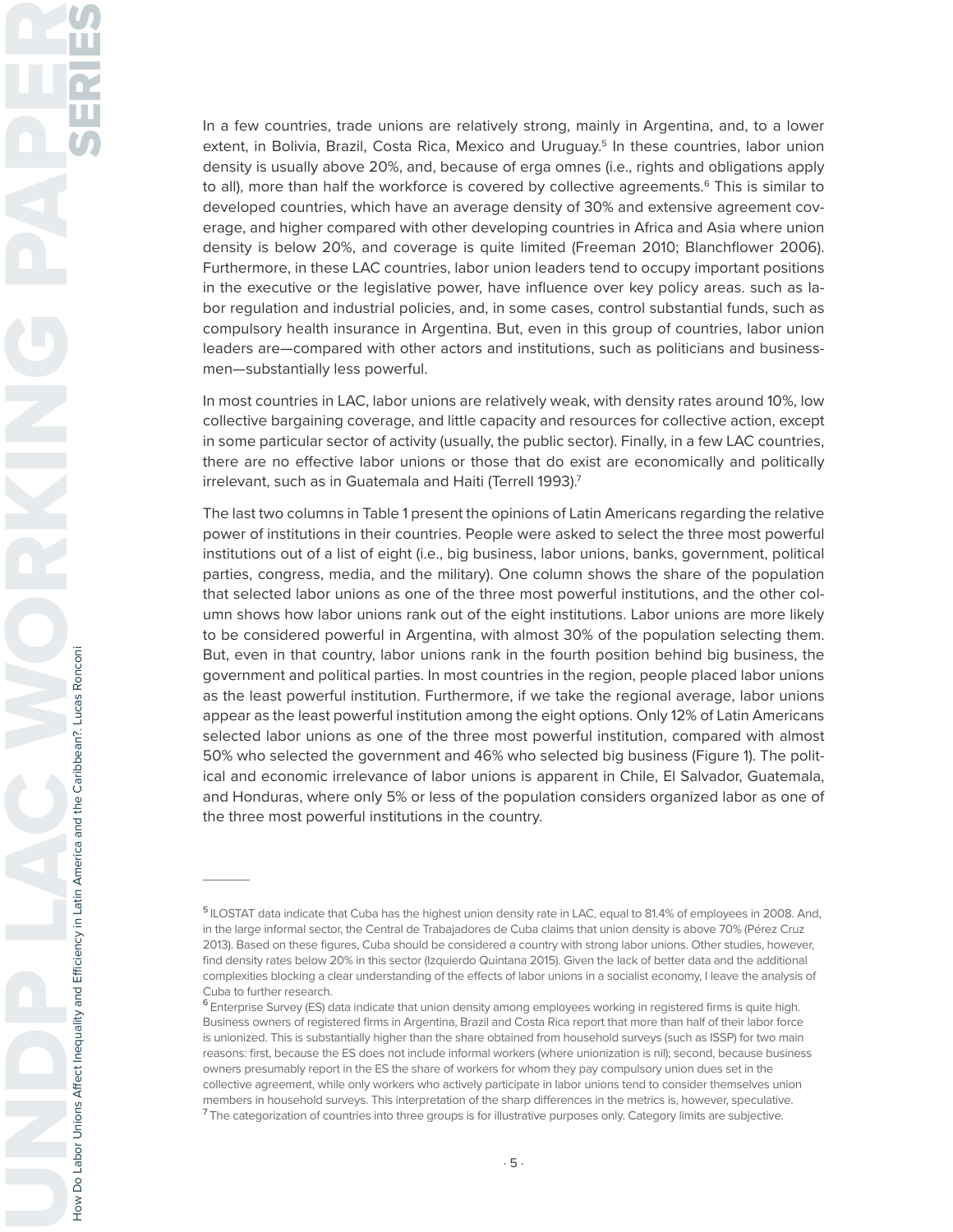#### **Table 1.** Measures of Labor Union Strength, circa 2010s

|                                             | Union density (%)        |                          | Unionized<br>firms       | Collective<br>bargaining | Strikes, no.             | Powerful institution     |                          |                             |                          |
|---------------------------------------------|--------------------------|--------------------------|--------------------------|--------------------------|--------------------------|--------------------------|--------------------------|-----------------------------|--------------------------|
| Country                                     | ILO                      | <b>ISSP</b>              | LB                       | ES                       | ES (%)                   | ILO $(%)$                | <b>ILO</b>               | LB (%)                      | Ranking                  |
| Argentina                                   | 30.1                     | 10.5                     | 9.2                      | 65.7                     | 86.8                     | 52.4                     | 958                      | 29.8%                       | 4                        |
| <b>Bolivia</b>                              | 26.6                     | $\overline{\phantom{a}}$ | 19.8                     | 10.6                     | 13.9                     | $\overline{\phantom{a}}$ | $\blacksquare$           | 23.5%                       | 6                        |
| <b>Brazil</b>                               | 18.1                     | 22.9                     | 12.0                     | 55.1                     | 81.2                     | 58.8                     | 446                      | 10.6%                       | 8                        |
| <b>Costa Rica</b>                           | 18.6                     | $\bar{\phantom{a}}$      | 10.2                     | 67.5                     | 97.9                     | 4.6                      | 6                        | 17.7%                       | 5                        |
| Mexico                                      | 14.2                     | 9.1                      | 9.9                      | 24.5                     | 32.4                     | 10.2                     | 11                       | 21.9%                       | 5                        |
| <b>Uruguay</b>                              | 28.8                     | 9.6                      | 14.6                     | 10.8                     | 30.8                     | 98.5                     | 150                      | 17.4%                       | 7                        |
| Bermuda                                     | 20.4                     | $\Box$                   | $\Box$                   | $\bar{\gamma}$           | $\bar{\phantom{a}}$      | $\overline{\phantom{a}}$ | $\overline{\phantom{a}}$ | $\mathcal{L}_{\mathcal{A}}$ | $\overline{\phantom{a}}$ |
| Chile                                       | 15.8                     | 7.2                      | 11.3                     | 14.2                     | 30.8                     | 25.0                     | 184                      | 1.8%                        | 8                        |
| Colombia                                    | 9.4                      | $\overline{\phantom{a}}$ | 6.3                      | 0.4                      | 1.1                      | 0.7                      | 3                        | 11.0%                       | 8                        |
| Dominican<br>Rep.                           | 9.3                      | 11.8                     | 24.6                     | 3.0                      | 20.4                     | $\frac{1}{2}$            | $\mathsf O$              | 12.8%                       | 7                        |
| Ecuador                                     | $\overline{\phantom{a}}$ |                          | 7.6                      | 2.5                      | 6.6                      |                          | $\overline{2}$           | 11.5%                       | 8                        |
| El Salvador                                 | 15.2                     |                          | 9.2                      | 1.1                      | 3.2                      | 4.7                      | 13                       | 1.9%                        | 8                        |
| Guyana                                      | $12.1*$                  |                          | $\overline{\phantom{a}}$ | 6.1                      | 47.2                     | $\overline{\phantom{a}}$ | 177                      | $\frac{1}{2}$               | $\overline{\phantom{a}}$ |
| Honduras                                    | $\frac{1}{2}$            |                          | 11.3                     | 1.6                      | 2.8                      | 5.6                      | 63                       | 3.9%                        | 8                        |
| Jamaica                                     | $16.3*$                  |                          | $\overline{\phantom{a}}$ | 7.1                      | 34.0                     | $\overline{\phantom{a}}$ | $\overline{7}$           | ÷                           | $\overline{a}$           |
| Nicaragua                                   | 5.3                      |                          | 7.1                      | 3.6                      | 6.5                      | 9.0                      | $\mathbf{1}$             | 3.6%                        | 6                        |
| Panama                                      | 11.0                     |                          | 11.6                     | 9.3                      | 15.6                     | 1.1                      | 6                        | 13.4%                       | 6                        |
| Paraguay                                    | 7.2                      |                          | 10.8                     | 3.2                      | 7.2                      | 0.8                      | $\frac{1}{2}$            | 8.0%                        | 7                        |
| Peru                                        | 4.0                      |                          | 11.0                     | 1.2                      | 4.1                      | 3.9                      | 83                       | 8.7%                        | 8                        |
| St. Vincent<br>and the<br><b>Grenadines</b> | 4.9                      |                          |                          |                          |                          | 14.0                     | 3                        |                             |                          |
| Suriname                                    | ä,                       | 11.0                     |                          |                          |                          |                          |                          |                             |                          |
| <b>Trinidad and</b><br>Tobago               | 21.0                     | ÷,                       |                          |                          |                          |                          | 4                        |                             |                          |
| Venezuela                                   | 0.2                      | 4.4                      | 21.2                     | $\overline{\phantom{a}}$ | $\overline{\phantom{a}}$ | 1.5                      | 35                       | 9.3%                        | 8                        |
| <b>Belize</b>                               | 9.5                      | $\frac{1}{2}$            | ÷                        | $\frac{1}{2}$            | $\overline{\phantom{a}}$ | 9.5                      | $\circ$                  | ÷,                          |                          |
| Guatemala                                   | 3.2                      |                          | 8.4                      | 0.6                      | 2.5                      | ÷,                       | $\overline{a}$           | 6.0%                        | 8                        |
| Haiti                                       | $2.0*$                   | $\overline{a}$           | $\overline{a}$           | ÷,                       | $\frac{1}{2}$            | $\overline{a}$           | $\overline{a}$           | $\overline{a}$              | $\overline{\phantom{0}}$ |

Sources: ES, various years = Enterprise Surveys (dashboard), International Finance Corporation and World Bank, Washington, DC, https://www.enterprisesurveys.org/. ILO, 2020 = ILOSTAT (dashboard), International Labour Organization, Geneva, https://ilostat.ilo.org/. ISSP, 2016 = ISSP (International Social Survey Program) (dashboard), Leibniz Institute for the Social Sciences, Mannheim, Germany, http://issp.org/data-download/by-year/. LB, 2005 and 2007 = Latinobarómetro (dashboard), Corporación Latinobarómetro, Santiago, Chile, http://www. latinobarometro.org/lat.jsp. Other sources (\*) are Guyana: BoS 2018; Haiti: Aidt and Tzannatos 2002; Jamaica: IDB 2003. For Cuba, see ILOSTAT; Izquierdo Quintana 2015; Pérez Cruz 2013. Note: — = not available.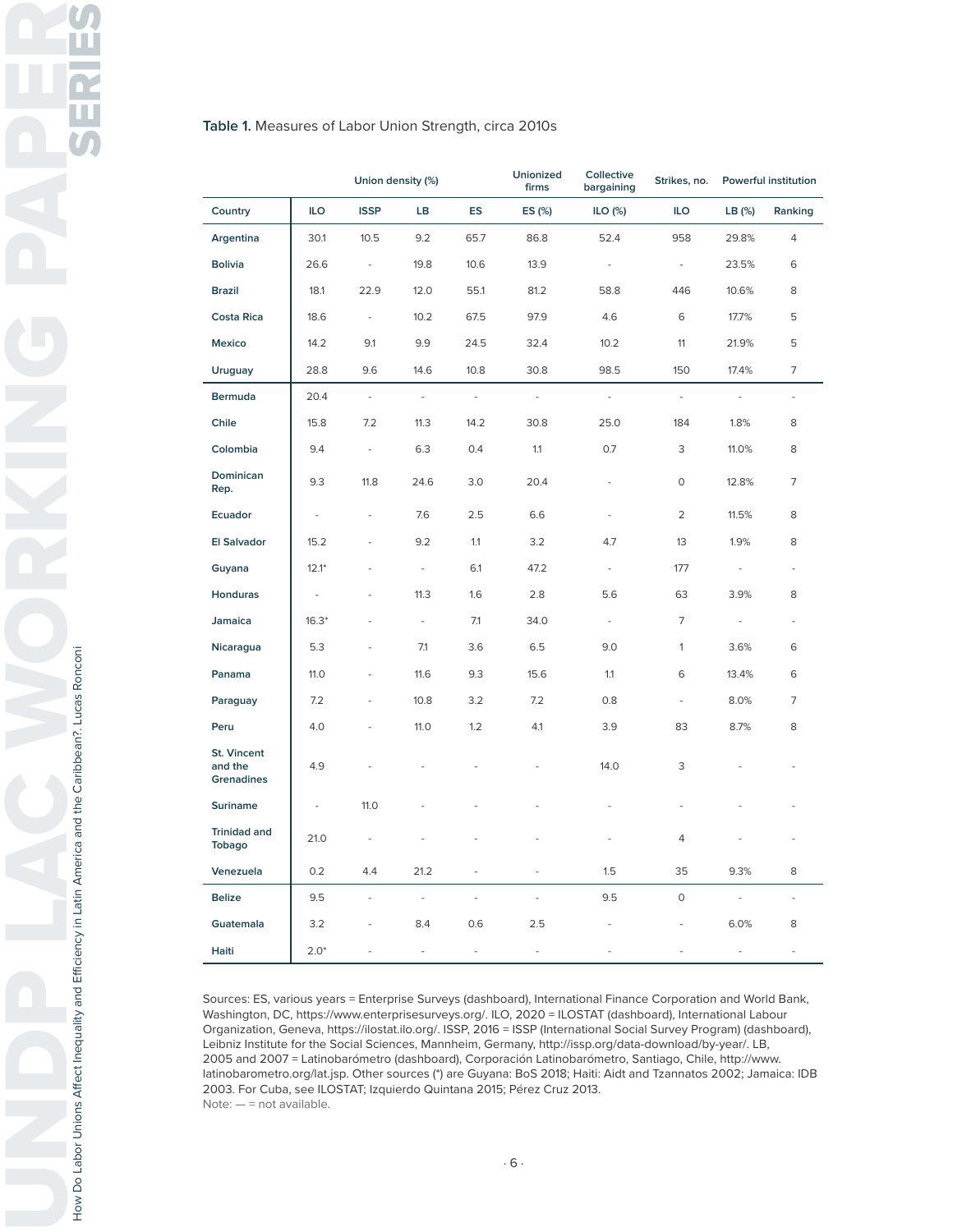Labor unions in LAC usually lost power with the abandonment or exhaustion of the import substitution industrialization (ISI) strategy.

Figure 2 illustrates trends in union density in a few countries based on various sources. Despite the lack of perfect comparability across countries and over time, the figures tend to capture reasonably well the picture painted by the qualitative evidence: all countries experienced a decline in union density during the 1980s and 1990s with the abandonment of ISI (Anner 2008; Roberts 2007; Carnes 2014).8

**Figure 1.** Most Powerful Institutions in LAC, Public Opinion Survey



Source: Elaboration based on data on 2005, Latinobarómetro (dashboard), Corporación Latinobarómetro, Santiago, Chile, http://www.latinobarometro.org/lat.jsp.



**Figure 2.** Trends in Labor Union Density, Selected LAC Countries

Source: Elaboration based on Roberts 2007; data on 2020, ILOSTAT (dashboard), International Labour Organization, Geneva, https://ilostat.ilo.org/; data on 2016, ISSP (International Social Survey Program) (dashboard), Leibniz Institute for the Social Sciences, Mannheim, Germany, http://issp.org/data-download/by-year/.

**<sup>8</sup>**The decline was heterogeneous across sectors. Cardoso (2001) shows that, in Brazil, union density declined strongly between the 1980s and 1990s in the tradable sector (particularly manufacturing), but it actually increased in nontradable sectors such as education, health care and public administration.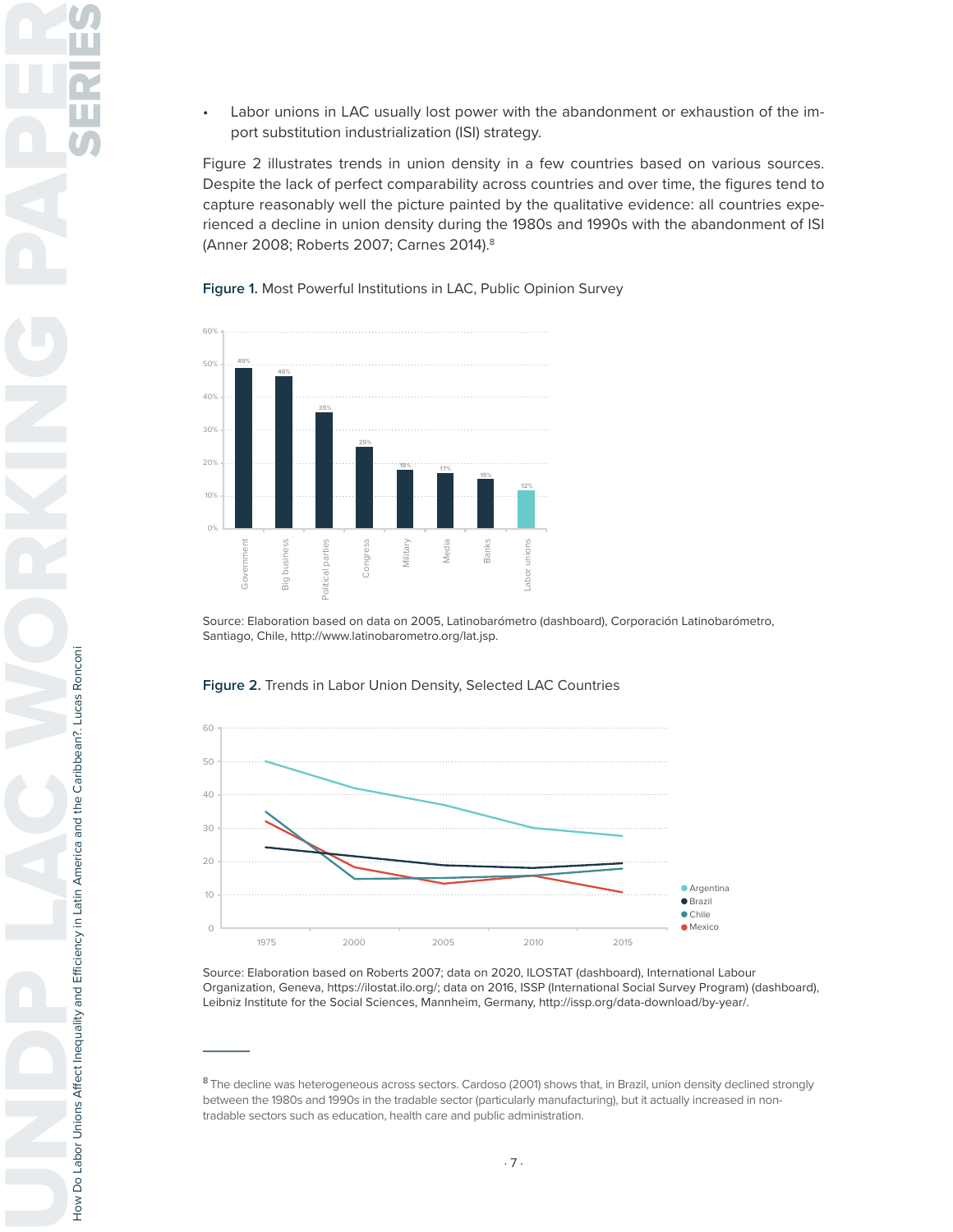In some countries, the decline continued during the 2000s, while, in others, density remained constant or even recovered a little, such as in Brazil and Chile. Etchemendy and Collier (2007) convincingly argue that labor unions in Argentina gained substantial power during the 2000s compared with the 1990s. Their actual strength, however, is substantially lower relative to the postwar period when labor unions were the backbone of Peronism (Levitsky 2003).<sup>9</sup>

While labor unions in LAC are on average weak, in many countries they are key veto players in specific sectors of the economy, usually in the public sector and among stateowned enterprises. Labor union members are, on average, relatively skilled workers. Trade unions usually do not represent the poorest members of society. This evidence rules out an orthodox Marxist perspective.

There is large variation across sectors in the strength of trade unions. Similar sectorial patterns occur across countries. First, in all LAC countries, workers in the public sector are better organized than workers in the private sector (except in those activities where unions are usually legally banned, such as the police and the military).<sup>10</sup> Union density is, on average, three times higher in the public sector (Table 2). A notable example is the Sindicato Nacional de Trabajadores de la Educación (SNTE) in Mexico, the largest labor union in the region, with 1.4 million affiliates.

| Country            | Latinobarómetro | <b>ISSP</b>              | Country         | Latinobarómetro          | <b>ISSP</b>              |
|--------------------|-----------------|--------------------------|-----------------|--------------------------|--------------------------|
| Argentina          | 3.04            | 2.72                     | <b>Honduras</b> | 2.88                     | ۰                        |
| <b>Bolivia</b>     | 1.15            | $\overline{\phantom{0}}$ | <b>Mexico</b>   | 2.82                     | 6.20                     |
| <b>Brazil</b>      | 2.84            | 1.18                     | Nicaragua       | 5.59                     | ۰                        |
| Chile              | 1.48            | 1.94                     | Panama          | 1.71                     | ٠                        |
| Colombia           | 5.59            | $\overline{\phantom{0}}$ | Paraguay        | 5.21                     | $\overline{\phantom{a}}$ |
| <b>Costa Rica</b>  | 4.72            | $\overline{\phantom{0}}$ | Peru            | 3.30                     | ۰                        |
| Dominican Rep.     | 1.53            | 1.97                     | <b>Suriname</b> | $\overline{\phantom{a}}$ | 6.54                     |
| Ecuador            | 2.50            | $\overline{\phantom{0}}$ | Uruguay         | 2.41                     | 3.16                     |
| <b>El Salvador</b> | 2.36            | ٠                        | Venezuela       | 1.79                     | 2.01                     |
| Guatemala          | 1.16            | ۰                        | Simple Average  | 2.89                     | 3.22                     |

**Table 2.** Ratio of Union Density in the Public Sector to the Private Sector

Source: Elaboration based on data on 2016, ISSP (International Social Survey Program) (dashboard), Leibniz Institute for the Social Sciences, Mannheim, Germany, http://issp.org/data-download/by-year/; data on 2007, Latinobarómetro (dashboard), Corporación Latinobarómetro, Santiago, Chile, http://www.latinobarometro.org/lat.jsp.

**<sup>9</sup>**In recent decades, social movements have emerged in various countries in the region. These territorially based movements are usually comprised of low-income women who are mostly categorized as inactive using the traditional definitions employed in labor force surveys. If one takes a broad definition of organized labor that includes both traditional labor unions and social movements, it is not that clear that organized labor lost strength. We return to this issue below.

**<sup>10</sup>**Police labor unions are allowed in most European countries and the United States. In Latin America, however, there are explicit prohibitions to collective organization among police. Only Brazil and Uruguay permit the existence of police labor unions. See Calandrón, Galar, and Da Silva-Lorenz (2020) on the case of Uruguay.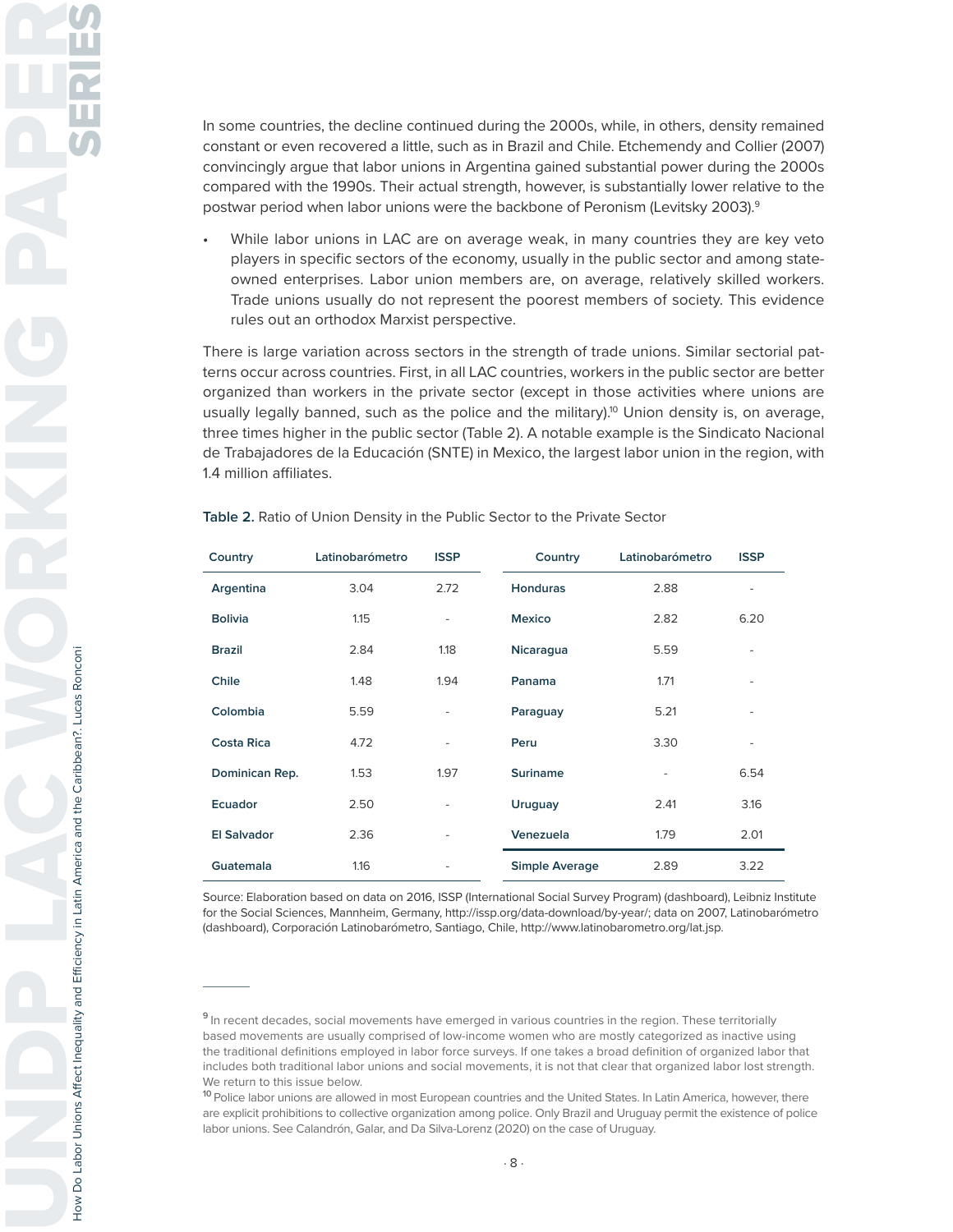Second, within the private sector, workers are more likely to organize effectively in firms that are larger and enjoy higher rents. Figure 3 compares the average annual sales and the average size (measured by the total number of employees) of unionized and non-unionized firms in 19 Latin American countries using Enterprise Survey data. Total sales are six times higher in unionized firms compared with non-unionized firms, and the number of employees is three times higher (differences are statistically significant at the 99% level). These figures, however, underestimate the phenomenon because the ES only covers registered firms. Informal firms in LAC have few employees, make few sales and little profit, and their workers are hardly ever unionized.





Source: Elaboration based on data on registered firms in 2002–2006 in Enterprise Surveys (dashboard), International Finance Corporation and World Bank, Washington, DC, https://www.enterprisesurveys.org/. Note: Sales are converted to US dollars at the official exchange.

Table 3 shows union density rates by worker educational attainment. Unlike in Canada and the United States, unionization is greater among more well educated workers in all LAC countries, a feature that was already emphasized in the studies reviewed by Kuhn and Márquez (2005).

**Table 3.** Unionization Rate, by Worker Educational Attainment, ISSP

| Country        | Complete<br>primary or less, % | Complete or incomplete<br>secondary, % | Some tertiary or<br>more, % |
|----------------|--------------------------------|----------------------------------------|-----------------------------|
| Argentina      | 6.7                            | 11.4                                   | 22.7                        |
| <b>Brazil</b>  | 20.7                           | 20.1                                   | 33.9                        |
| Chile          | 4.5                            | 7.3                                    | 10.2                        |
| Dominican Rep. | 14.0                           | 10.3                                   | 15.8                        |
| <b>Mexico</b>  | 5.9                            | 14.7                                   | 23.3                        |
| Suriname       | 5.9                            | 16.2                                   | 23.7                        |
| Uruguay        | 7.1                            | 10.1                                   | 34.7                        |
| Venezuela      | 4.2                            | 7.4                                    | 8.0                         |
| Simple average | 8.6                            | 12.2                                   | 21.5                        |

Source: Elaboration based on data on 2016, ISSP (International Social Survey Program) (dashboard), Leibniz Institute for the Social Sciences, Mannheim, Germany, http://issp.org/data-download/by-year/.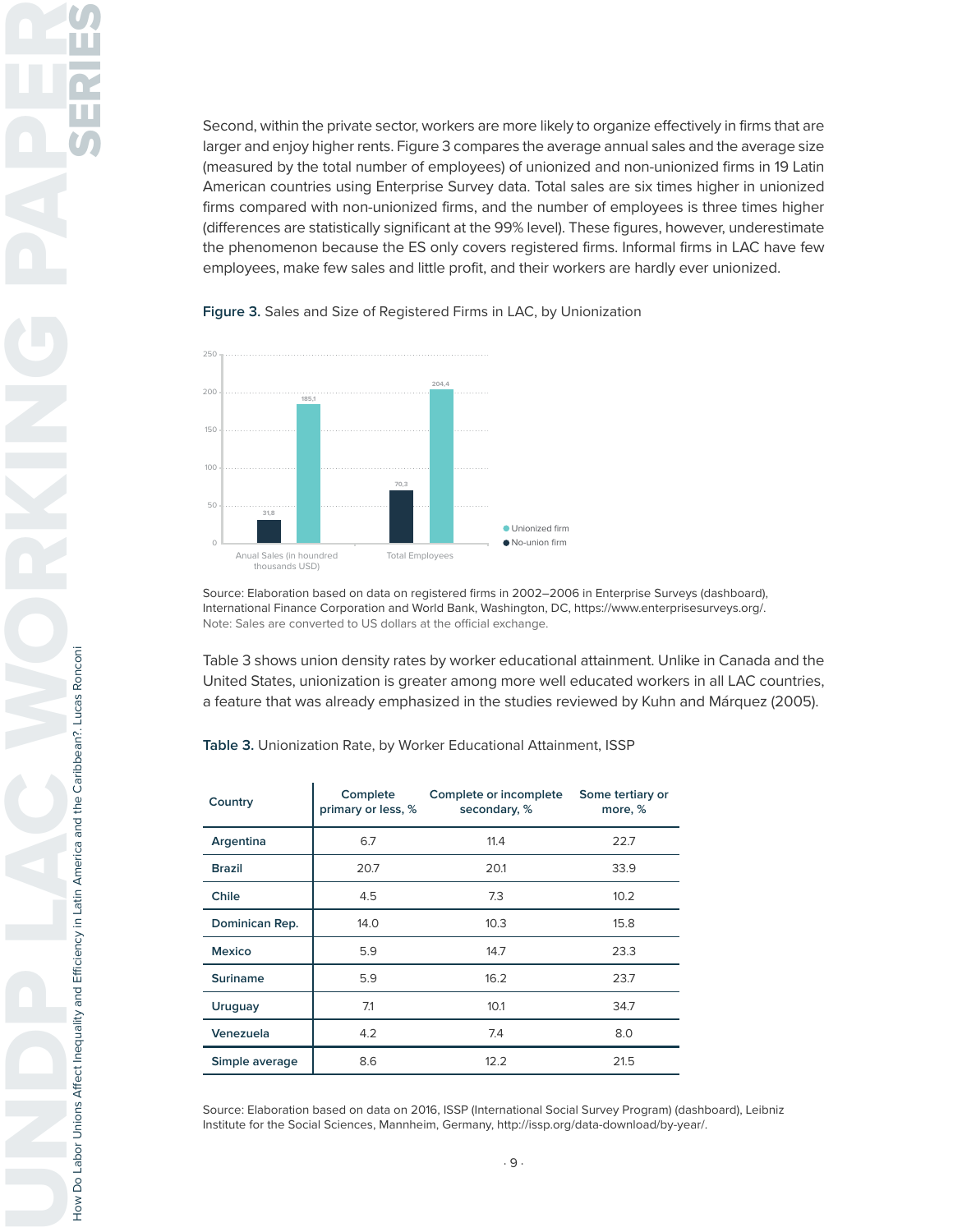All the previous evidence shows that labor unions have not been successful at representing the least skilled workers in the region. Furthermore, labor unions are almost non-existent in the organization of the most vulnerable occupations (such as domestic servants) or among the large subsistence self-employment sector.<sup>11</sup> These facts run against an orthodox Marxist perspective in which the basis of the labor union movement is a struggle against capital for a more decent life for the mases of people. Labor unions, according to Marx and Engels ([1848] 1965), unite all workers and help end competition among them.

In LAC, labor unions do not perform this role. They represent relatively skilled workers, particularly in large firms and the public sector. Their interests sometimes collide with those in the informal sector. A clear example is offered by the main Argentine trade federation, the Confederación General del Trabajo (CGT), which organized general strikes in 2012 and 2014 against increases in the income tax, which finances non-contributory social programs the poorest (Anigstein 2019).

Furthermore, some Marxist authors claim that labor unions develop class consciousness and shake the foundations of capitalist society (Draper 1970).<sup>12</sup> Again, the evidence from LAC and from other regions as well suggests that labor unions have reached an agreement with capital and the state (Bergquist 1986; Pérez Sáinz and Mora Salas 2006). They are thus more accurately characterized as social service providers rather than revolutionary organizations (Novick 2001; Marshall and Perelman 2004).<sup>13</sup>

• Few Latin Americans trust labor unions, but the large majority consider labor unions as a necessary institution to defend workers from employers' abuses of power.

Only about one third of Latin Americans have much or some trust on labor unions (while the remaining two thirds have little or no trust).<sup>14</sup> These figures changed slightly between 1995 and 2015 (Table 4). Moreover, most Latin Americans consider that there is substantial corruption in labor unions. Thus, on a scale of 0 to 10, where 0 is no corruption, 70% of people chose a value between 6 and 10. The same survey, however, indicates that almost 80% of people believe that workers need strong labor unions to defend their working conditions and wages. A potential explanation for this seeming paradox is that people do not trust labor union leaders, but support labor unions as equalizing institutions in a context in which employers enjoy substantial power, but antitrust and competition policy is absent.

**<sup>11</sup>**There are exceptions. See Blofield (2012) for a discussion of domestic workers and labor unions in LAC.

**<sup>12</sup>**Prominent Marxists, such as Antonio Gramsci, however, have a different view (Annunziato 1988).

**<sup>13</sup>**See de la Garza Toledo (2001) for a description and categorization of labor unions as class or revolutionary and corporatist organizations.

**<sup>14</sup>**Trust in other institutions is also quite low in the region (Lagos 2001).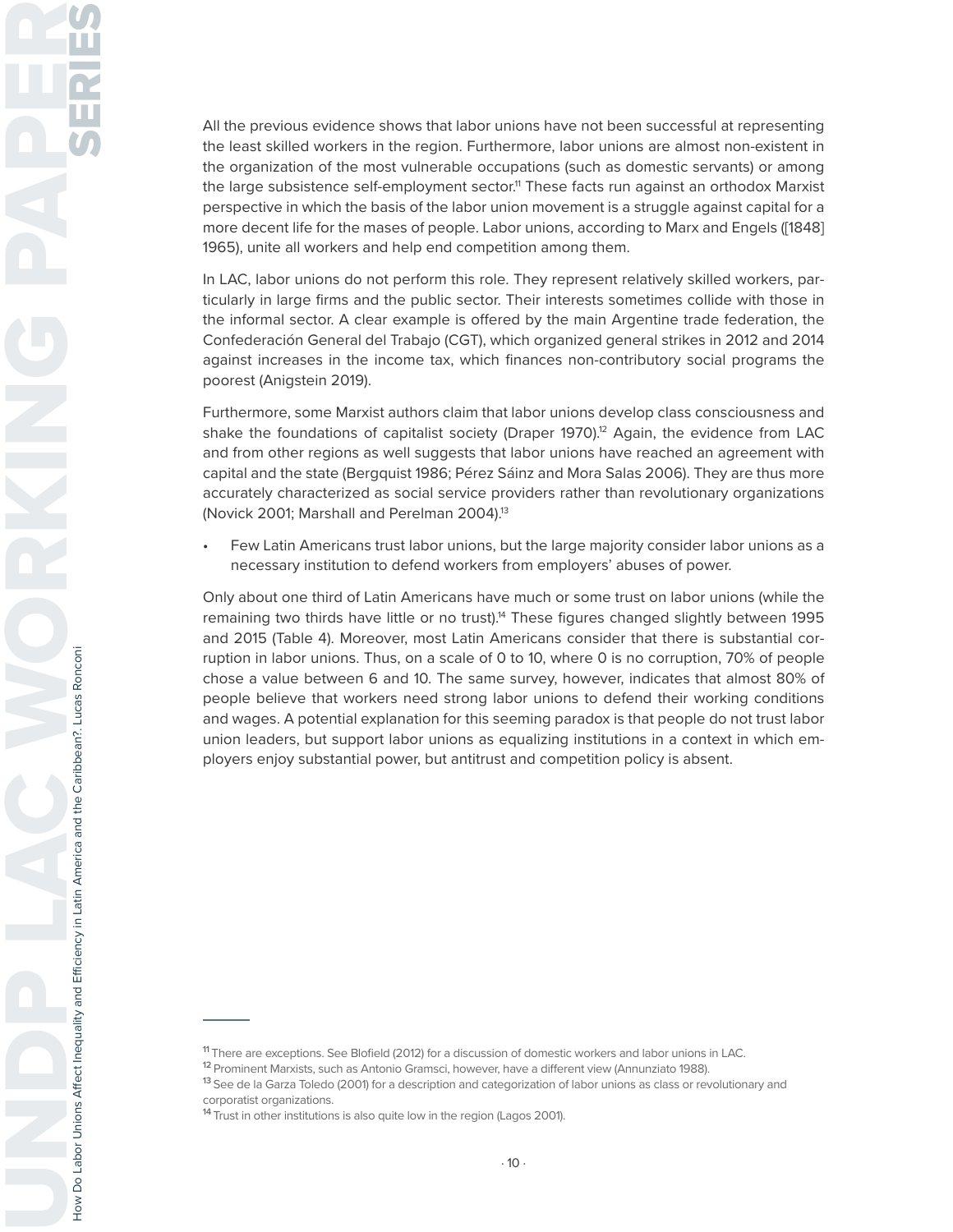#### **Table 4.** Trust in Labor Unions

| Country            | Labor unions<br>are necessary to<br>defend workers, % | Corruption is<br>substantial, % | Trust (2015), % | Trust (2005), % | Trust (1995), %          |
|--------------------|-------------------------------------------------------|---------------------------------|-----------------|-----------------|--------------------------|
| Argentina          | 59.8                                                  | 87.6                            | 25.5            | 13.8            | 18.8                     |
| <b>Bolivia</b>     | 82.2                                                  | 59.6                            | 33.6            | 31.3            | $\overline{\phantom{a}}$ |
| <b>Brazil</b>      | 88.6                                                  | 76.6                            | 35.7            | 40.8            | 38.2                     |
| Chile              | 85.7                                                  | 49.5                            | 59.0            | 31.2            | 46.2                     |
| Colombia           | 65.9                                                  | 73.1                            | 32.0            | 32.4            | $\overline{\phantom{m}}$ |
| <b>Costa Rica</b>  | 79.5                                                  | 72.9                            | 33.1            | 25.5            |                          |
| Ecuador            | 59.7                                                  | 68.0                            | 30.1            | 31.0            |                          |
| <b>El Salvador</b> | 72.5                                                  | 59.1                            | 33.2            | 21.4            |                          |
| Guatemala          | 79.5                                                  | 76.4                            | 18.5            | 16.3            |                          |
| <b>Honduras</b>    | 76.9                                                  | 71.5                            | 32.4            | 16.4            |                          |
| <b>Mexico</b>      | 74.5                                                  | 66.8                            | 26.2            | 29.9            | 41.7                     |
| Nicaragua          | 90.4                                                  | 78.7                            | 31.5            | 25.1            | $\overline{\phantom{a}}$ |
| Panama             | 73.9                                                  | 60.7                            | 30.2            | 21.8            | $\overline{\phantom{a}}$ |
| Paraguay           | 75.0                                                  | 72.2                            | 35.7            | 19.8            | 40.9                     |
| Peru               | 79.0                                                  | 76.3                            | 29.4            | 23.2            | 32.0                     |
| <b>Uruguay</b>     | 78.4                                                  | 63.7                            | 42.7            | 46.8            | 39.8                     |
| Venezuela          | 72.3                                                  | 84.2                            | 15.1            | 29.1            | 18.7                     |
| Average            | 76.6                                                  | 70.7                            | 31.8            | 27.1            | 34.5                     |

Source: Elaboration based on data on 1995, 2002, 2005 and 2015 in Latinobarómetro (dashboard), Corporación Latinobarómetro, Santiago, Chile, http://www.latinobarometro.org/lat.jsp.

• Informal and unemployed workers (i.e., outsiders) express support for labor unions and for employment protection legislation (EPL). This evidence rules out a simplistic neoclassical insider-outsider interpretation of labor markets in the region. Moreover, there are some cases where trade unions support the organization of informal workers and collaborate with social movements.

The insider-outsider theory claims that labor unions and EPL are the main culprits behind outsider strain. The theory assumes the inexistence of market failures. In which case, the emergence of labor unions and EPL provides benefits to insiders (i.e., workers with formal jobs) above their productivity, but at the cost of reducing the demand for labor and overall welfare. This economic equilibrium is also a political equilibrium because the model assumes that insiders are overrepresented in the policymaking process (e.g., thanks to the lobbying of trade unions).<sup>15</sup>

How Do Labor Unions Affect Inequality and Efficiency in Latin America and the Caribbean?. Lucas Ronconi

**<sup>15</sup>**See Persson and Tabellini (2002); Rueda (2006); Carnes (2014); Berens and Kemmerling (2019).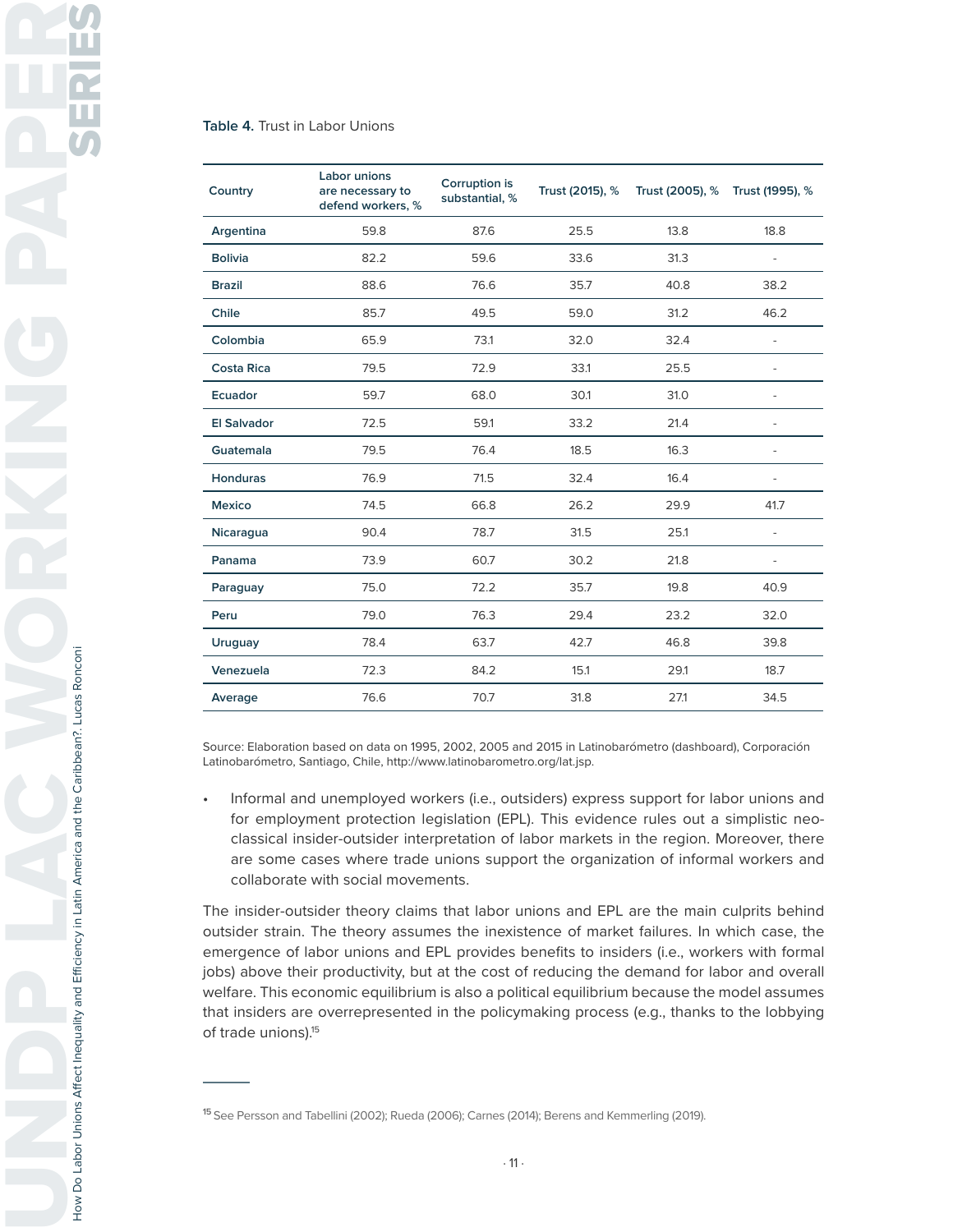Relaxing the extreme Marxist assumption of homogeneity of interest among workers is certainly useful. However, arguing that the suffering of informal workers (outsiders) is mainly caused by formal workers (insiders), thereby ignoring distributive conflicts between labor and capital seems inadequate to the realities of the region. Let us analyze the evidence. The belief that labor unions are necessary to defend working conditions and wages is equally held among insiders and outsiders. Almost 80% of insiders—that is, of those employed workers who receive labor benefits—support labor unions as expected (Table 5). However, contrary to the insider-outsider perspective, a similar share of unemployed and self-employees—that is, of outsider workers who are supposed to be hurt by labor unions and EPL—support labor unions.

**Table 5.** Worker Opinions about Labor Unions, by Type of Employment

| Type of employment       | Labor unions necessary to defend workers |
|--------------------------|------------------------------------------|
| Self-employee            | 0.7554                                   |
| Employee, public sector  | 0.7680                                   |
| Employee, private sector | 0.7822                                   |
| Unemployed               | 0.7854                                   |

Source: Elaboration based on data in Latinobarómetro (dashboard), Corporación Latinobarómetro, Santiago, Chile, http://www.latinobarometro.org/lat.jsp.

In recent work with Ravi Kanbur and Santiago López-Cariboni, we provide more evidence showing that most outsiders in LAC and other developing countries support, rather than oppose, protective labor regulations (Ronconi, Kanbur, and López-Cariboni 2019). This evidence holds across different types of protective labor regulations (i.e. severance payment, minimum wages, working time) and different categories of outsiders (i.e. unemployed workers, employees without access to legally mandated labor benefits, and the low-skilled self-employed). EPL and labor unions might not be as detrimental for informal workers as the insider-outsider model predicts (Ronconi, Kanbur, and López-Cariboni 2019). One potential reason is that, in the absence of unions and EPL, employers enjoy substantial monopsony power in the labor market.<sup>16</sup>

Another potential explanation is that labor unions (sometimes) support and collaborate with emerging social movements that (partially) represent the interests of the outsiders; that is, income sharing between insiders and outsiders makes the latter support regulations that redistribute from capital to labor. The Central de Trabajadores de la Argentina (CTA), which is mainly comprised of public sector employees, redefined the neighborhood as the new factory and organizes territorially based groups of unemployed. Even the traditional CGT has recently organized activities with social movements in Argentina and is providing job training to outsiders (Jacinto 2015). The collaboration is presumably stronger in Brazil. Organized labor sought to extend its influence beyond the struggle for wage increases and to reach outsiders. The Workers' Party (PT) emerged as a result of the approach between the

**<sup>16</sup>**Other potential reasons that could explain outsiders´ support for protective labor regulations are (1) transitions between insider and outsider status; (2) income sharing between insiders and outsiders (e.g., they belong to the same household); (3) the prevalence of fair-minded or overly optimistic informal workers instead of homo economicus. These arguments are developed by Ronconi, Kanbur, and López-Cariboni (2019).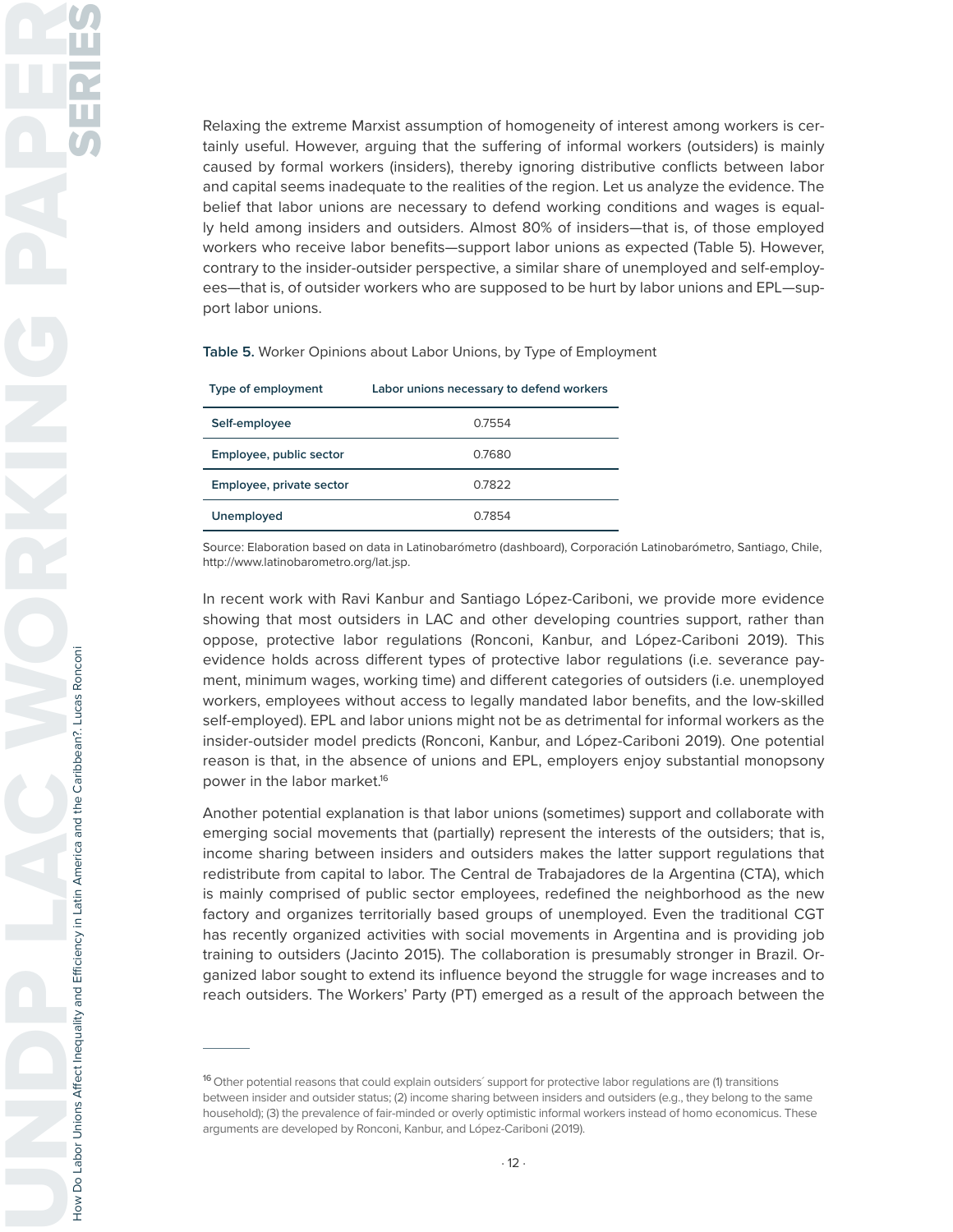Central Unica dos Trabalhadores (CUT) and the old Brazilian left-wing, and the CUT and the Movimento dos Trabalhadores Rurais Sem Terra (MST) fought to incorporate popular sectors (Ramalho 1999; Collier 2018; Rossi 2017).17

## 3. Labor markets and regulations in LAC

Latin American labor markets are segmented, with substantial informality, high wage inequality, low human capital, discrimination, large public sector wage premiums and large wage premiums among workers employed in big private firms. This section briefly describes the main characteristics of labor markets and labor market institutions in the region. Most of the key stylized facts are well known, so I devote little space to them. The analysis of enforcement, however, is relatively novel. The enforcement of labor regulations and the influence labor unions have on the levels and distribution of enforcement are an important and overlooked issue in understanding the functioning of labor markets in the region (Anner 2008; Murillo, Ronconi, and Schrank 2011). Therefore, I devote a disproportionate amount of space to this issue. The LAC region (despite some heterogeneity) can be characterized as follows:

• Employment law is relatively protective in the region, and benefits for employees are usually de jure universal, although there is variation mainly because of legal origin, whereby former British Caribbean colonies tend to have less protective laws compared with civil law countries. But effective regulation is much weaker because public enforcement is low and produces substantial noncompliance. The few inspection resources are usually devoted to enforcing labor benefits in large corporations (both local and international).

The first column in Table 6 shows that the letter of labor codes in LAC is, on average, more protective or rigid than in East Asia and the United States and as protective or rigid as in Europe. The index measures the protection of employment laws as the average of five variables: alternative employment contracts, costs of increasing hours worked, costs of firing workers, dismissal procedures, and minimum wages. These variables are from the World Bank Doing Business initiative.<sup>18</sup> Latin American countries, however, devote few resources to public enforcement (i.e., inspectors and inspections), and have little trust in courts. In LAC countries, effective employment regulations (i.e., the combination of in-form protections and enforcement) are therefore not as protective or rigid as the labor code suggests.

Figure 4 shows the heterogeneity in the level of formal protection in the region. LAC countries that were British colonies (white dots) have substantially less protective employment laws nowadays compared with countries that were French, Portuguese, or Spanish colonies (black dots). Countries with more protective employment laws tend to enforce less. Bolivia and Venezuela, the two countries with the most protective de jure legislation in the region, are at the bottom of the enforcement ranking (i.e., in positions 29 and 30 among 31 countries).<sup>19</sup>

**<sup>17</sup>**Trade unions have also developed a continental coalition with social movements against the Free Trade Area of the Americas and other projects (von Bülow 2010).

**<sup>18</sup>**See Doing Business (dashboard), International Finance Corporation and World Bank, Washington, DC, http://www. doingbusiness.org/data.

**<sup>19</sup>**The strong negative correlation between enforcement and the letter of the law is important from a policy perspective. It indicates that estimates of the effects of labor regulations that rely on a de jure measure (as most of the evidence does) are biased. Hence, the cross-country evidence that labor unions reduce efficiency because of lobbying for distortionary EPL is not robust (See Botero et al. 2004; Kanbur and Ronconi 2018). We return to this issue below.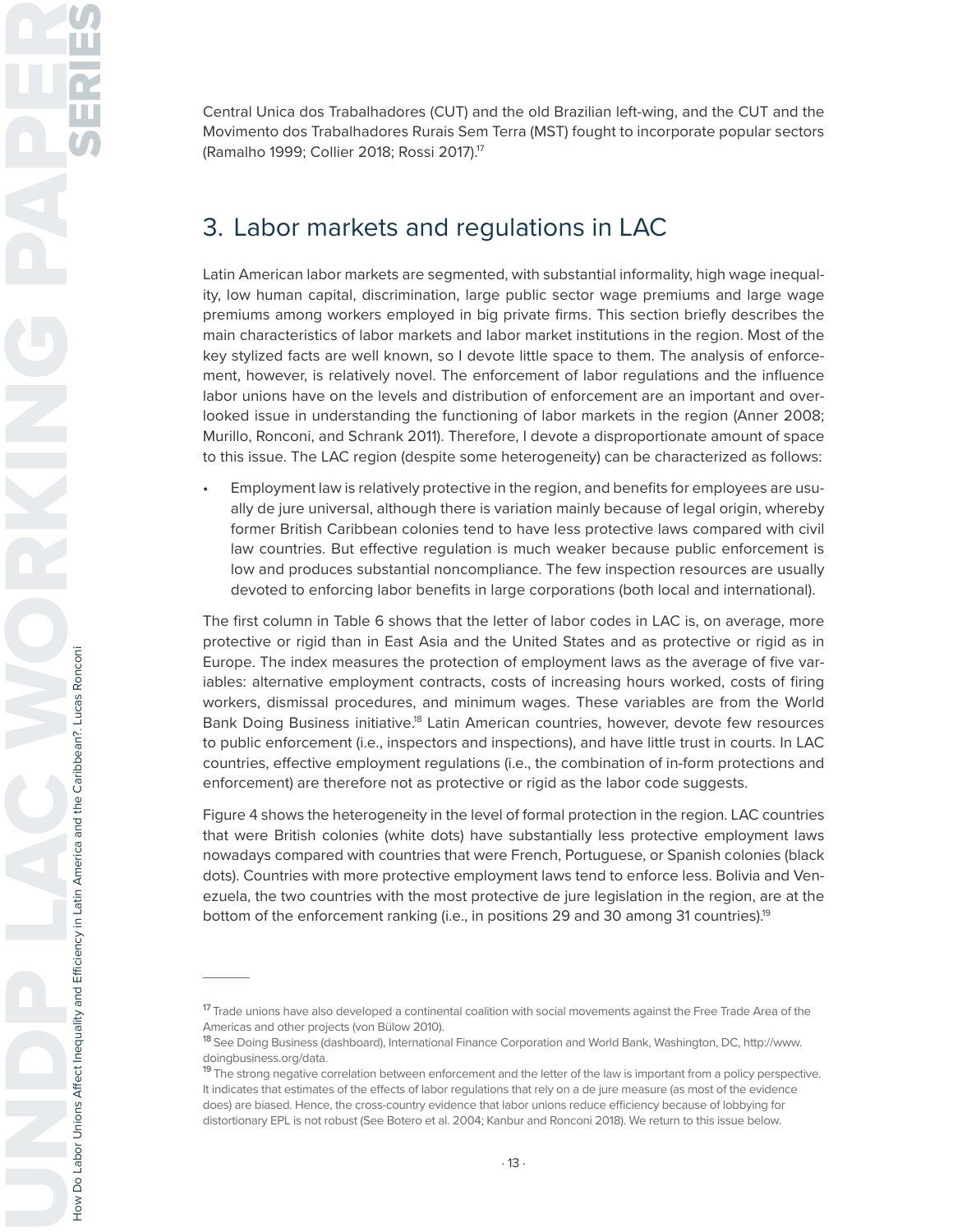We now turn to analyze compliance with labor regulations and how it varies across countries and particularly by firm size. Columns 1 and 2 in Table 7 show that there is widespread violation of labor and social security regulations in the region. While the letter of the law requires employers to provide a number of benefits (such as not paying below minimum wage, providing a labor contract, contributing to the social security system, offering paid vacations, and paying severance in case of dismissal), only a share of the workforce receives them in practice. Estimates suggest that half of private sector employees in the region do not receive the benefits to which they are legally entitled, and this problem has not decreased over time (Gasparini and Tornarolli 2009).

#### **Table 6.** Effective Labor Regulation, Laws and Enforcement

| Region                               | <b>Index</b><br>employment<br>protection law | Labor inspector<br>per worker | Inspections per<br>year per worker | <b>Fines</b> | Trust in courts |
|--------------------------------------|----------------------------------------------|-------------------------------|------------------------------------|--------------|-----------------|
| <b>North America</b>                 | 0.06                                         | 4.72                          | 62.91                              | 64130        | 47.3            |
| East Asia &<br>Pacific               | 0.19                                         | 6.18                          | 61.90                              | 47341        | 64.7            |
| Middle East &<br><b>North Africa</b> | 0.21                                         | 7.77                          | 98.00                              | 8232         | 41.1            |
| <b>Central Asia</b>                  | 0.26                                         | 3.09                          | 7.18                               | 274          | 36.8            |
| <b>Latin America</b><br>& Caribbean  | 0.28                                         | 3.97                          | 54.42                              | 9230         | 6.5             |
| Europe                               | 0.29                                         | 9.30                          | 90.75                              | 3607         | 34.7            |
| Sub-Saharan<br>Africa                | 0.30                                         | 2.35                          | 31.61                              | 6169         | 36.2            |
| South Asia                           | 0.34                                         | 2.42                          | 31.35                              | 3364         | 49.6            |

#### Source: Kanbur and Ronconi 2018.

Note: All variables are simple averages across countries. The number of labor inspectors is per 100,000 workers, and the number of labor inspections conducted per year is per million workers. Inspection figures are for 2000– 2012. Fines are de jure medium total penalty, as of 2011, in case of noncompliance with the minimum wage (US dollars). Trust in the courts represents the share of the population that has a great deal or quite a lot of confidence in the courts, minus the share that does not have any confidence at all (from the World Values Survey). Countries with a population below one million in 2011 are excluded. See WVS (World Values Survey) (dashboard), King's College, Old Aberdeen, United Kingdom, http://www.worldvaluessurvey.org/wvs.jsp.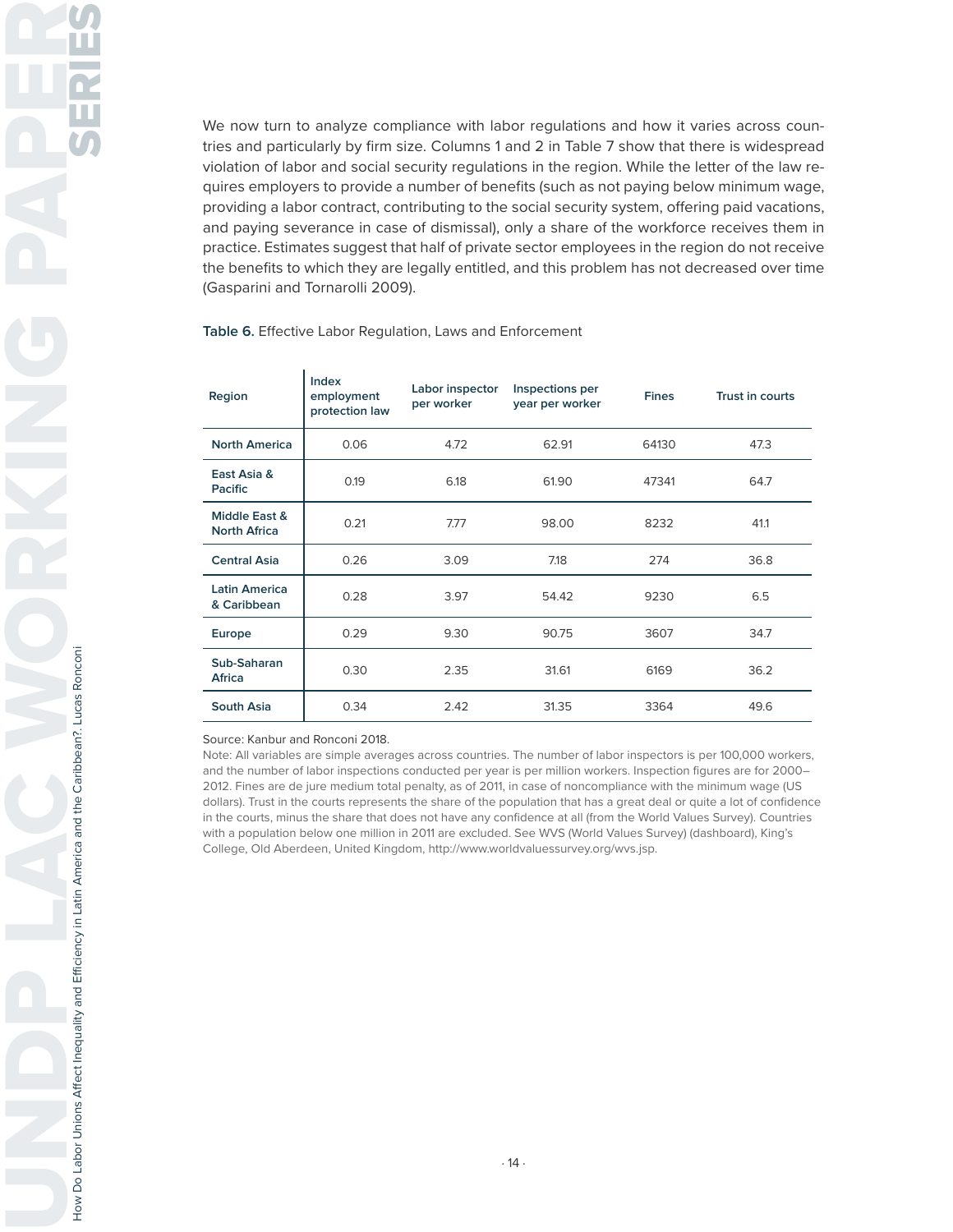





Source: Based on Kanbur and Ronconi 2018.

The last three columns in Table 7 show that there is a substantial difference in the behavior of big firms compared with small firms in compliance with legally mandated labor benefits. In almost every country in the region, large firms are much more likely to comply with social security contributions, compared with medium and small firms (the Bahamas is the only exception). For example, in Panama, 94% of people working in big firms receive the legally mandated contribution to social security, compared with only 23% of employees in small firms. On average, big firms in LAC pay the contributions to social security for about 90% of their employees (i.e., a 10% rate of noncompliance), compared with only 30% of compliance among small firms.

**Table 7.** Compliance with Legally Mandated Benefits, by Country and Firm Size

|                    |                                                   | Employees without social security contributions (%) |             |              |             |  |
|--------------------|---------------------------------------------------|-----------------------------------------------------|-------------|--------------|-------------|--|
| Country            | <b>Employees</b><br>without labor<br>contract (%) | <b>Total</b>                                        | Large firms | Medium firms | Small firms |  |
| Argentina          | -                                                 | 33.77                                               | 8.75        | 28.59        | 70.06       |  |
| <b>Bahamas</b>     | 41.97                                             | 6.87                                                | 0.00        | 13.84        | 1.43        |  |
| <b>Bolivia</b>     | 53.31                                             | 57.17                                               | 20.58       | 44.67        | 88.49       |  |
| <b>Brazil</b>      | ۰                                                 | 22.03                                               | 7.63        | 24.91        | 53.75       |  |
| Colombia           | 31.89                                             | 30.80                                               | 4.38        | 30.28        | 76.82       |  |
| Chile              | 14.25                                             | 16.11                                               | 12.06       | 29.08        | 45.75       |  |
| <b>Costa Rica</b>  | ۰                                                 | 21.27                                               | 5.06        | 20.10        | 52.31       |  |
| <b>Ecuador</b>     | 22.56                                             | 39.26                                               | 4.18        | 42.33        | 73.79       |  |
| <b>El Salvador</b> | 56.01                                             | 54.97                                               | 17.74       | 53.38        | 93.54       |  |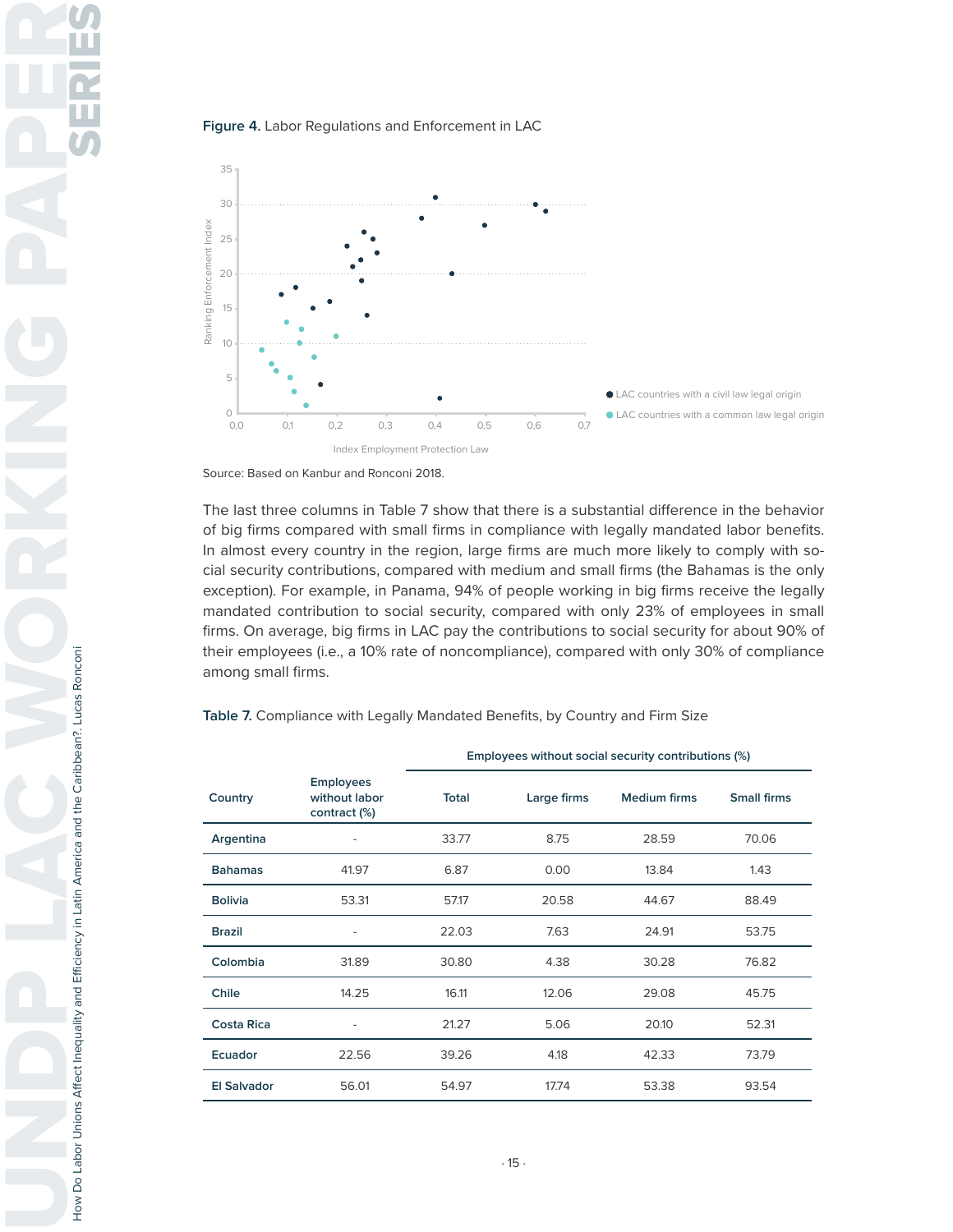| 65.40<br>66.86<br>63.11<br>94.94<br>Guatemala<br>24.58<br>59.90<br>36.52<br>6.74<br>36.52<br>70.50<br>Guyana<br><b>Honduras</b><br>51.46<br>66.39<br>12.04<br>66.76<br>97.56<br>59.71<br>23.06<br>53.01<br>90.26<br><b>México</b><br>53.45<br>58.76<br>Nicaragua<br>-<br>$\overline{\phantom{a}}$<br>-<br>$\overline{\phantom{a}}$<br>6.21<br>18.24<br>77.02<br>Panama<br>22.99<br>28.85<br>60.67<br>24.47<br>48.41<br>87.55<br>48.88<br>Paraguay<br>46.46<br>65.63<br>Peru<br>56.79<br>22.28<br>94.98<br>Dominican<br>27.29<br>30.79<br>3.92<br>32.88<br>84.99<br>Republic<br>16.46<br><b>Surinam</b><br>74.63<br>36.10<br>0.00<br>35.63<br>10.90<br>0.67<br>8.98<br>40.55<br>Uruguay<br>- |  |  |  |
|---------------------------------------------------------------------------------------------------------------------------------------------------------------------------------------------------------------------------------------------------------------------------------------------------------------------------------------------------------------------------------------------------------------------------------------------------------------------------------------------------------------------------------------------------------------------------------------------------------------------------------------------------------------------------------------------|--|--|--|
|                                                                                                                                                                                                                                                                                                                                                                                                                                                                                                                                                                                                                                                                                             |  |  |  |
|                                                                                                                                                                                                                                                                                                                                                                                                                                                                                                                                                                                                                                                                                             |  |  |  |
|                                                                                                                                                                                                                                                                                                                                                                                                                                                                                                                                                                                                                                                                                             |  |  |  |
|                                                                                                                                                                                                                                                                                                                                                                                                                                                                                                                                                                                                                                                                                             |  |  |  |
|                                                                                                                                                                                                                                                                                                                                                                                                                                                                                                                                                                                                                                                                                             |  |  |  |
|                                                                                                                                                                                                                                                                                                                                                                                                                                                                                                                                                                                                                                                                                             |  |  |  |
|                                                                                                                                                                                                                                                                                                                                                                                                                                                                                                                                                                                                                                                                                             |  |  |  |
|                                                                                                                                                                                                                                                                                                                                                                                                                                                                                                                                                                                                                                                                                             |  |  |  |
|                                                                                                                                                                                                                                                                                                                                                                                                                                                                                                                                                                                                                                                                                             |  |  |  |
|                                                                                                                                                                                                                                                                                                                                                                                                                                                                                                                                                                                                                                                                                             |  |  |  |
|                                                                                                                                                                                                                                                                                                                                                                                                                                                                                                                                                                                                                                                                                             |  |  |  |

Source: Data of SIMS (Labor Markets and Social Security Information System) (dashboard), Inter-American Development Bank, Washington, DC, https://www.iadb.org/en/sector/social-investment/sims/home. Note: Data for the Bahamas and Nicaragua refer to 2014. Data for Mexico refer to 2016.

A potential interpretation is that big firms comply with regulations in part because of the existence of labor unions, and unions target those firms because the firms enjoy rents. Trade unions can use many mechanisms to achieve compliance. One is monitoring, such as the presence of labor union delegates on the shop floor. (Trade unions are usually not present in small firms.) A second mechanism is that labor unions can put pressure on the public inspection agency to target large firms because that is where their members work. A third mechanism is a corporatist agreement between big business and organized labor unions whereby the rents obtained in the product market are shared with workers in the form of labor benefits. Labor unions, in exchange, do not demand greater competition and could even collude with big business to defend the market power that the firm enjoys by helping block attempts to deregulate or open the economy to foreign competition. We provide below some evidence suggesting that the three channels play a role in explaining the substantially higher rate of compliance among bigger firms.

• Labor relations legislation and the application of the legislation are quite heterogeneous across countries in the region, facilitating the formation of labor unions in some countries, such as Uruguay, but impeding it in many others, such as Cuba and Guatemala. In most countries, such as Argentina and Mexico, the elected government has significant control over labor relations usually resulting in the politization of labor.

Kucera and Sari (2019) recently developed an index of labor relations rights that provides a useful measure of concepts that are otherwise difficult to quantify. Coding data on violations, in both form and practice, of the rights of freedom of association and collective bargaining, Kucera and Sari find that violations are more frequent in Latin America and the Caribbean than in Europe, Oceania, and Canada and the United States, but less frequent than in Africa and Asia (Figure 5).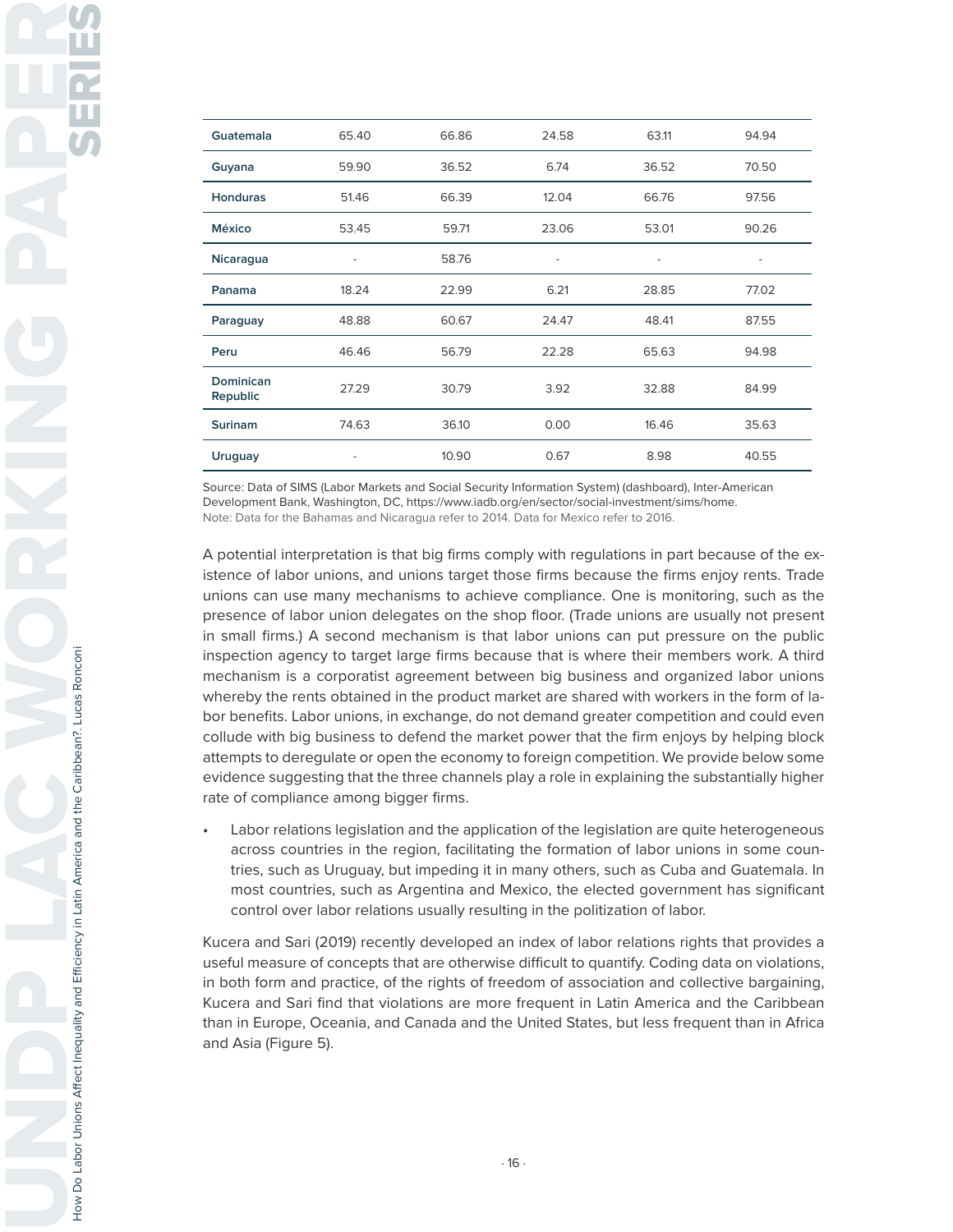

#### **Figure 5.** Index of Violations of Freedom of Association and Collective Bargaining Rights

#### Source: Kucera and Sari 2019.

Note: Figures are an average of the overall index between 2000 and 2017, defined as the normalized score of the sum of weighted violations in law and in practice. The index is normalized to a range in value from 0 to 10, the best and worst possible score, respectively.

The index also highlights the substantial heterogeneity across countries in the region. There are almost no violations in several small Caribbean countries or in Uruguay. The opposite occurs in Cuba, where there is, in practice, a prohibition against establishing or joining an organization and against collective bargaining; in Guatemala, where anti-union discriminatory measures, particularly in export processing zones, are widespread; and in Colombia, where the murder or disappearance of trade unionists because of their professional activities is regrettably quite frequent.

In most LAC countries, the elected government (not a Weberian bureaucracy) has significant control over labor relations. For example, elected officials provide state recognition to unions (a necessary condition for operations); they decide which labor union has monopoly representation, whether collective agreements in the private sector are acceptable, and whether strikes are legal. This level of intervention has contributed to the politization of labor (O'Connell 1999; Murillo 2001; Murillo and Ronconi 2004; Schneider and Karcher 2010).

• Trade unions in Latin America are usually weak on the shop floor, but stronger in the political arena.

Labor economists usually find that labor unions in LAC are weak at the firm level. Marshall and Perelman (2004) argue that countries that grant a trade union monopoly of representation tend to deter unions from implementing more active recruitment strategies on the shop floor as long as the monopoly of worker representation reduces competition. This happens in Argentina and Mexico. However, two countervailing factors make labor unions in Argentina stronger at the firm level. First, the Argentine labor code explicitly stipulates the number of union delegates that should be present at the workplace, while, in Mexico, this is not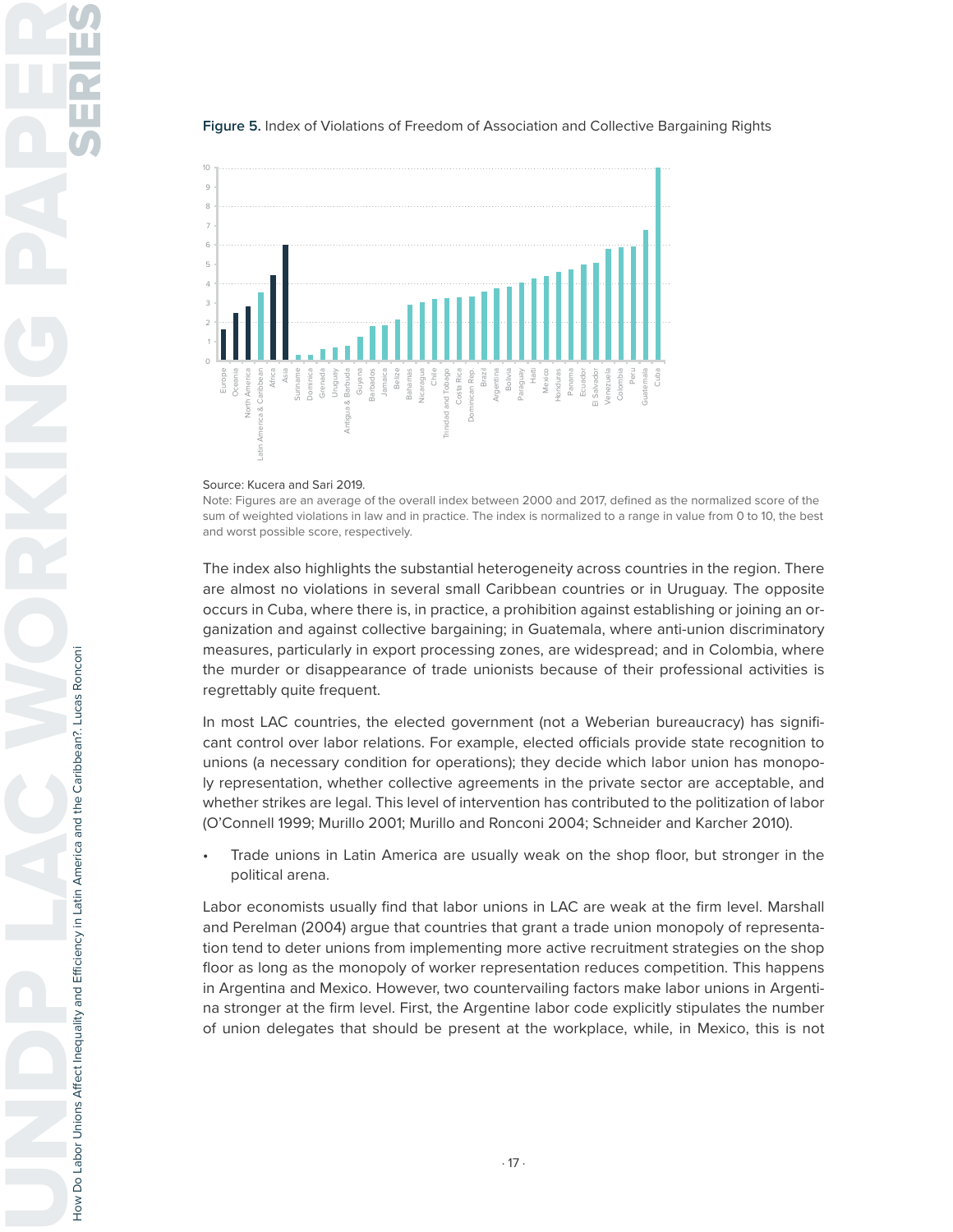legally regulated (Marshall and Groisman 2005; Bensusán 2000).<sup>20</sup> Second, in Argentina, granting trade unions control over the obras sociales, the compulsory health insurance for employees, greatly facilitated the communication between labor union organizations and their potential members (Perelman 2006). Political scientists, however, find that trade unions are quite relevant actors in the political arena (Cook 1998; Madrid 2003; Murillo 2001). We return to this issue below.

# 4. How labor unions affect efficiency and equity

This section describes several potential channels for the influence of organized labor on efficiency and equity and attempts to measure the magnitude of the effects. Because labor unions tend to be weak in the region, it is likely that the actual effects that unions have on productivity and inequality in LAC are moderate.<sup>21</sup>

First, at the firm level, trade union leaders and delegates bargain with business owners to share the rents obtained in the product market, and they seek not to allow employers to exploit their power in the local labor market. Both the former and the latter forces reduce inequality (between capital and labor), but the latter can also improve efficiency by bringing salaries closer to the value of labor productivity. However, this is only true if union leaders respond to the interests of workers and if business owners enjoy rents (i.e., operate in markets that are not perfectly competitive). If the labor union leader is corrupt, he will not share with workers the fruits of bargaining, and the positive effects on equality and efficiency tend to disappear. If markets are in perfect competition, then unions bring inefficiencies thereby reducing productivity and investment.

Second, at the sectoral level, team-spirited labor unions can use part of the rents obtained from large businesses to subsidize social services for workers employed in small or informal firms thereby reducing inequality within sectors.<sup>22</sup>

Third, in the policy arena, there are three instruments to consider: (1) Labor unions can collude with big business and use their political power to reduce internal and external competition or obtain special tax treatment, subsidies and privileges, thereby perpetuating and exacerbating inequality and inefficiency. This channel is, regrettably, quite usual in LAC, but it used to be even more so during the ISI period. (2) Labor unions can use their political power to introduce universal de jure protective regulations such as minimum wages and severance payments. But, at the same time, they can capture the state inspection agency and use those resources to enforce only protective labor regulations in big business (where their affiliates are employed), leaving informal workers without any real protection. This channel can reduce inequality between capital and labor, but exacerbates it within labor. (3) Organized labor can oppose, delegitimize, and destabilize military dictatorships, or it can collaborate with them.

**<sup>20</sup>**The Argentine law requires that establishments with more than 9 and less than 51 employees must have at least one trade union delegate; in those with 51 to 100 employees, two representatives; and, in those with 101 employees or more, one additional delegate for every 100 workers.

**<sup>21</sup>**There is a large literature that conceptually discusses other potential effects and mechanisms. It is summarized in Freeman (2010); Kuhn and Márquez (2005); Tzannatos and Aidt (2006).

**<sup>22</sup>**For example, in Argentina, labor unions usually provide the same social and health benefits to all workers in their sector, but collect more funds from those who earn higher wages (Danani 1998).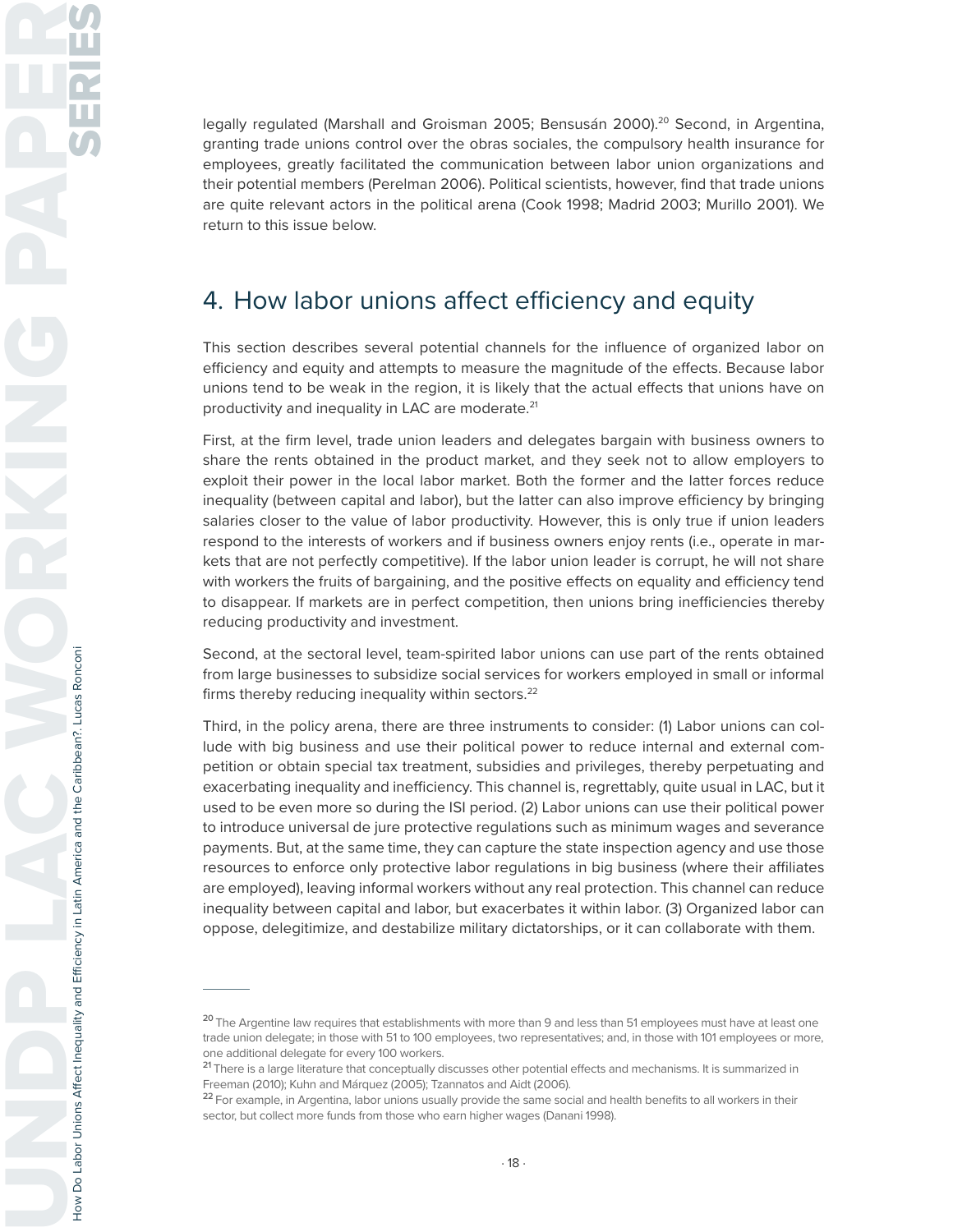Providing solid evidence is challenging for several reasons. In many cases, the correct level of analysis to test hypotheses is at a very aggregate level, such as the country level; conducting randomized controlled trials is usually not feasible; and measuring the main explanatory variable, labor union strength, is difficult. There are, however, some informative results.

Figures 6 and 7 illustrate the relationship between (an objective and a subjective) measure of labor union strength and income inequality across countries. Both figures show that countries in which labor unions are stronger tend to have slightly lower levels of income inequality, although the estimates are imprecise, and the correlations are certainly far from confronting the many endogeneity concerns.<sup>23</sup>

**Figure 6.** Income Inequality and Subjective Union Strength



Sources: Elaboration based on data in Latinobarómetro (dashboard), Corporación Latinobarómetro, Santiago, Chile, http:// www.latinobarometro.org/lat.jsp; Sociómetro-BID (Statistics on Poverty and Income Inequality in LAC: 18 Countries), Inter-American Development Bank, Washington, DC, https://www.iadb.org/en/research-and-data/poverty%2C7526.html.. Note: Union strength is the share of people who consider that labor unions are among the three most powerful groups in their country (from Latinobarómetro). Inequality is measured using the Gini coefficient based on household surveys in 2013–2014 from Sociómetro-BID.

**Figure 7.** Income Inequality and Labor Union Density



Source: Data of Enterprise Surveys (dashboard), International Finance Corporation and World Bank, Washington, DC, https://www.enterprisesurveys.org/.

Note: Union density is the share of employees in registered firms that were unionized in 2002–2006.

**<sup>23</sup>**Furthermore, measuring income inequality using household surveys produces large measurement errors because the wealthier members of society either fail to answer the questionnaire or misreport their own incomes. In Argentina, the Permanent Household Survey (which is used to compute the Gini coefficients) only captures one third of total income.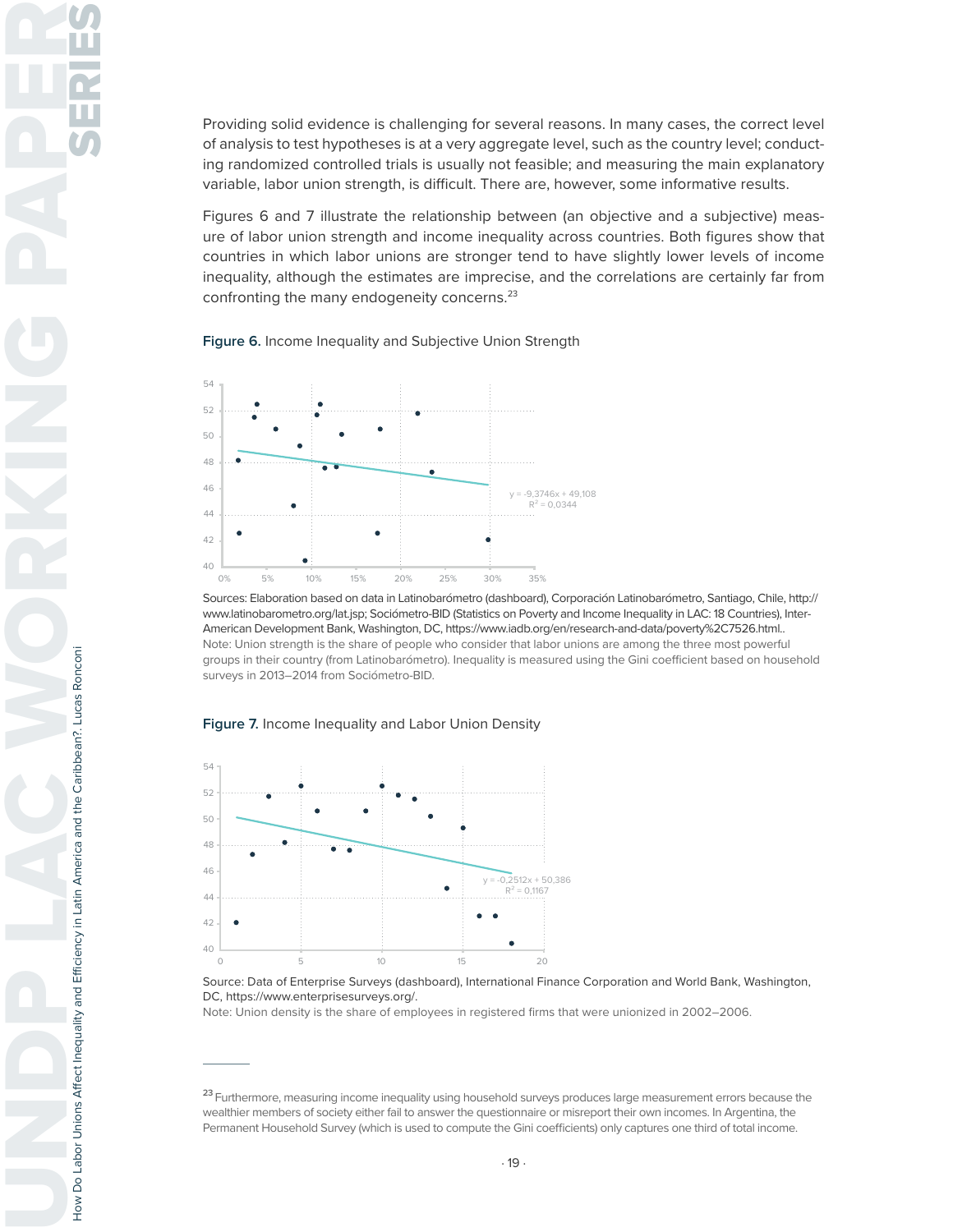A useful methodology is to exploit the variation in labor union strength over time. A lack of reliable data prevents the exercise. Gasparini and Cruces (2010) mention that labor union strength appears to be a relevant force in reducing income inequality in Argentina. They note that, during the 1990s, union strength decreased and inequality increased, while the opposite occurred in the 2000s. But, as they emphasize, it is difficult to establish causality. $24$ The wages set in collective agreements signed during the 2000s—that is, during a period of growing union strength—are more equality distributed within and across industries compared with the wages set in the collective agreements signed previously (Ronconi 2013). Yet, it is difficult to rule out other interpretations, such as the endogeneity of collective agreements to changes in the macroeconomic situation.<sup>25</sup>

A number of historical events involved a major change in trade union strength in the region, and some of those events did not occur too long ago. Perhaps the most notorious occurred when Pinochet assumed power in Chile following a coup d'état in 1973. Pinochet banned the labor union movement.<sup>26</sup> Most analysts would agree that, in the medium run, productivity and inequality increased in Chile. Could we conclude, then, that labor unions in Chile helped reduce inequality, but at the cost of lowering productivity? It is difficult to disentangle the effects of banning trade unions because of the many other changes after Pinochet took power, including the political regime and a deep economic liberalization.

Rios-Avila and Hirsh (2014), using microdata and self-reported measures of union membership in Bolivia and Chile, find that, in both countries, labor unions reduce wage inequality, mainly by reducing right-tail (not left-tail) wage dispersion. Fairris (2003) finds that unions reduce wage inequality in Mexico although the equalizing force has been declining. Ugarte, Grimshaw, and Rubery (2015) focus on gender pay differences and find that, relative to Chile, the stronger labor unions and industrial relations system narrow gender pay differences to a greater extent in Argentina.

But, Arbache and Carneiro (1999) find that wage dispersion is far greater in the unionized sector in Brazil; Cuesta (2005) estimates a positive effect of unions on inequality in Colombia; and McGuire (1999) obtains negative ordinary least squares estimates of labor union strength on income equality and human development using a sample of 16 Asian and Latin American countries. He interprets the results as capturing the objective function of labor unions that press governments to support the relatively well-off insiders at the expense of the outsiders (e.g., rural poor and shantytown dwellers).<sup>27</sup>

Unions have both positive and negative effects on productivity in the private sector. Four relevant studies in Kuhn and Márquez (2005) exploit a panel of firms. On the one hand, Saavedra-Chanduví and Torero (2005) on Peru and Urízar and Lée (2005) on Guatemala find that

**<sup>24</sup>**Marshall (2002) focuses on the industrial sector in Argentina during the 1990s and finds that the decline in union strength is related to the increase in wage inequality. Calvo (2001) extends the analysis to other Latin American countries and also finds that labor union density is negative correlated with wage inequality in the industrial sector. An obvious concern is how union density affects overall inequality.

**<sup>25</sup>**Failure to control adequately for potential endogeneity is also prevalent in the trade union research that covers developed countries (Doucouliagos et al. 2018).

**<sup>26</sup>**Major changes include the de facto suspension of union activity in 1973–1975; in 1978, rural labor federations were made illegal; and, in 1979, new legislation promoted firm-level bargaining (at the cost of industry level bargaining), and union membership ceased to be compulsory among workers in unionized enterprises (see Zapata 1974; Frías 1993).

**<sup>27</sup>**The paper, however, also finds that labor union strength has a positive effect on growth. The results are contradictory and difficult to interpret as causal effects because of unobserved heterogeneity and sample selection.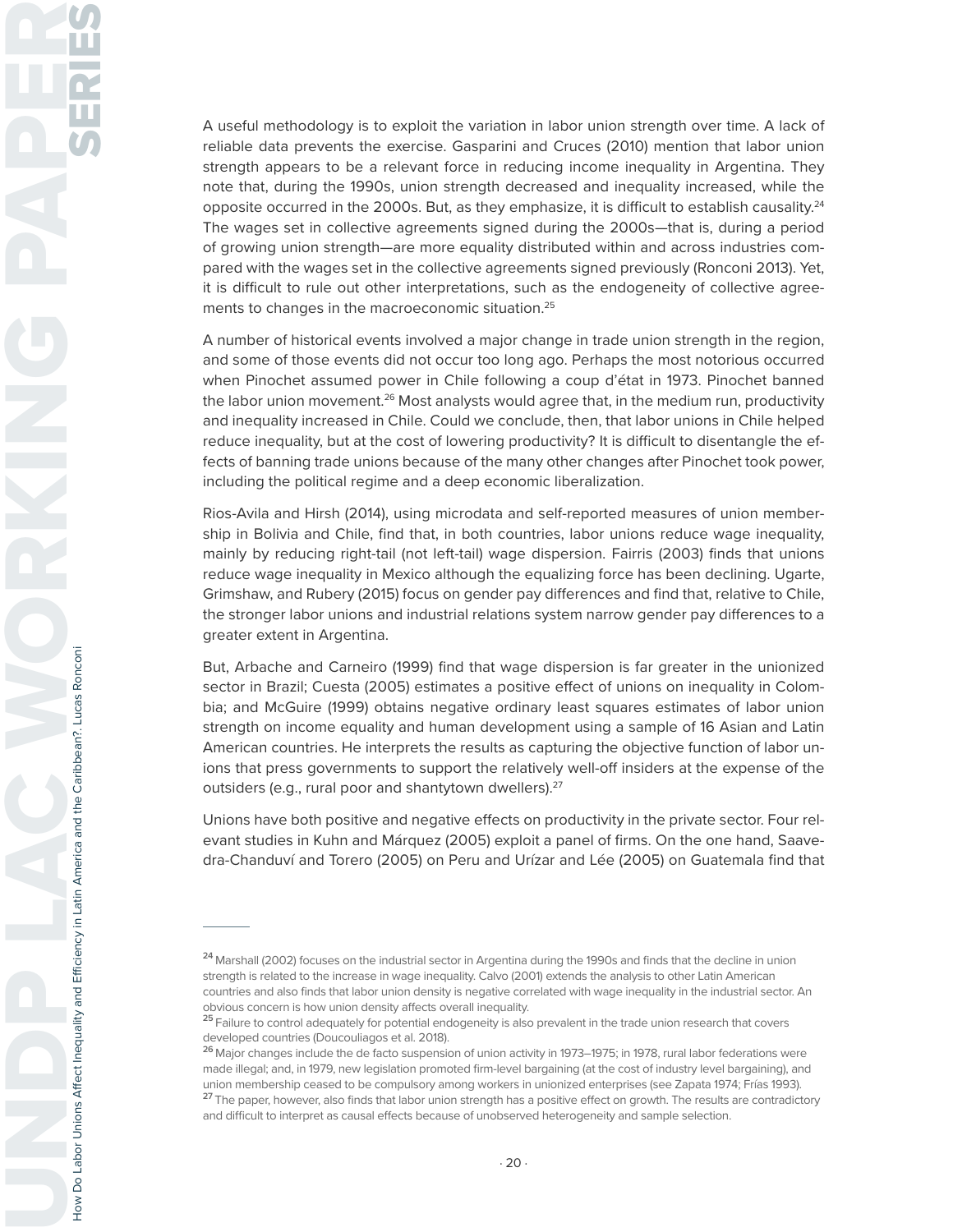trade unions reduce profits and productivity, although the negative effects on productivity are not robust to the inclusion of fixed effects. On the other hand, Menezes-Filho et al. (2005) find that, in Brazil, union density seems to have an inverted U-shaped effect on productivity and employment and no significant effect on investment; and Cassoni, Labadie, and Fachola (2005) find that unionization raises productivity in Uruguay. All four studies, however, conclude that unions raise employment.

More recent studies also find results that go in opposite directions.<sup>28</sup> Rios-Avila (2017) uses a sample of registered manufacturing firms in six LAC countries (Argentina, Bolivia, Chile, Mexico, Panama, and Uruguay). He finds that unions have small and positive effects on productivity, with the exception of Argentina, with a large negative effect, and Bolivia, with no effect. Lamarche (2013) exploits the government-induced framework for productivity-based negotiations between firms and unions at low levels of organization that occurred in Argentina in the 1990s and finds that it had a positive effect on productivity compared with the traditional industry-level negotiations. As Kuhn and Márquez (2005) suggest, a plausible interpretation is that the different effects observed reflect true heterogeneity in union effects.

The third sphere of influence and probably the most important is the political arena.<sup>29</sup> Labor unions in the region have used their political power to introduce universal de jure protective regulations, such as minimum wages and severance payments; or to block attempts to flexibilize the labor market (Cook 1998; Madrid 2003; Murillo 2001). It is not obvious, however, how EPL affects inequality and efficiency. Theoretically, effects are ambiguous. If the labor market is in perfect competition and business owners have no political power, as assumed in a simplistic neoclassical insider-outsider model, then EPL reduces efficiency and increases inequality by benefiting formal workers at the expense of informal workers. On the other extreme, if employers have monopsony power and there is solidarity among members of the working class, as assumed in a simplistic Marxist approach, EPL increases efficiency and equality by distributing from rentier capitalists to workers in general and the most vulnerable in particular.

In my opinion, however, the available evidence does not support either of these two simplistic and extreme approaches. First, while it is a fact that, in LAC, unions are more likely to represent more well educated workers, it is not obvious that EPL only benefits this group of insiders. Why do about 70%–80% of outsiders (i.e., the unemployed, informal employees and low-skilled self-employees) support rather than oppose EPL, if protective regulations hurt them as claimed in the insider-outsider model (Ronconi, Kanbur, and López-Cariboni 2019)? Second, there is substantial debate about the economic effects of labor regulations, such as the minimum wage, not only in the developed world (Card and Krueger 1995; Neumark and Wacher 2006), but in LAC as well (Gindling and Terrell 2005; Bosch and Manacorda 2010). Freeman's (2010) review of the literature indicates that most studies find that minimum wages in developing countries reduce employment sufficiently modestly so that minimums generally help the less well paid.<sup>30</sup>

A relatively unexplored mechanism of the influence of trade unions is enforcement. This is

**<sup>28</sup>**Fairris (2006) compares unionized and non-union firms in Mexico and finds higher job training and productivity in the former. In contrast, Maloney and Ribeiro (1999) find a negative correlation between unionization and productivity in Mexico.

**<sup>29</sup>**As pointed out by Schamis (1999), organized labor was part of the broad coalition (also formed by domestic-oriented manufacturing and the urban middle sectors) that sustained ISI for most of the postwar period.

**<sup>30</sup>**Similar results were found during the last decade by, for example, Alaniz, Gindling, and Terrell (2011); Maurizio and Vazquez (2016); Sotomayor (2021).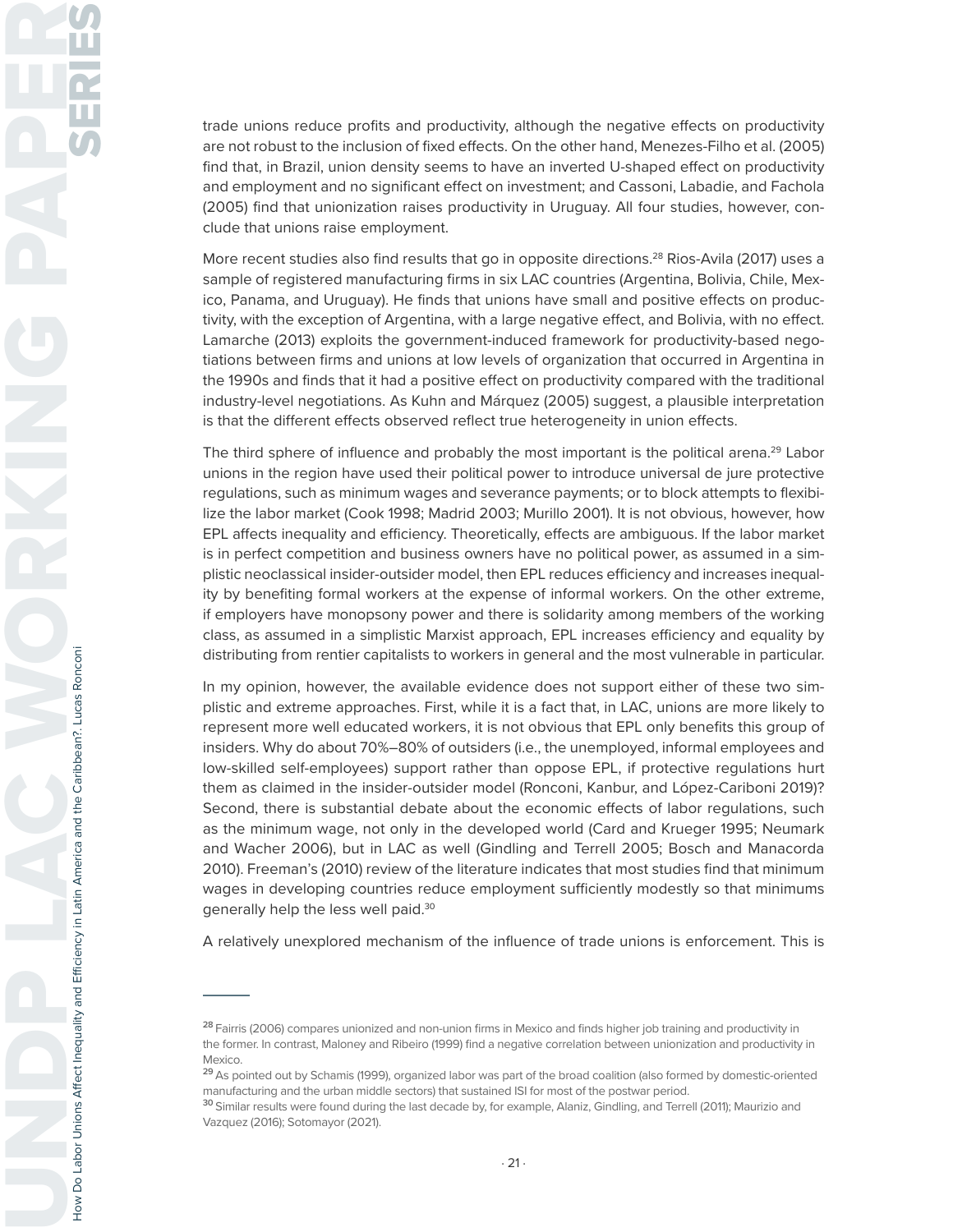somewhat surprising given the low rates of compliance in the region. Schneider and Karcher (2010) point out that one of the negative complementarities that characterize labor markets in LAC is that the weak representation of labor unions at the plant level implies little enforcement and, hence, high informality (and informality makes organization difficult). Labor unions can also promote compliance with worker benefits by lobbying the government to devote more resources to public enforcement. This mechanism has received some recent attention. Using a panel of 18 LAC countries, Ronconi (2012) finds that, when labor union density is higher, state agencies conduct more labor inspections, although the estimates are imprecise. Amengual and Fine (2017) describe how workers organizations can cooperate with provincial labor inspectors in Argentina to produce co-enforcement. Both studies suggest that labor unions can increase overall enforcement, but they say little about the potential reallocation of public enforcement resources from the non-union to the unionized sector. This is a concern because, while labor unions usually press for universal regulations, they can capture the state inspection agency and use the resources to enforce regulations only in firms in which their affiliates are employed, leaving informal workers without any real protection.

Figure 8 compares the rate of labor inspections between unionized and non-unionized firms located in LAC using the Enterprise Survey. Consistent with the above hypothesis, unionized firms are effectively more likely to be inspected. The difference is statistically significant at the 99% level, but economically small. Almost 50% of firms with unionized workers are inspected every year, compared with 39% among non-union firms. This figure presumably underestimates the relationship, however, because the sample only incudes registered firms, and informal firms are rarely inspected (Almeida and Ronconi 2016).



**Figure 8.** Labor inspections in Unionized and Non-Unionized firms in LAC

Source: Data of Enterprise Surveys (dashboard), International Finance Corporation and World Bank, Washington, DC, https://www.enterprisesurveys.org/.

Note: The LAC countries on which inspection data are available are Brazil, Chile, Costa Rica, Dominican Republic, Ecuador, El Salvador, Guatemala, Guyana, Honduras, Jamaica, Nicaragua and Peru.

Labor unions have been relevant actors in the stability and type of political regimes. But there is substantial controversy among political scientists on the direction of the influence. According to Rueschemeyer, Stephens, and Stephens (1992) and others, labor unions in Latin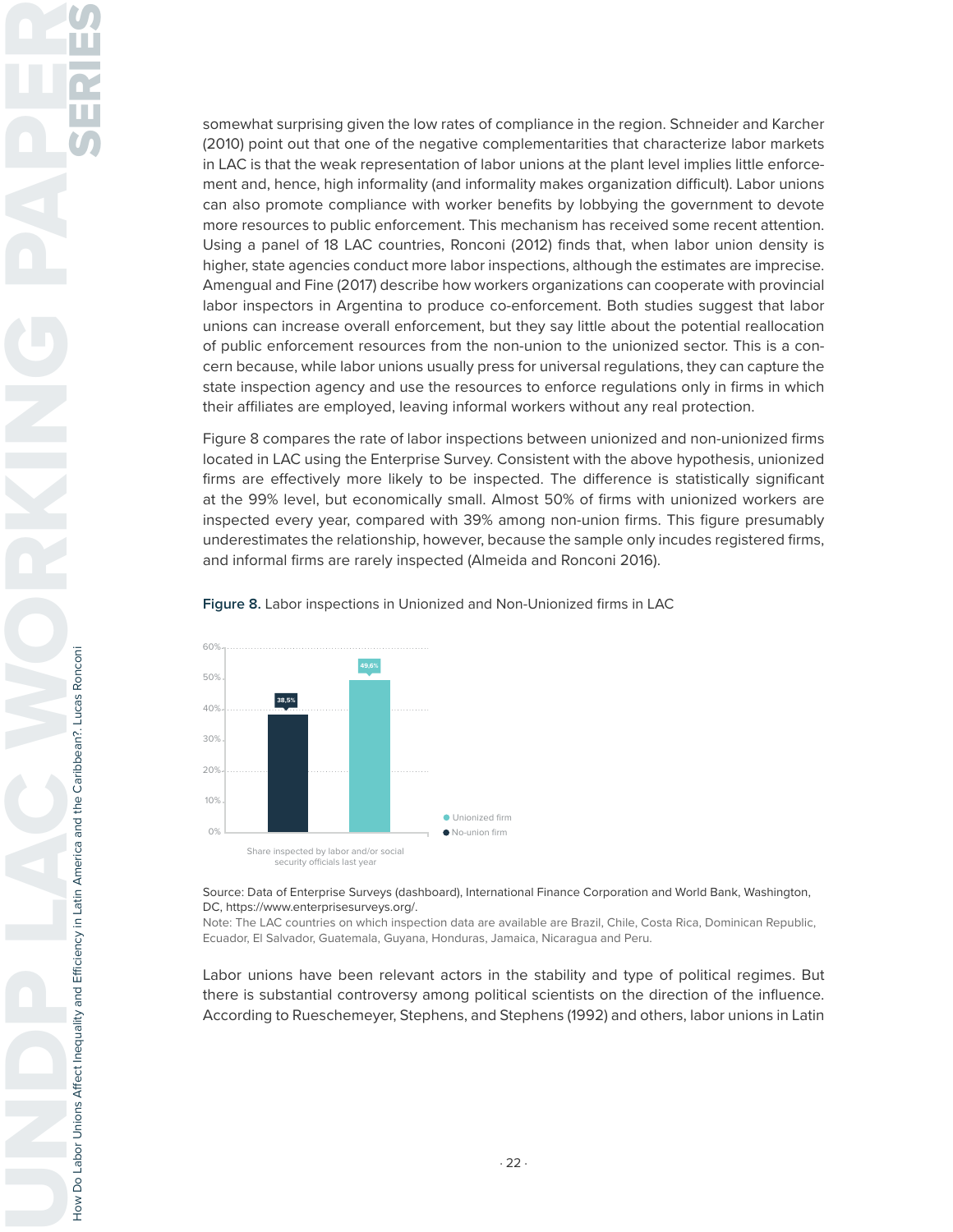America are a consistent champion of democracy.<sup>31</sup> If this were indeed the case, then there is a channel through which labor unions could reduce inequality. This is because democracies are more likely than authoritarian regimes to redistribute.<sup>32</sup> Several influential political scientists, however, argue that the record of labor unions in the region with respect to democracy is mixed. Levitsky and Mainwaring (2006: 21) point out that "in several countries, including Argentina, Mexico, Nicaragua, and Peru, labor movements actively backed nondemocratic regimes during the latter half of the twentieth century. In other cases, unions either supported coups against elected governments (Argentina, Bolivia) or engaged in maximalist strategies that put democratic regimes at risk (Chile, Bolivia, Peru)."

## 5. Labor unions in the public sector

It is not possible to analyze the effects of private sector unions on efficiency and inequality without considering the characteristics of private firms, in particular, whether private firms enjoy market power or not. Similarly, it is necessary to consider the characteristics of political institutions to appreciate the effects of public sector trade unions on welfare. If, in the absence of trade unions, the state is predatory, then labor unions have more room to improve prosperity compared with a situation where the state is already pursuing the general welfare. Furthermore, labor unions in the public sector have a number of particularities that make an analysis of them necessary separately form unions operating in the private sector. This section discusses the topics that appear to be particularly important in the region.

Most LAC countries have poorly institutionalized policymaking environments (e.g., lacking an independent judiciary or a qualified civil service), leading to short-termism and unstable, incoherent, uncoordinated and clientelistic policies (Stein and Tommasi 2007; Scartascini, Stein, and Tommasi 2013).<sup>33</sup> Can trade unions in this institutional setting expand the horizon of policymakers? Can they mobilize for a meritocratic autonomous bureaucracy and for an improvement in the quality of public policies? Or are public sector labor unions more likely to become politicized? Do they capture public agencies for their own benefit, thereby causing more harm to the general population? I next present examples that illustrate these mechanisms.

Public sector trade unions in the region use their strength to lobby for special social benefits, such as pensions, even at the cost of causing large fiscal deficits and macroeconomic instability. This is a major (and probably the worst) negative effect of unions in both efficiency and equality in Latin America.

Brazil's public sector pensions are among the most generous in the world. Civil servants retire on average at age 54 and receive 50% of the value of all pension payments despite representing only 5% of all pensioners (Glomm, Jung, and Tran 2009). Brazil is an extreme example, but other countries in the region also have the same problem (Bosch, Melguizo,

**<sup>31</sup>**Collier and Mahoney (1997) and others.

**<sup>32</sup>**This is, however, a controversial claim. Acemoglu et al. (2015) survey the empirical literature and find that it is full of contradictory results. Their own analysis indicates that there is a positive effect of democracy on tax revenues as a share of gross domestic product (GDP), but no impact on inequality.

**<sup>33</sup>**There is substantial heterogeneity across LAC countries, such as between Argentina (low-quality institutions) and Chile (medium-high quality). Evans (1989) argues that a LAC country such as Brazil is an intermediate state between the predatory and klepto-patrimonial Zairian state and the embedded autonomy of the East Asian developmental state.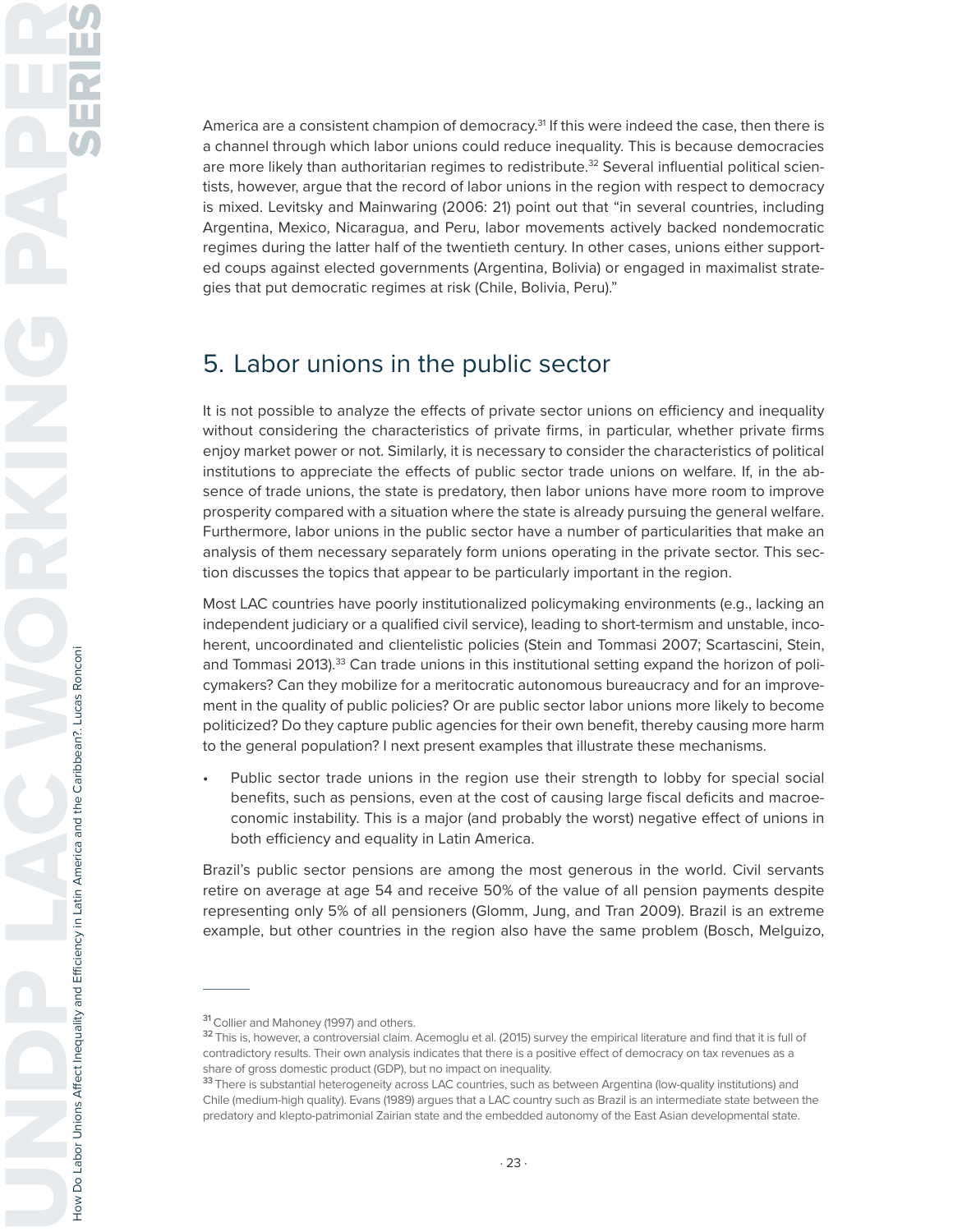and Pagés 2013). Levy (2017) makes this point clearly: "many governments in Latin America use general revenues to cover the deficits of PAYG pension systems, de facto establishing a subsidy from all tax payers to the subset of workers who benefit from them. And since, as noted, those are workers with relatively higher wages, it follows that these systems introduce a regressive bias to public expenditures, a bias that can be quantitatively relevant. Brazil spends 4 percent of its GDP in subsidies to its PAYG system, Colombia 3.5 percent, Mexico 2.1 percent, El Salvador 2.0 percent, and Peru 1.7 percent."34

The strategies pursued by teachers unions in LAC to advance their interests can harm education quality, particularly among the most disadvantaged children who cannot afford to attend private schools. Low human capital accumulation among the poorest children leads to future lower productivity and higher intergenerational transmission of inequality.

Universal access to high-quality education is a fundamental engine of growth and equality (Becker 1994). Students in LAC, however, remain well behind their counterparts in the countries of the Organisation for Economic Co-operation and Development and even further behind their counterparts in East Asian countries in mathematics, science and reading (Hanushek and Woessmann 2012). Teacher unions are partially responsible for their poor performance. Mexico's SNTE has been characterized as "an opaque, allegedly corrupt organization that engages in clientelism and the politics of power, and its dedication to improving education appears to be low on its list of priorities" (Hecock 2014: 79). Contrary to what happens in other sectors, public sector teacher unions exist and are politically active in every country in the region. Quite often, the strategies they pursue have negative consequences on educational outcomes. Two prominent examples are class days lost due to teacher strikes in Argentina (Murillo et al. 2005; Jaume and Willén 2019); and the opposition of unions to teacher performance evaluation, or its political manipulation as in Mexico (Bruns and Luque 2014; Hecock 2014).

Teacher unions, however, usually lobby for higher education spending, more teaching supplies, and school infrastructure maintenance and upgrading. In some LAC countries and particularly in those that lack cohesive bureaucracies, the existence of strong teacher unions could counterbalance the short-term bias of policymakers. Therefore, "the impact of unions on students' performance depends on the channel and kind of political market in which unions operate, but not on the presence of unions per se" (Murillo et al. 2005: 231).<sup>35</sup>

• Do public sector unions impede or contribute to the politization of the bureaucracy? Trade unions can function as a check and balance to an excessively powerful executive power when attempting to manipulate institutions and public policies for their own benefit. But, they can also become co-opted and politicized.

A large literature links the politization of the bureaucracy (i.e., when politicians have control over civil servants' careers) with ailing democracy and lower growth (Evans and Rauch 1999; Stokes 2011). The mechanisms are many, including corruption, short-termism, clientelism, and poor public goods provision. The recent episode involving the manipulation of price index statistics in Argentina highlights the importance of another mechanism: the politization of

**<sup>34</sup>**There is a substantial political economy literature that documents the opposition of labor unions to pension reform in the region, including Madrid (2003), Mesa-Lago and Müller (2002), Murillo (2000), and Niedzwiecki (2014).

**<sup>35</sup>**Teacher unions, particularly SNTE in Mexico, can constitute political machines, and teachers become political brokers, vitiating democracy (Larreguy, Montiel Olea, and Querubin 2017).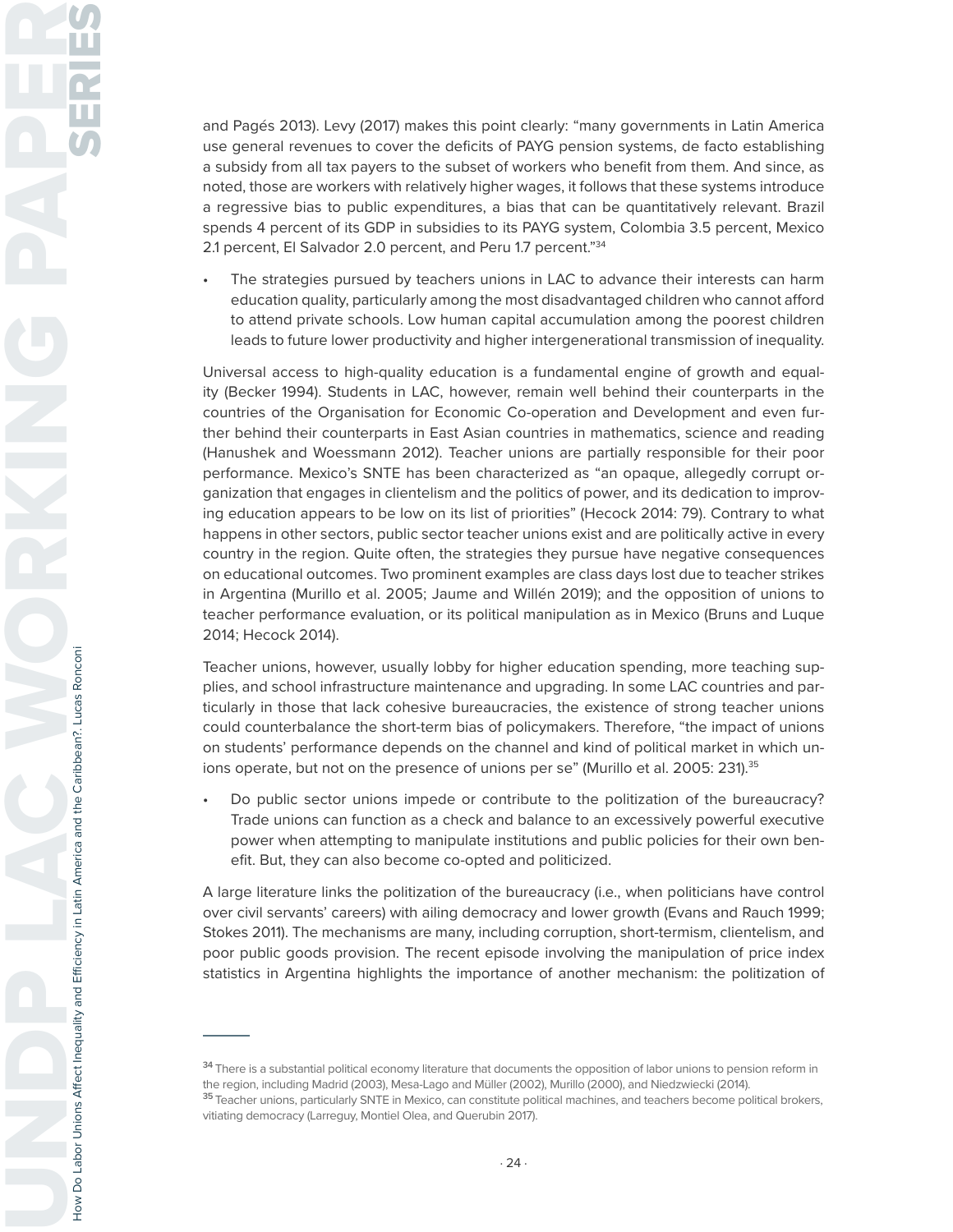policy knowledge (Boräng et al. 2018). Do public sector trade unions defend professional bureaucrats from the pressures of politicians to bias public statistics? In 2007, President Kirchner in Argentina intervened at the National Statistics Institute to manipulate the inflation and poverty rate and artificially make them look lower. This policy produced some benefits for the incumbent in the short run, but was clearly detrimental for the medium- and long-run credibility of the country. How did organized labor react? UPCN, the largest public sector labor union with official recognition, turned a blind eye to the manipulation of statistics. However, ATE, a smaller and more independent public sector trade union, resisted the politicization of official statistics by refusing to cooperate in its production and by alerting the public as whistle-blowers (Boräng et al. 2018). ATE mobilized in defense of the National Statistics Institute and was an important factor in the restoration of the agency's autonomy (Almeida and Pok 2014).

## 6. Conclusion

The large empirical literature on the economic effects of labor unions in North America and Europe can be characterized by the finding that unions can be good or bad (Tzannatos and Aidt 2006). Similarly, the much smaller literature covering LAC finds both positive and negative effects. There is little support for those approaches that give organized labor a prominent role either as champions of democracy and equality (as in a simplistic Marxist view), or as a main culprit behind the labor market distortions and segmentation observed in the region (as in the neoclassical insider-outsider model).

There is relative consensus that labor unions in LAC are usually small and politicized and possess weak representation on the shop floor (Kuhn and Márquez 2005; O'Connell 1999; Schneider and Karcher 2010). They have some room for agency, but it is certainly limited by structural conditions. There is, however, substantial heterogeneity across countries and sectors, with public sector labor unions playing a more prominent role.

Overall, do they improve efficiency and equality in the region? Taking into account all the caveats discussed above, I think that labor unions have a small positive effect on equality in the short run and a small negative effect on efficiency. Trade unions improve equality mainly because they distribute from capital to labor. Yet, the redistribution is incomplete because some workers are excluded and some trade union leaders are corrupt. Trade unions reduce efficiency mainly because of their influence on pension and education policy. Yet, there are situations in which labor unions correct market failures, such as monopsony power in the labor market; and defend the professionalization of the bureaucracy against the interests of the elected incumbent.

I would like to conclude by suggesting avenues for future research in the spirit of varieties of capitalism (Hall and Soskice 2001). I think it would be particularly fruitful to focus on the relationship between the state and labor. In LAC, there usually exists a negative complementary between excessive state and government intervention in industrial relations and the politicization of labor unions. The state decides which unions are granted monopoly of representation, which strikes are legal and which not, which collective agreements signed by both employers and workers are acceptable, and which sectors receive subsidies for vocational training. More importantly, in LAC, the state usually means the executive power. The person or party who won the election is the one who takes these decisions. There is no Weberian civil service deciding on rather technical questions such as which unions have more members, which services are essential and, hence, which strikes should be restricted, which firms and sectors should be inspected, or which are the sectors that require more subsidies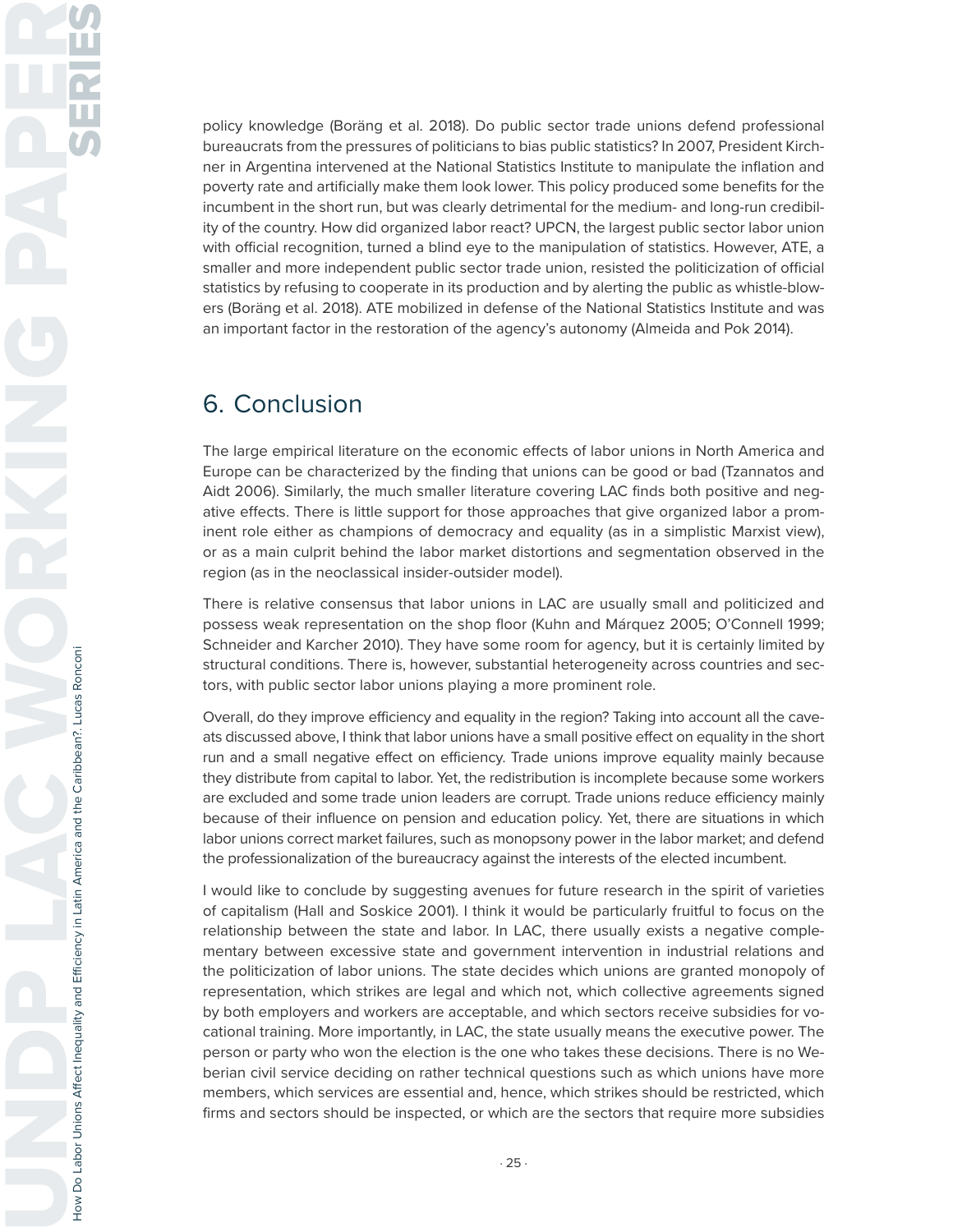given the shocks experienced by the economy. Given the discretion that political appointees have over the labor relations system, it is not unexpected that labor unions have adapted to the rules of the game and became politicized. This would be particularly detrimental if the short-termism that characterizes electoral officials expands to other domains. Can organized labor bring a longer-term perspective to policymakers? Could labor unions in the region play a role in the emergence of a meritocratic developmental state? Would a Weberian civil service help shift away from political clientelism to programmatic social policies? Could it implement welfare-enhancing industrial policies, thereby avoiding the short-term rent-seeking behavior that characterized the ISI period of the past?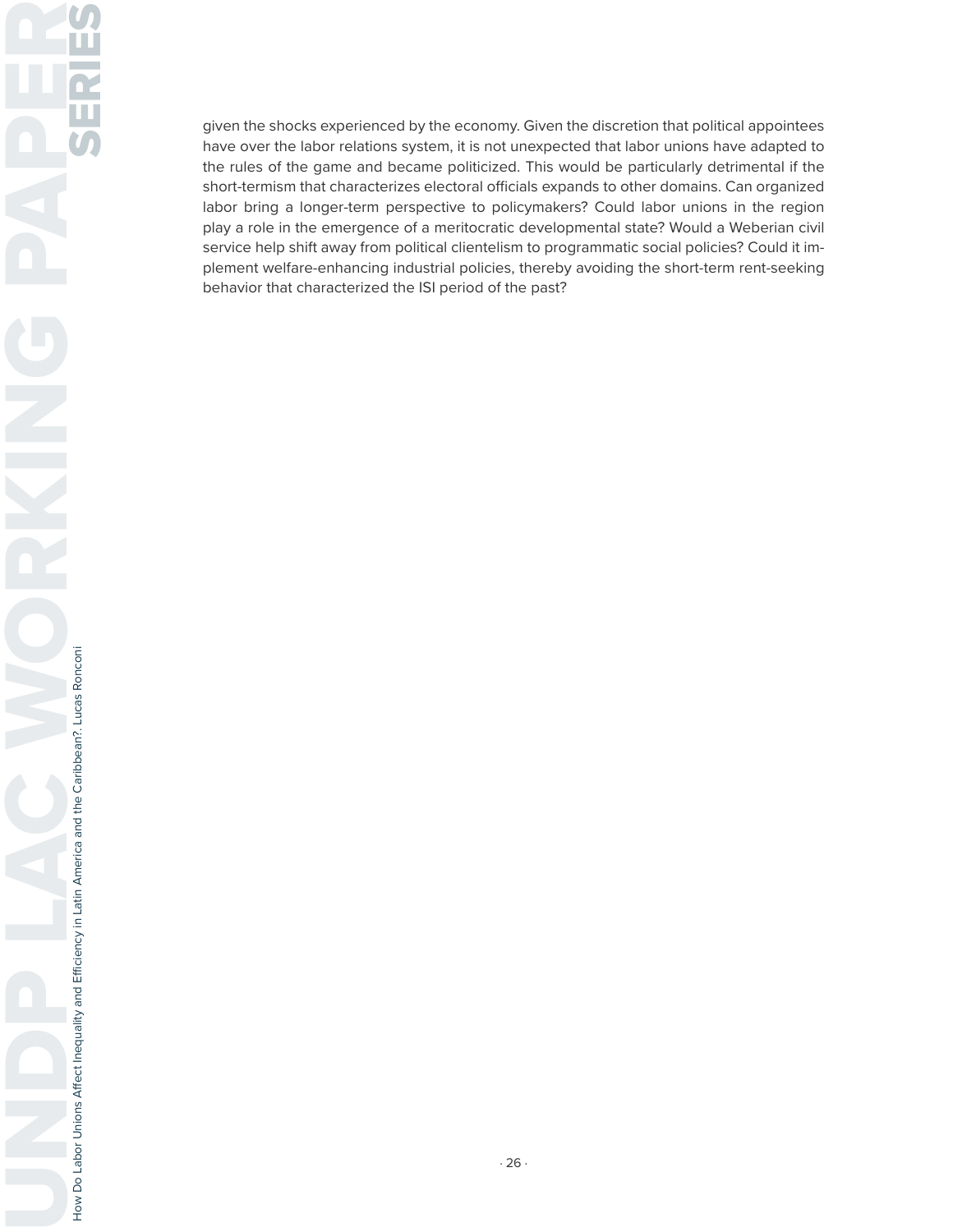### References

- Acemoglu, Daron, Suresh Naidu, Pascual Restrepo, and James A. Robinson. 2015. "Democracy, Redistribution, and Inequality". In Handbook of Income Distribution, vol. 2B, edited by Anthony B. Atkinson and François J. Bourguignon, 1885–1966. Handbooks in Economics Series. Oxford, UK: North-Holland.
- Aidt, Toke S., and Zafiris Tzannatos. 2002. Unions and Collective Bargaining: Economic Effects in a Global Environment. Directions in Development Series. Washington, DC: World Bank.
- Alaniz, Enrique, Thomas H. Gindling, and Katherine Terrell. 2011. "The Impact of Minimum Wages on Wages, Work, and Poverty in Nicaragua". Labour Economics, 18 (S1): S45–S59.
- Almeida, Marcela, and Cynthia Pok. 2014. No somos cómplices de la mentira. Buenos Aires: CTA Editores.
- Almeida, Rita Kullberg, and Lucas Ronconi. 2016. "Labor Inspections in the Developing World: Stylized Facts from the Enterprise Survey". Industrial Relations 55 (3): 468–489.
- Álvarez, Jesús, Vicente García Moreno, and Harry Anthony Patrinos. 2007. "Institutional Effects as Determinants of Learning Outcomes: Exploring State Variations in Mexico." Policy Research Working Paper 4286, World Bank, Washington, DC.
- Amengual, Matthew. 2016. Politicized Enforcement in Argentina: Labor and Environmental Regulation. New York: Cambridge University Press.
- Amengual, Matthew, and Janice R. Fine. 2017. "Co enforcing Labor Standards: The Unique Contributions of State and Worker Organizations in Argentina and the United States". Regulation & Governance, 11 (2): 129–142.
- Anigstein, Cecilia. 2019. "De la articulación orgánica a la confrontación: la CGT y los Gobiernos kirchneristas en la Argentina". Cahiers des Amériques latines, 90 (April): 141–159.
- Anner, Mark A. 2008. "Meeting the Challenges of Industrial Restructuring: Labor Reform and Enforcement in Latin America". Latin American Politics and Society, 50 (2): 33–65.

Annunziato, Frank R. 1988. "Gramsci's Theory of Trade Unionism". Rethinking Marxism, 1 (2): 142-164.

- Arbache, Jorge Saba, and Francisco Galrao Carneiro. 1999. "Unions and Interindustry Wage Differentials". World Development, 27 (10): 1875–1883.
- Becker, Gary S. 1994. Human Capital: A Theoretical and Empirical Analysis with Special Reference to Education, 3rd ed. Chicago: University of Chicago Press.
- Bensusán, Graciela. 2000. El modelo mexicano de regulación laboral. Mexico City: Plaza y Valdés.
- Berens, Sarah, and Achim Kemmerling. 2019. "Labor Divides, Informality, and Regulation: The Public Opinion on Labor Law in Latin America". Journal of Politics in Latin America, 11 (1): 23–49.
- Bergquist, Charles W. 1986. Labor in Latin America: Comparative Essays on Chile, Argentina, Venezuela, and Colombia. Stanford, CA: Stanford University Press.
- Blanchflower, David G. 2006. "A Cross-Country Study of Union Membership". IZA Discussion Paper 2016 (March), Institute of Labor Economics, Bonn, Germany.
- Blofield, Merike. 2012. Care Work and Class: Domestic Workers' Struggle for Equal Rights in Latin America. University Park, PA: Pennsylvania State University Press.

Booth, John A. 2008. "Democratic Development in Costa Rica". Democratization, 15 (4): 714–732.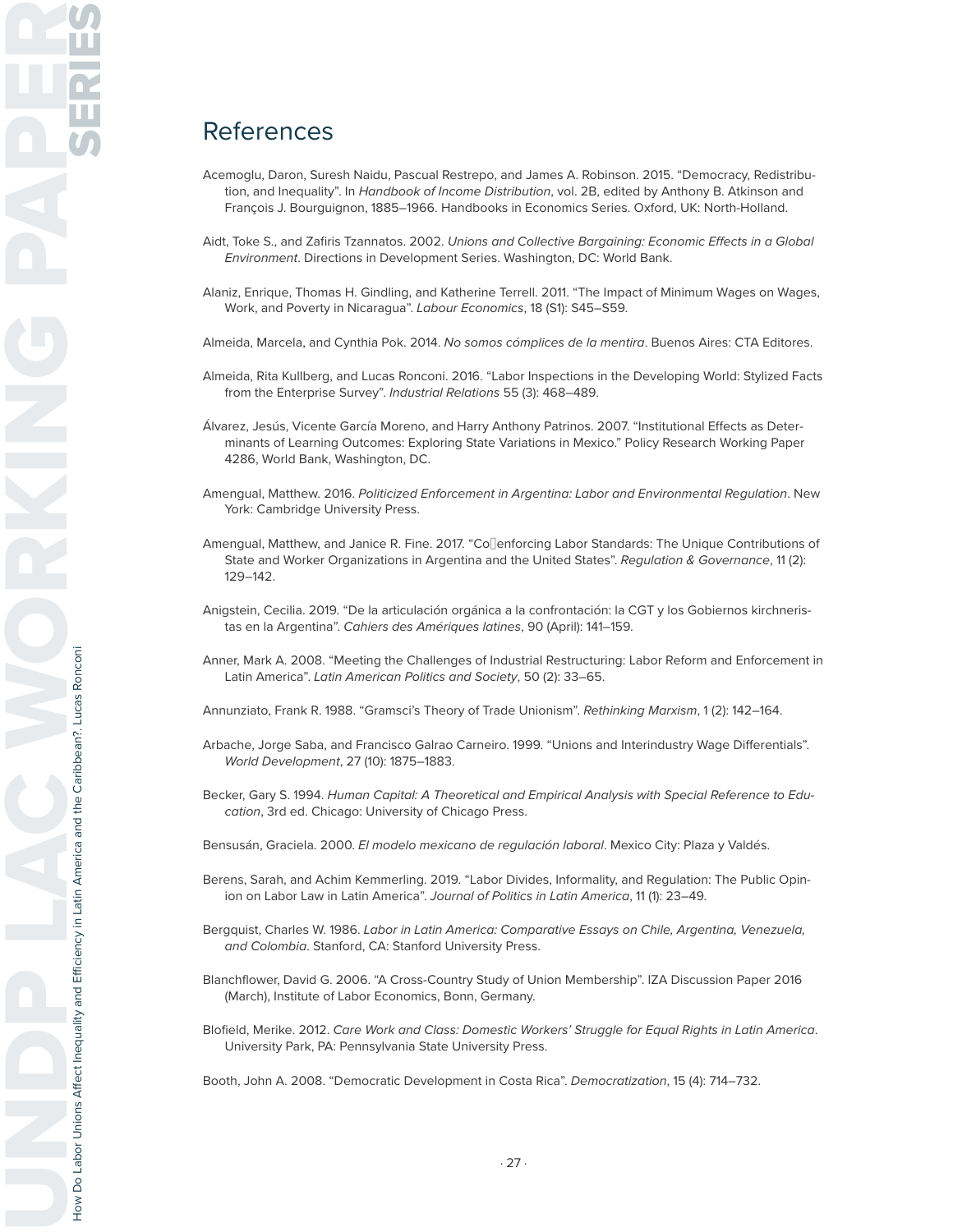- Boräng, Frida, Agnes Cornell, Marcia Grimes, and Christian Schuster. 2018. "Cooking the Books: Bureaucratic Politicization and Policy Knowledge". Governance, 31 (1): 7–26.
- BoS (Bureau of Statistics, Guyana). 2018. "Guyana Labour Force Survey, 2017 Fourth Quarter Report". July 2018, BoS, Georgetown, Guyana.
- Bosch, Mariano, and Marco Manacorda. 2010. "Minimum Wages and Earnings Inequality in Urban Mexico". American Economic Journal: Applied Economics, 2 (4): 128–49.
- Bosch, Mariano, Ángel Melguizo, and Carmen Pagés. 2013. Better Pensions, Better Jobs: Towards Universal Coverage in Latin America and the Caribbean. Washington, DC: Inter-American Development Bank.
- Botero, Juan Carlos, Simeon Djankov, Rafael La Porta, Florencio López-de-Silanes, and Andrei Shleifer. 2004. "The Regulation of Labor". Quarterly Journal of Economics, 119 (4): 1339–1382.
- Bruns, Barbara, and Javier Luque. 2015. Great Teachers: How to Raise Student Learning in Latin America and the Caribbean. With Soledad De Gregorio, David K. Evans, Marco Fernández, Martin Moreno, Jessica Rodriguez, Guillermo Toral, and Noah Yarrow. Latin American Development Forum Series. Washington, DC: World Bank.
- Calandrón, Sabrina, Santiago Galar, and Mariana Da Silva-Lorenz. 2020. "El proceso de sindicalización de los gremios policiales en Uruguay". Íconos: Revista de Ciencias Sociales, 67 (May–August): 175–194.
- Calvo, Ernesto. 2001. "Las transformaciones de los mercados laborales en América Latina: Negociación colectiva y desigualdad salarial industrial". Desarrollo Económico, 41 (163): 395–410.
- Card, David E., and Alan B. Krueger. 1995. Myth and Measurement: The New Economics of the Minimum Wage. Princeton, NJ: Princeton University Press.
- Cardoso, Adalberto Moreira. 2001. "Problemas de representação do sindicalismo brasileiro: o que aconteceu com a filiação sindical?" In Los sindicatos frente a los procesos de transición política, edited by Enrique de la Garza Toledo, 55–90. Colección Grupos de Trabajo de CLACSO Series. Buenos Aires: Latin American Council of Social Sciences.
- Carnes, Matthew E. 2014. Continuity Despite Change: The Politics of Labor Regulation in Latin America. Social Science History Series. Redwood City, CA: Stanford University Press.
- Cassoni, Adriana, Gaston J. Labadie, and Gabriela Fachola. 2005. "The Economic Effects of Unions in Latin America: Their Impact on Wages and the Economic Performance of Firms in Uruguay". In What Difference Do Unions Make? Their Impact on Productivity and Wages in Latin America, edited by Peter Kuhn and Gustavo Márquez, 101–142. Washington, DC: Inter-American Development Bank.
- Collier, Ruth Berins. 2018. "Labor Unions in Latin America: Incorporation and Reincorporation under the New Left". In Reshaping the Political Arena in Latin America: From Resisting Neoliberalism to the Second Incorporation, edited by Eduardo Silva and Federico M. Rossi, 115–128. Pitt Latin American Series. Pittsburgh: University of Pittsburgh Press.
- Collier, Ruth Berins, and David Collier. 2002. Shaping the Political Arena: Critical Junctures, the Labor Movement, and Regime Dynamics in Latin America. Notre Dame, IN: University of Notre Dame Press.
- Collier, Ruth Berins, and James Mahoney. 1997. "Adding Collective Actors to Collective Outcomes: Labor and Recent Democratization in South America and Southern Europe". Comparative Politics, 29 (3): 285-303
- Cook, Maria Lorena. 1998. "Toward Flexible Industrial Relations? Neo‐Liberalism, Democracy, and Labor Reform in Latin America". Industrial Relations, 37 (3): 311–336.
- Cook, Maria Lorena. 2004. "Unions, Markets, and Democracy in Latin America". In The Future of Labor Unions: Organized Labor in the 21st Century, edited by Julius G. Getman and F. Ray Marshall, 237-254. Austin, TX: Ray Marshall Center for the Study of Human Resources, Lyndon B. Johnson School of Public Affairs, University of Texas at Austin.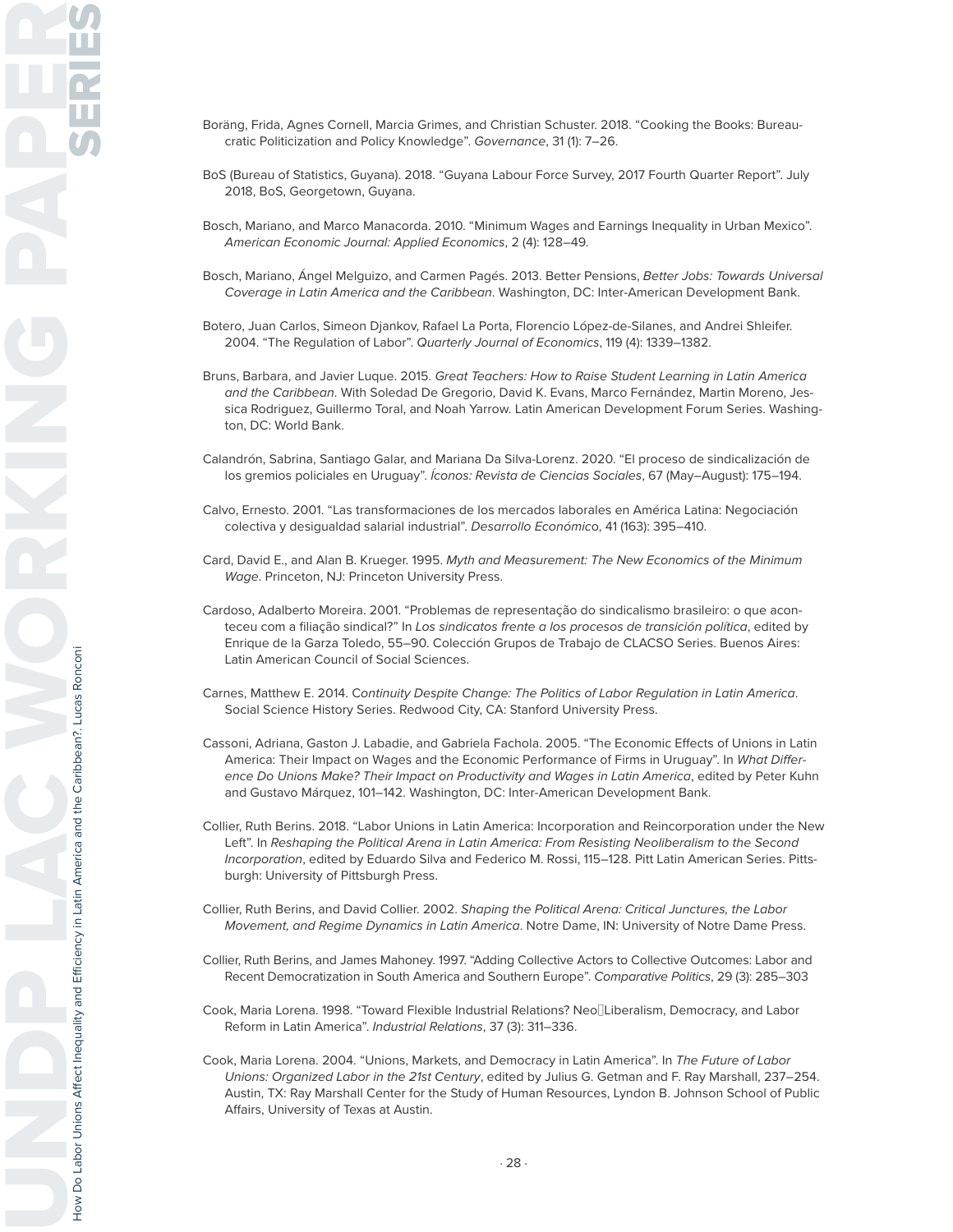- Cuesta, Laura. 2005. "Impacto de los sindicatos en Colombia: ¿mayores salarios y más desigualdad?" Revista Desarrollo y Sociedad, 56 (July–December): 177–219.
- Danani, Claudia. 1998. "Los procesos que esconde la reforma de la seguridad social argentina: el caso de las Obras Sociales". Instituto Gino Germani, Universidad de Buenos Aires, Buenos Aires.
- de la Garza Toledo, Enrique. 2001. "Introducción: las transiciones políticas en América Latina, entre el corporativismo sindical y la pérdida de imaginarios colectivos". In Los sindicatos frente a los procesos de transición política, edited by Enrique de la Garza Toledo, 9–24. Colección Grupos de Trabajo de CLACSO Series. Buenos Aires: Latin American Council of Social Sciences.
- Doucouliagos, Hristos, Richard B. Freeman, Patrice Laroche, and T. D. Stanley. 2018. "How Credible Is Trade Union Research? Forty Years of Evidence on the Monopoly–Voice Trade-Off". Industrial and Labor Relations Review, 71 (2): 287–305.
- Draper, Hal. 1970. "Marxism and Trade Unions." Talks, October–November 1970, Center for Socialist History, Alameda, CA. https://www.marxists.org/archive/draper/1970/tus/index.htm.
- Etchemendy, Sebastián, and Ruth Berins Collier. 2007. "Down but Not Out: Union Resurgence and Segmented Neocorporatism in Argentina (2003–2007)". Politics and Society 35 (3): 363–401.
- Evans, Peter. 1989. "Predatory, Developmental, and Other Apparatuses: A Comparative Political Economy Perspective on the Third World State". Sociological Forum, 4 (4): 561–587.
- Evans, Peter, and James E. Rauch. 1999. "Bureaucracy and Growth: A Cross-National Analysis of the Effects of 'Weberian' State Structures on Economic Growth". American Sociological Review, 64 (5): 748–765.
- Fairris, David. 2003. "Unions and Wage Inequality in Mexico". Industrial and Labor Relations Review, 56 (3): 481–497.
- Fairris, David. 2006. "Union Voice Effects in Mexico". British Journal of Industrial Relations, 44 (4): 781–800.
- Freeman, Richard B. 2010. "Labor Regulations, Unions, and Social Protection in Developing Countries: Market Distortions or Efficient Institutions?" In Handbook of Development Economics, vol. 5, edited by Dani Rodrik and Mark R. Rosenzweig, 4657–4702. Amsterdam: Elsevier.
- Frías, Patricio F. 1993. Construcción del sindicalismo chileno como actor nacional. 2 vols. Santiago, Chile: Central Unitaria de Trabajadores.
- Gasparini, Leonardo Carlos, and Guillermo Cruces. 2010. "A Distribution in Motion: The Case of Argentina". In Declining Inequality in Latin America: A Decade of Progress?, edited by Luis F. López-Calva and Nora Claudia Lustig, 100–33. New York: United Nations Development Programme; Baltimore: Brookings Institution Press.
- Gasparini, Leonardo Carlos, and Leopoldo Tornarolli. 2009. "Labor Informality in Latin America and the Caribbean: Patterns and Trends from Household Survey Microdata". Desarrollo y Sociedad 63 (September): 13–80.
- Gindling, Thomas H., and Katherine Terrell. 2005. "The Effect of Minimum Wages on Actual Wages in the Formal and Informal Sectors of Costa Rica". World Development 33 (11): 1905–1921.
- Glomm, Gerhard, Juergen Jung, and Chung Tran. 2009. "Macroeconomic Implications of Early Retirement in the Public Sector: The Case of Brazil". Journal of Economic Dynamics and Control, 33 (4): 777–797.
- Hall, Peter A., and David Soskice, eds. 2001. Varieties of Capitalism. The Institutional Foundations of Comparative Advantage. Oxford, UK: Oxford University Press.
- Hanushek, Eric Alan, and Ludger Woessmann. 2012. "Schooling, Educational Achievement, and the Latin American Growth Puzzle". Journal of Development Economics, 99 (2): 497–512.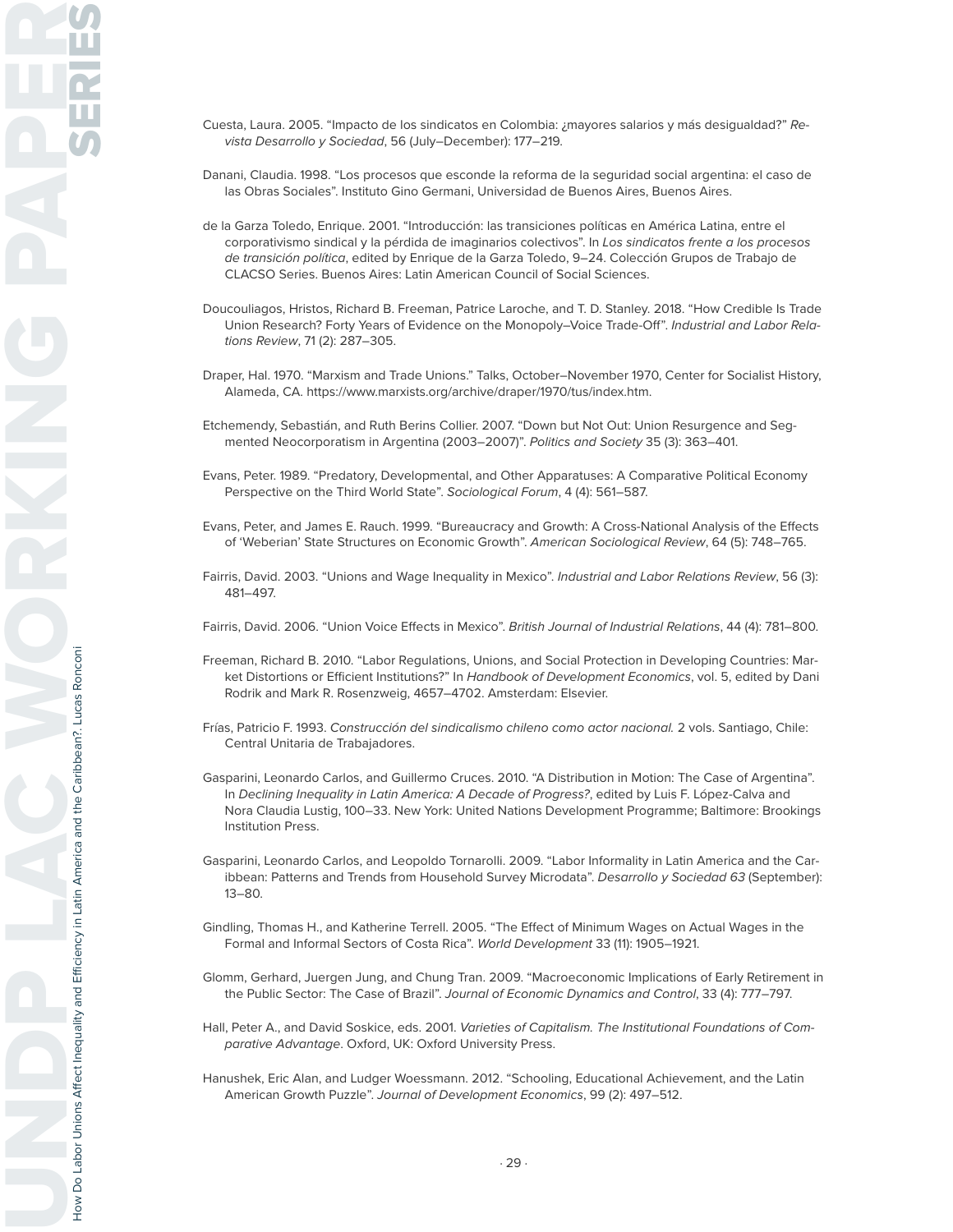- Heckman, James J., and Carmen Pagés, eds. 2004. Law and Employment: Lessons from Latin America and the Caribbean. National Bureau of Economic Research Conference Report Series. Cambridge, MA: National Bureau of Economic Research; Chicago: University of Chicago Press.
- Hecock, R. Douglas. 2014. "Democratization, Education Reform, and the Mexican Teachers' Union". Latin American Research Review, 49 (1): 62–82.
- IDB (Inter-American Development Bank). 2003. Good Jobs Wanted: Labor Markets in Latin America; 2004 Economic and Social Progress in Latin America Report. Washington, DC: Inter-American Development Bank; Baltimore: Johns Hopkins University Press.
- Izquierdo Quintana, Osnaide. 2015. "Reconfiguración de las relaciones laborales cubanas en la actualidad", CLACSO Policy Brief (April), Latin American Council of Social Sciences, Buenos Aires.
- Jacinto, Claudia. 2015. "Nuevas lógicas en la formación profesional en Argentina: Redefiniendo lo educativo, lo laboral y lo social". Perfiles Educativos 37 (148): 120–137.
- James, Daniel. 1988. Resistance and Integration: Peronism and the Argentine Working Class, 1946-1976. Cambridge, UK: Cambridge University Press.
- Jaume, David, and Alexander Willén. 2019. "The Long-Run Effects of Teacher Strikes: Evidence from Argentina". Journal of Labor Economics, 37 (4): 1097–1139.
- Kanbur, Ravi, and Lucas Ronconi. 2018. "Enforcement Matters: The Effective Regulation of Labour". International Labour Review, 157 (3): 331–356.
- Kucera, David, and Dora Sari. 2019. "New Labour Rights Indicators: Method and Trends for 2000–15". International Labour Review, 158 (3): 419–446.
- Kuhn, Peter, and Gustavo Márquez, eds. 2005. What Difference Do Unions Make? Their Impact on Productivity and Wages in Latin America. Washington, DC: Inter-American Development Bank.
- Lagos, Marta. 2001. "How People View Democracy: Between Stability and Crisis in Latin America". Journal of Democracy 12 (1): 137–145.
- Lamarche, Carlos. 2013. "Industry-Wide Work Rules and Productivity: Evidence from Argentine Union Contract Data". IZA Discussion Paper 7673 (October), Institute of Labor Economics, Bonn, Germany.
- Larreguy, Horacio A., César E. Montiel Olea, and Pablo Querubin. 2017. "Political Brokers: Partisans or Agents? Evidence from the Mexican Teachers' Union". American Journal of Political Science, 61 (4): 877–891.
- Levitsky, Steven. 2003. Transforming Labor-Based Parties in Latin America: Argentine Peronism in Comparative Perspective. Cambridge, UK: Cambridge University Press.
- Levitsky, Steven, and Scott Mainwaring. 2006. "Organized Labor and Democracy in Latin America". Comparative Politics, 39 (1): 21–42.
- Levy, Santiago. 2017. "The Great Failure: Retirement Pensions in Latin America". Op-Ed, 17 January 2017, Brookings Institution, Washington, DC. https://www.brookings.edu/opinions/the-great-failure-retirement-pensions-in-latin-america/#:~:text=Today%2C%20many%20governments%20in%20Latin,workers%20who%20benefit%20from%20them.
- Madrid, Raúl L. 2003. "Labouring against Neoliberalism: Unions and Patterns of Reform in Latin America". Journal of Latin American Studies, 35 (1): 53–88.
- Maloney, William F., and Eduardo Pontual Ribeiro. 1999. "Efficiency Wage and Union Effects in Labor Demand and Wage Structure in Mexico: An Application of Quantile Analysis". Policy Research Working Paper 2131, World Bank, Washington, DC.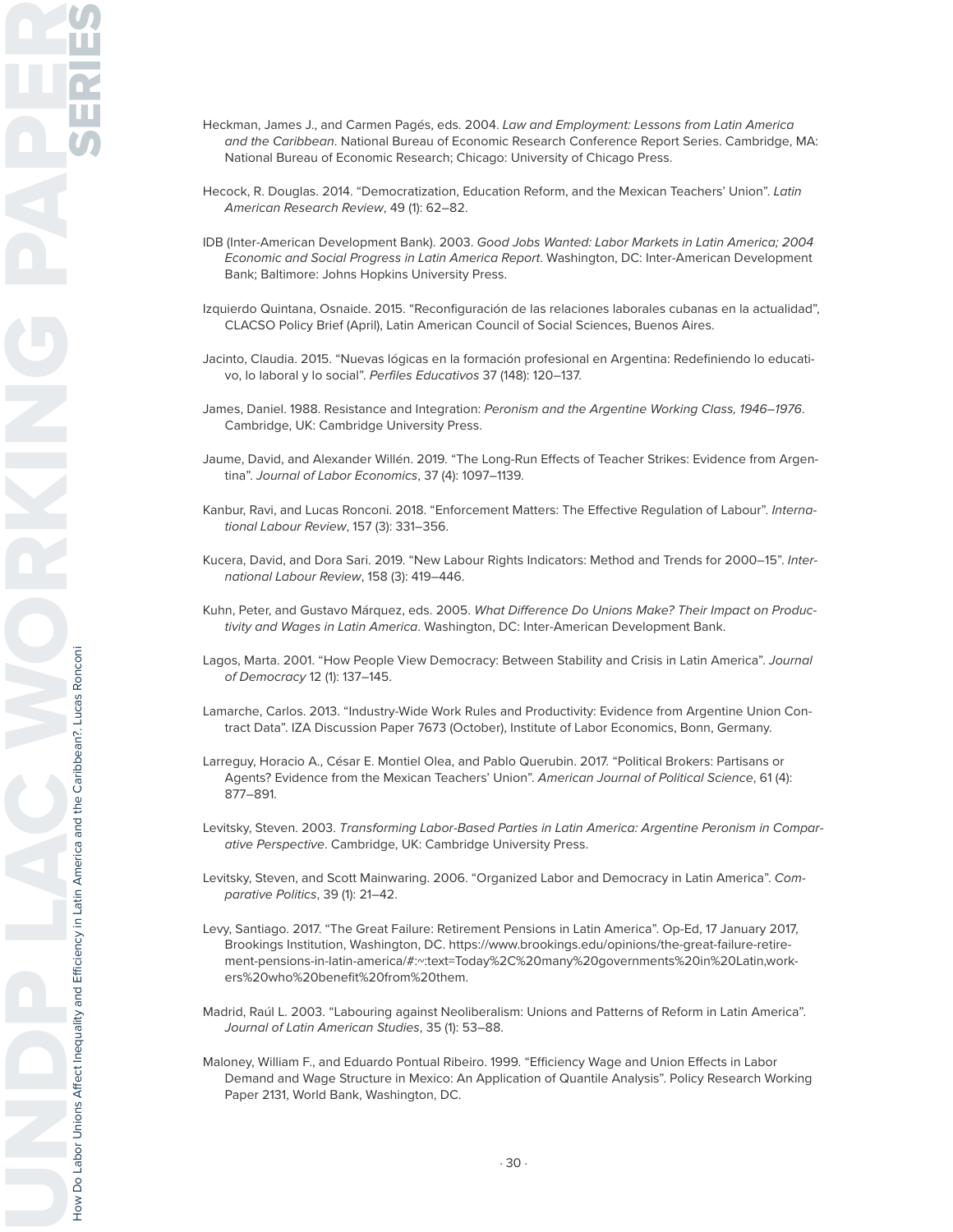- Marshall, Adriana. 2002. "Transformaciones en el empleo y la intervención sindical en la industria: Efectos sobre la desigualdad de salarios". Desarrollo Económico, 42 (166): 211–230.
- Marshall, Adriana, and Fernando Groisman. 2005. "Afiliación sindical en la Argentina: Incidencia de características personales y del empleo, 1990–2001". Revista Latinoamericana de Estudios del Trabajo, 29 (January–June): 15–40.
- Marshall, Adriana, and Laura Perelman. 2004. "Sindicalización: incentivos en la normativa sociolaboral". Cuaderno del IDES 4 (August), Instituto de Desarrollo Económico y Social, Buenos Aires.

Marx, Karl, and Friedrich Engels. (1848) 1965. The Communist Manifesto. Chicago: Henry Regnery Company.

- Maurizio, Roxana, and Gustavo Vazquez. 2016. "Distribution Effects of the Minimum Wage in Four Latin American Countries: Argentina, Brazil, Chile and Uruguay". International Labour Review, 155 (1): 97-131.
- McGuire, James. 1999. "Labor Union Strength and Human Development in East Asia and Latin America". Studies in Comparative International Development, 33 (4): 3–34.
- Menezes-Filho, Naercio, Helio Zylberstajn, Jose Paulo Chahad, and Elaine Pazello. 2005. "Unions and the Economic Performance of Brazilian Establishments". In What Difference Do Unions Make? Their Impact on Productivity and Wages in Latin America, edited by Peter Kuhn and Gustavo Márquez, 77-100. Washington, DC: Inter-American Development Bank.
- Mesa-Lago, Carmelo, and Katharina Müller. 2002. "The Politics of Pension Reform in Latin America". Journal of Latin American Studies, 34 (3): 687–715.
- Murillo, María Victoria. 2000. "From Populism to Neoliberalism: Labor Unions and Market Reforms in Latin America". World Politics, 52 (2): 135–168.
- Murillo, María Victoria. 2001. Labor Unions, Partisan Coalitions, and Market Reforms in Latin America. Cambridge Studies in Comparative Politics Series. New York: Cambridge University Press.
- Murillo, María Victoria, and Lucas Ronconi. 2004. "Teachers' Strikes in Argentina: Partisan Alignments and Public-Sector Labor Relations". Studies in Comparative International Development 39 (1): 77–98.
- Murillo, María Victoria, Lucas Ronconi, and Andrew Schrank. 2011. "Latin American Labor Reforms: Evaluating Risk and Security". In The Oxford Handbook of Latin American Economics, edited by José Antonio Ocampo and Jaime Ros, 790–812. Oxford Handbooks Series. Oxford, UK: Oxford University Press.
- Murillo, María Victoria, Mariano Tommasi, Lucas Ronconi, and Juan Sanguinetti. 2005. "The Economic Effects of Unions in Latin America: Teachers' Unions and Education in Argentina". In What Difference Do Unions Make? Their Impact on Productivity and Wages in Latin America, edited by Peter Kuhn and Gustavo Márquez, 197–232. Washington, DC: Inter-American Development Bank.
- Neumark, David, and William L. Wascher. 2006. "Minimum Wages and Employment: A Review of Evidence from the New Minimum Wage Research". NBER Working Paper 12663 (November), National Bureau of Economic Research, Cambridge, MA.
- Niedzwiecki, Sara. 2014. "The Effect of Unions and Organized Civil Society on Social Policy: Pension and Health Reforms in Argentina and Brazil, 1988–2008". Latin American Politics and Society, 56 (4): 22–48.
- Novick, Marta. 2001. "Nuevas reglas de juego en Argentina: competitividad y actores sindicales". In Los sindicatos frente a los procesos de transición política, edited by Enrique de la Garza Toledo, 25–46. Colección Grupos de Trabajo de CLACSO Series. Buenos Aires: Latin American Council of Social Sciences.
- O'Connell, Lesley D. 1999. "Collective Bargaining Systems in Six Latin American Countries: Degrees of Autonomy and Decentralization, Argentina, Brazil, Chile, Mexico, Peru, and Uruguay". Working Paper 399 (May), Inter-American Development Bank, Washington, DC.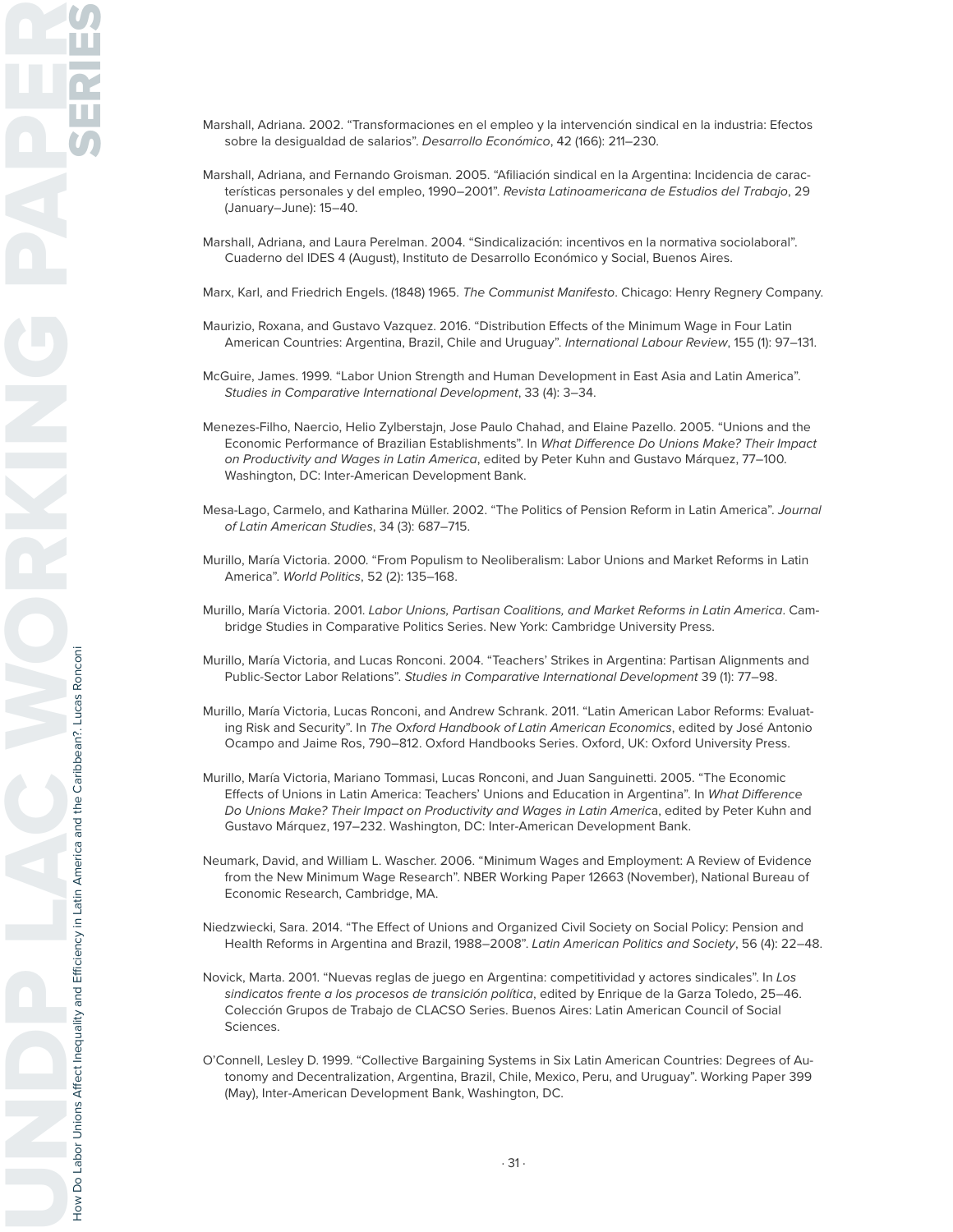- Perelman, Laura. 2006. "Sindicalización y Obras Sociales". Cuaderno del IDES 10 (July), Instituto de Desarrollo Económico y Social, Buenos Aires.
- Pérez Cruz, José. 2013. "Cuentapropismo y afiliación en Cuba". Trabajadores, December 16, Central de Trabajadores de Cuba, Havana. http://www.trabajadores.cu/20131216/cuentapropismo-y-afiliacion-en-cuba/.
- Pérez Sáinz, Juan Pablo, and Minor Mora Salas. 2006. "Exclusión social, desigualdades y excedente laboral: Reflexiones analíticas sobre América Latina". Revista Mexicana de Sociología, 68 (3): 431–465.
- Persson, Torsten, and Guido Enrico Tabellini. 2002. "Political Economics and Public Finance". In Handbook of Public Economics, vol. 3, edited by Alan J. Auerbach and Martin Feldstein, 1549–1659. Handbooks in Economics Series 4. Amsterdam: Elsevier
- Ramalho, José Ricardo. 1999. "Restructuring of Labour and Trade Unions in Brazil". In Labour Worldwide in the era of Globalization: Alternative Union Models in the New World Order, edited by Ronaldo Munck and Peter Waterman, 158–174. International Political Economy Series. London: Palgrave Macmillan.
- Rios-Avila, Fernando. 2017. "Unions and Economic Performance in Developing Countries: Case Studies from Latin America". Ecos de Economía, 21 (44): 4-36.
- Rios‐Avila, Fernando, and Barry T. Hirsch. 2014. "Unions, Wage Gaps, and Wage Dispersion: New Evidence from the Americas". Industrial Relations, 53 (1): 1–27.
- Roberts, Kenneth M. 2007. "The Crisis of Labor Politics in Latin America: Parties and Labor Movements during the Transition to Neoliberalism". International Labor and Working-Class History, 72 (1): 116–133.
- Ronconi, Juan Pedro. 2013. "Union Negotiation and Wage Inequality in Argentina: An Empirical Analysis of Recent Trends". CEDLAS Documento de Trabajo 145 (June), Centro de Estudios Distributivos, Laborales y Sociales, Facultad de Ciencias Económicas, Universidad Nacional de La Plata, La Plata, Argentina.
- Ronconi, Lucas. 2012. "Globalization, Domestic Institutions, and Enforcement of Labor Law: Evidence from Latin America". Industrial Relations, 51 (1): 89–105.
- Ronconi, Lucas, Ravi Kanbur, and Santiago López-Cariboni. 2019. "Who Demands Labour (De)Regulation in the Developing World? Insider–Outsider Theory Revisited". WIDER Working Paper 2019/90 (November), United Nations University–World Institute for Development Economics Research, Helsinki.
- Rossi, Federico M. 2017. The Poor's Struggle for Political Incorporation: The Piquetero Movement in Argentina. Cambridge Studies in Contentious Politics Series. New York: Cambridge University Press.
- Rueda, David. 2006. "Social Democracy and Active Labour-Market Policies: Insiders, Outsiders, and the Politics of Employment Promotion". British Journal of Political Science, 36 (3): 385–406.
- Rueschemeyer, Dietrich, Evelyne Huber Stephens, and John D. Stephens. 1992. Capitalist Development and Democracy. Chicago: University of Chicago Press.
- Saavedra-Chanduví, Jaime, and Máximo Torero. 2005. "Union Density Changes and Union Effects on Firm Performance in Peru." In What Difference Do Unions Make? Their Impact on Productivity and Wages in Latin America, edited by Peter Kuhn and Gustavo Márquez, 33–76. Washington, DC: Inter-American Development Bank.
- Scartascini, Carlos, Ernesto Stein, and Mariano Tommasi. 2013. "Political Institutions, Intertemporal Cooperation, and the Quality of Public Policies". Journal of Applied Economics, 16 (1): 1–32.
- Schamis, Hector. 1999. "Distributional Coalitions and the Politics of Economic Reform in Latin America". World Politics 51 (2): 236–268.
- Schneider, Ben Ross. 2009. "Hierarchical Market Economies and Varieties of Capitalism in Latin America". Journal of Latin American Studies, 41 (3): 553–575.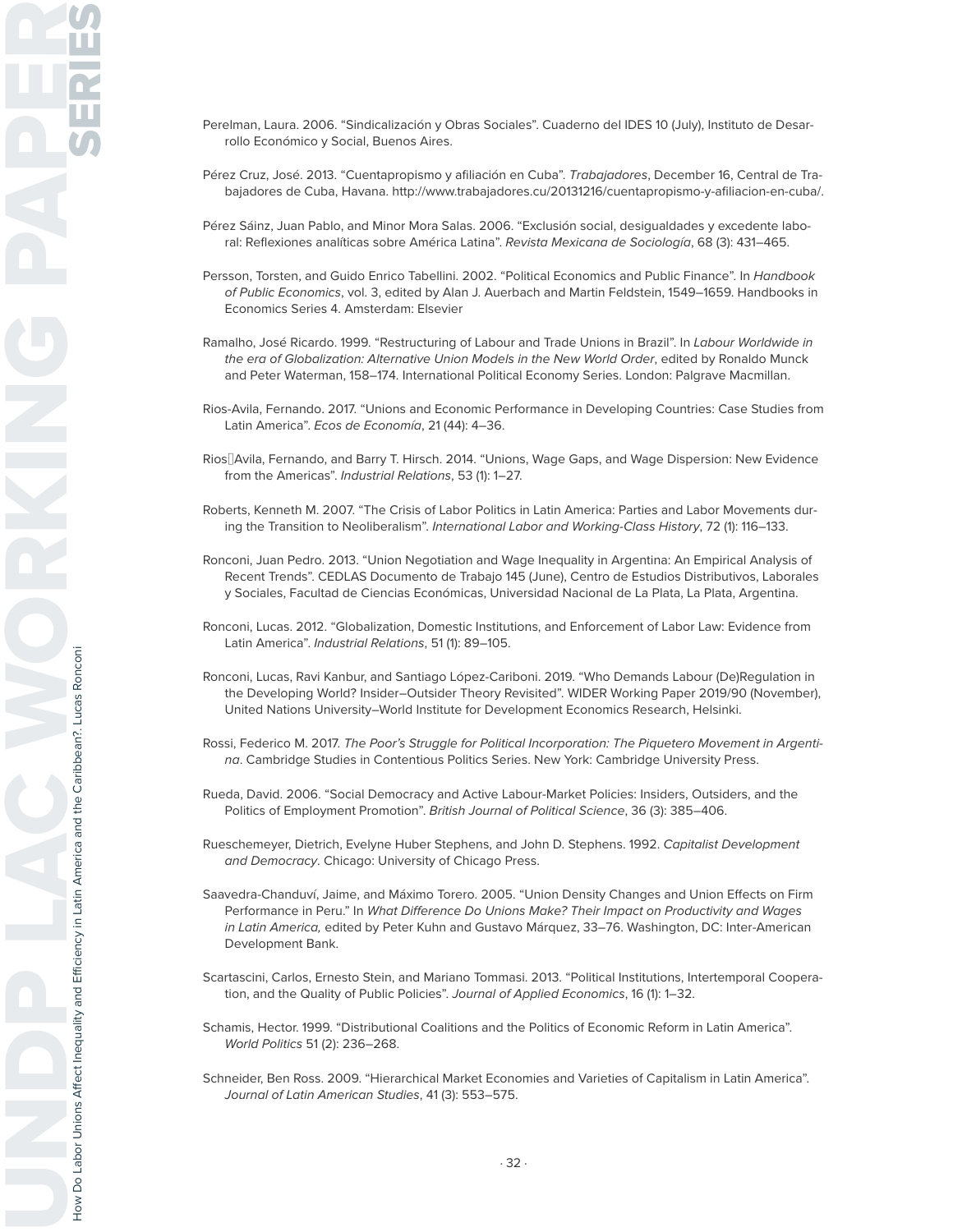- Schneider, Ben Ross. 2015. Designing Industrial Policy in Latin America: Business-State Relations and the New Developmentalism. Springer.
- Schneider, Ben Ross, and Sebastian Karcher. 2010. "Complementarities and Continuities in the Political Economy of Labour Markets in Latin America". Socio-Economic Review, 8 (4): 623–651.
- Sotomayor, Orlando J. 2021. "Can the Minimum Wage Reduce Poverty and Inequality in the Developing World? Evidence from Brazil". World Development, 138 (February): 105182.
- Spalding, Hobart A., Jr. 1977. Organized Labor in Latin America: Historical Case Studies of Workers in Dependent Societies. New York: Harper Torchbooks.
- Stein, Ernesto, and Mariano Tommasi. 2007. "The Institutional Determinants of State Capabilities in Latin America". In Annual World Bank Conference on Development Economics–Regional 2007: Beyond Transition, edited by François J. Bourguignon and Boris Pleskovic, 193–226. Washington, DC: World Bank.
- Stokes, Susan C. 2011. "Political Clientelism". In The Oxford Handbook of Political Science, edited by Robert E. Goodin, 648–674. New York: Oxford University Press.
- Terrell, Katherine. 1993. "Public-Private Wage Differentials in Haiti: Do Public Servants Earn a Rent?" Journal of Development Economics, 42 (2): 293–314.
- Tzannatos, Zafiris, and Toke S. Aidt. 2006. "Unions and Microeconomic Performance: A Look at What Matters for Economists (and Employers)". International Labour Review, 145 (4): 257–278.
- Ugarte, Sebastian, Damian Grimshaw, and Jill Rubery. 2015. "Gender Wage Inequality in Inclusive and Exclusive Industrial Relations Systems: A Comparison of Argentina and Chile". Cambridge Journal of Economics, 39 (2): 497–535.
- Urízar, Carmen, and Sigfrido Lée. 2005. "The Effects of Unions on Productivity: Evidence from Large Coffee Producers in Guatemala". In What Difference Do Unions Make? Their Impact on Productivity and Wages in Latin America, edited by Peter Kuhn and Gustavo Márquez, 143–172. Washington, DC: Inter-American Development Bank.
- von Bülow, Marisa. 2010. Building Transnational Networks: Civil Society and the Politics of Trade in the Americas. Cambridge Studies in Contentious Politics Series. New York: Cambridge University Press.
- Zapata, Francisco. 1974. "Las relaciones entre el movimiento obrero y el gobierno de Salvador Allende". Cuaderno del CES 4, El Colegio de México, Mexico City.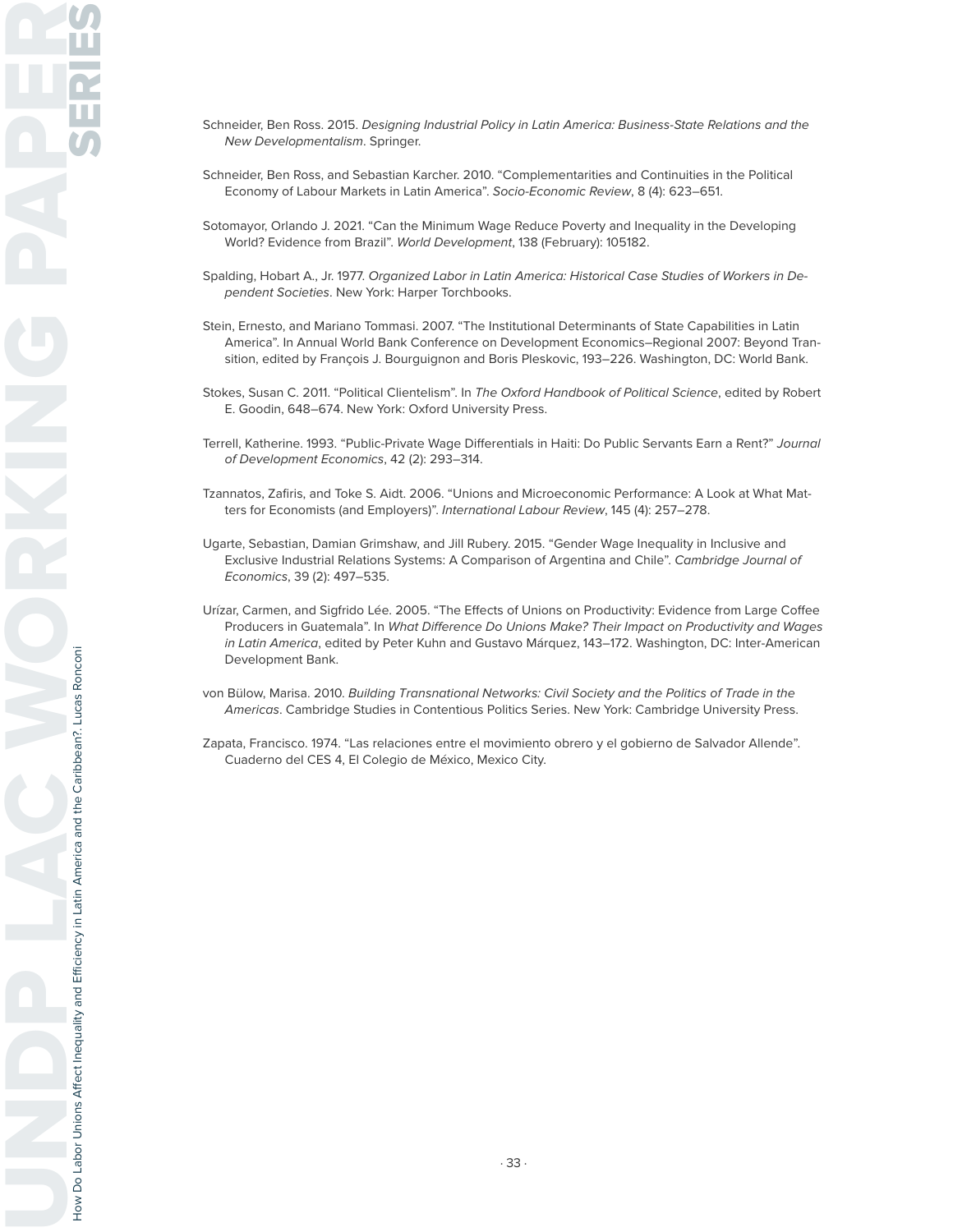# Appendix

- Union density (ILO) is usually defined as the number of labor union members over total employment; but, on Chile and Peru, the denominator is the number of private sector employees. The source of information to compute the numerator is problematic and varies across countries. In Argentina, the data are provided by labor unions; in Brazil and Mexico, they are from household surveys; in Chile and Venezuela, they are from the administrative records of the Ministry of Labor; and, in most Central American countries, they are "estimates based on various sources". The data used in this paper refer to 2010, and, for countries without data for that particular year, we use the average of the available years immediately before and after 2010. Data retrieved on March 3, 2020 from ILOSTAT (dashboard), International Labour Organization, Geneva, https://ilostat.ilo.org/.
- Collective bargaining coverage (ILO) is usually defined as the number of workers covered by a collective agreement over total employment; but, for Brazil, the denominator is the number of employees; for Chile, the number of private sector employees, and, for Peru, the number of private sector workers. As with the previous indicator, there is large variation in the sources of information to compute the numerator; the figures refer to 2010, and the data have been retrieved from ILOSTAT (dashboard), International Labour Organization, Geneva, https://ilostat.ilo.org/.
- Number of strikes (ILO) is the number of strikes in both the private and public sectors during 2010. The source of the information is usually the Ministry of Labor, but, in Argentina, the data are from "a special collection effort"; in Brazil, from newspapers, and, in Uruguay, from the Universidad Católica.
- Union density (ISPP) is the number of workers who report in the survey that they are currently members of a labor union over total employment. The data for Argentina, Chile, Mexico and Venezuela refer to 2012; for the Dominican Republic and Uruguay, to 2008; for Brazil, to 2004; and, for Suriname, to 2015.
- Union density (LB) is the number of workers who report in the survey that they are members of a trade union or a business or professional association over total employment. It is not possible to distinguish between the two groups. The figures refer to 2007.
- Union density (ES) is the share of employees who are unionized in the firm according to the opinion of businesses owners. The sample covers registered firms in the private sector. Data are from 2002 to 2006.
- Unionized firms (ES) is the share of firms that have unionized workers. The sample covers registered firms in the private sector. Data are from 2002 to 2006.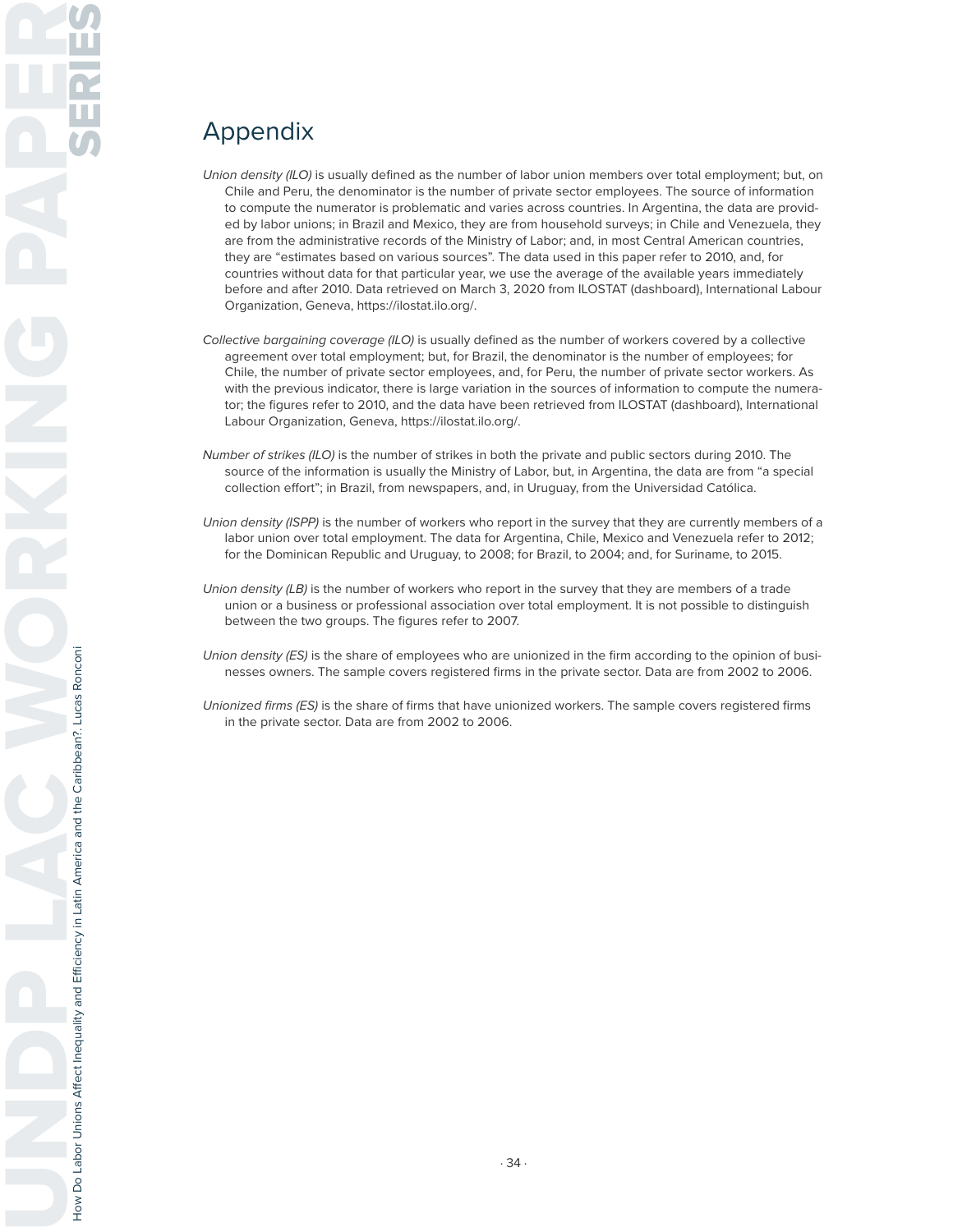### COMPLETE LIST OF BACKGROUND PAPERS OF THE UNDP LAC REGIONAL HUMAN DEVELOPMENT REPORT 2021

#### **Working paper 01**

**The Changing Picture of Inequality in Latin America: Evidence for Three Decades** Leonardo Gasparini / Guillermo Cruces

#### **Working paper 02**

**Intergenerational Mobility in Latin America in Comparative Perspective** Florencia Torche

#### **Working paper 03**

**Longer-run Perspectives on Intergenerational Mobility in Latin America: 1933-1992** Guido Neidhöfer

#### **Working paper 04**

**The Latin American Growth Shortfall: Productivity and Inequality** Eduardo Fernández-Arias / Nicolás Fernández-Arias

#### **Working paper 05**

**Big Business and the Inequality Trap in Latin America: Taxes, Collusion, and Undue Influence** Ben Ross Schneider

#### **Working paper 06**

Lobbying for Inequality? How Business Elites Shape Differently Policy in El Salvador, Honduras, and Guatemala Mónica Pachón / Javier Brolo

#### **Working paper 07**

**How do Labor Unions Affect Inequality and Efficiency in Latin America and the Caribbean?** Lucas Ronconi

#### **Working paper 08**

**The Political Economy of the Telecommunications Reform in Mexico** Alejandro Castañeda / Daniel Ruiz

#### **Working paper 09**

**The Impact of Labor Market Institutions on Markups and Markdowns: Evidence from Manufacturing and Service Sectors in Uruguay**  Carlos Casacuberta / Néstor Gandelman

#### **Working paper 10**

**Labor Market Concentration and Earnings: Evidence from Chile** Álvaro García-Marín

#### **Working paper 11**

**Market Concentration, Market Fragmentation, and Inequality in Latin America** Marcela Eslava / Marcela Meléndez / Nicolás Urdaneta

#### **Working paper 12**

**The Effects of Violence on Inequality in Latin America and the Caribbean: A Research Agenda** Ana Arjona

#### **Working paper 13**

**Inequality and Crime in Latin America and the Caribbean: New Data for an Old Question** Ernesto Schargrodsky / Lucía Freira

#### **Working paper 14**

**Mercados laborales fragmentados y el Sistema de Protección Social en Colombia** Francisco Alvarado / Marcela Meléndez / Marcela Pantoja